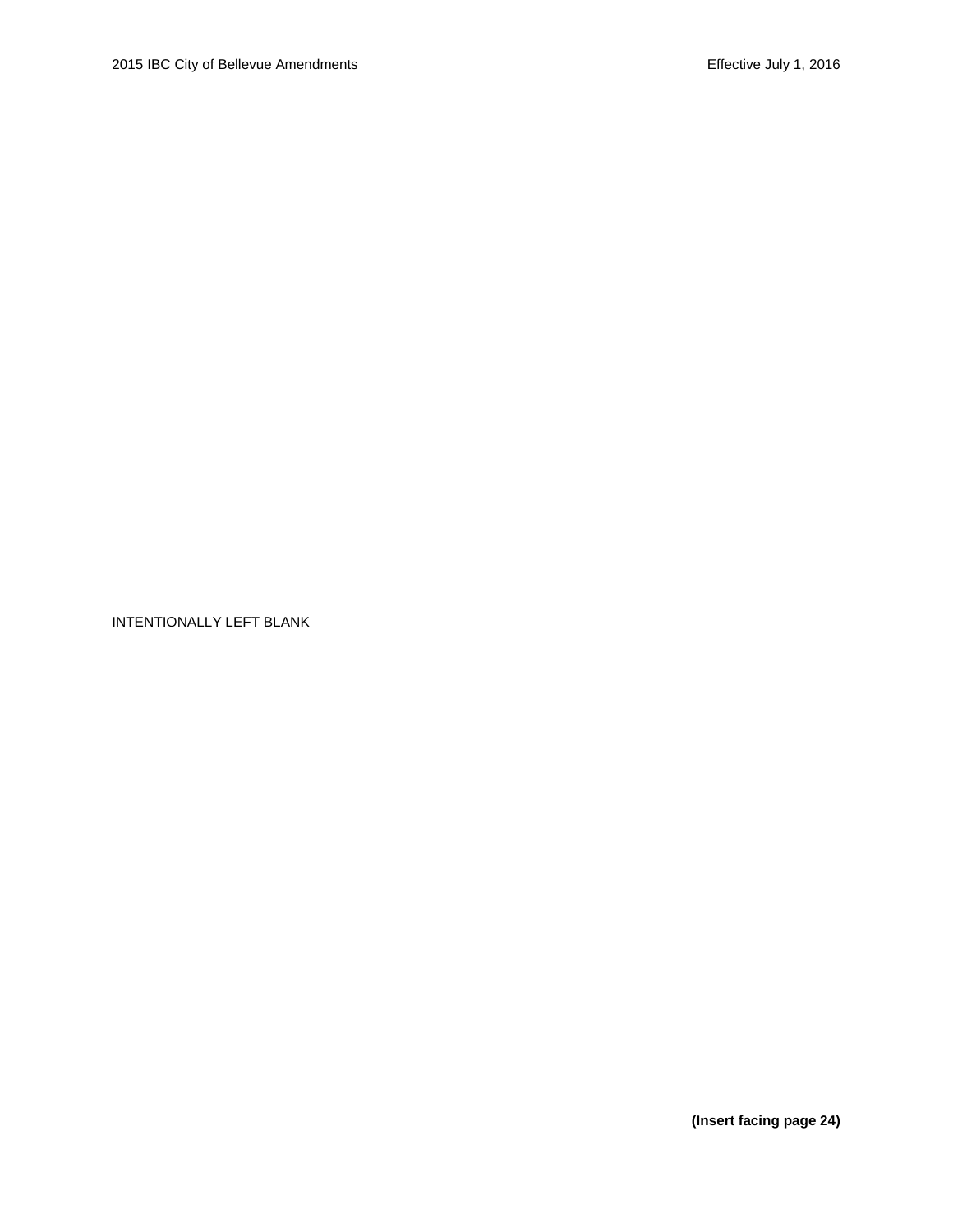**[F] HIGH-RISE BUILDING.** A building with an occupied floor or occupied roof located more than 75 feet (22 860 mm) above the lowest level of fire department vehicle access.

 $\blacksquare$ 

**(Insert facing page 25)**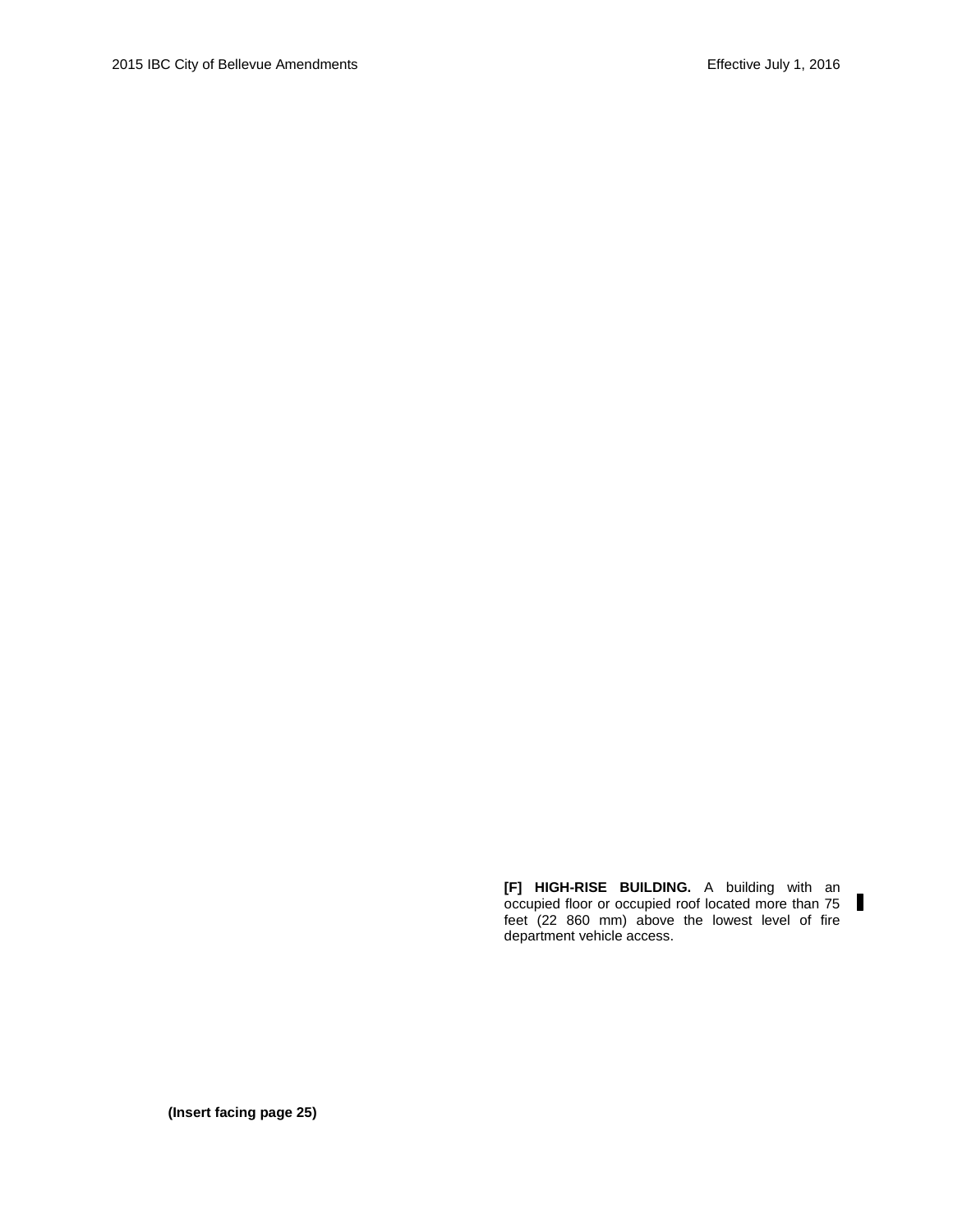**(Insert facing page 34)**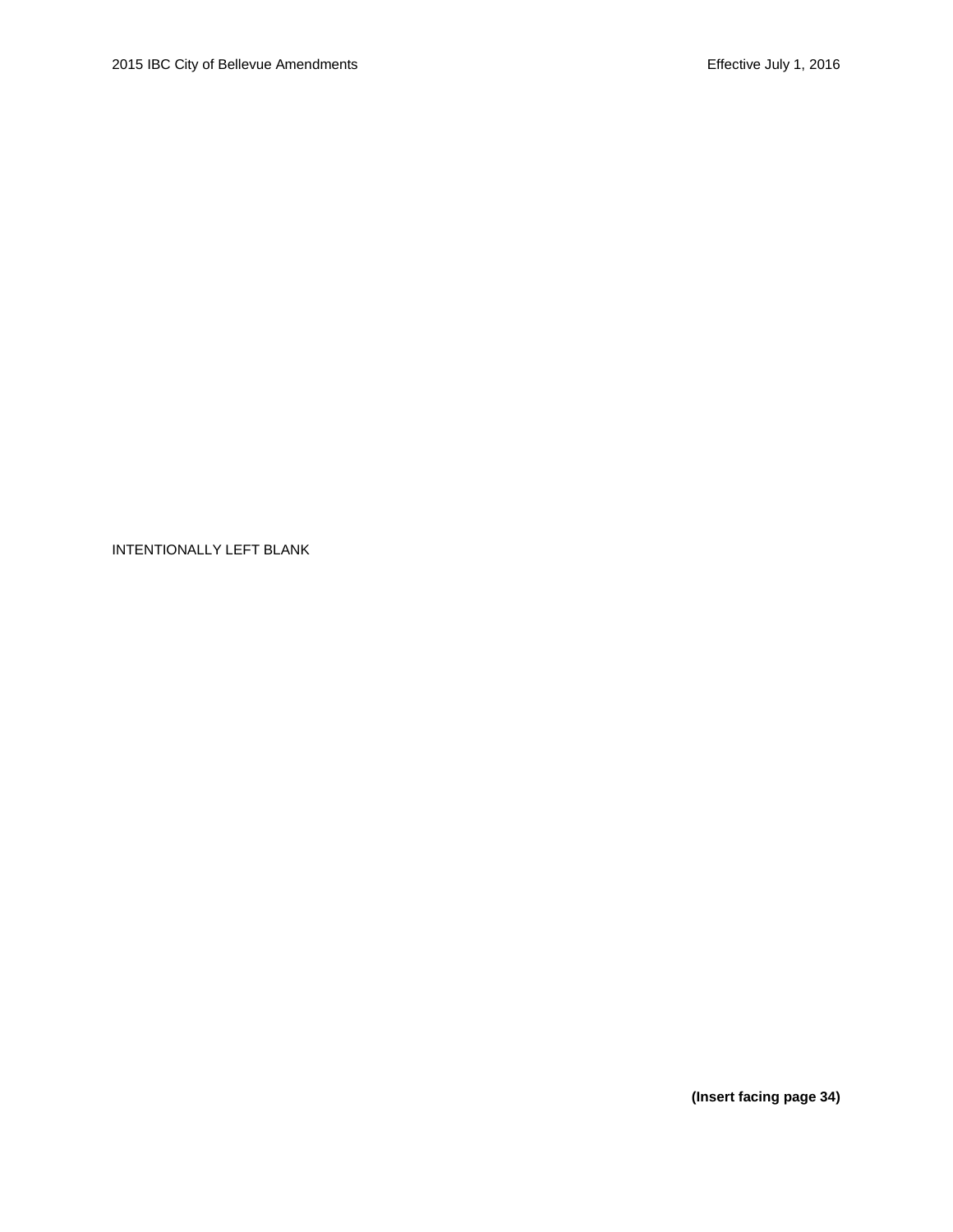**[F] STANDBY POWER SYSTEM.** All references to Standby Power System shall be considered to indicate Legally Required Power in accordance with the Washington Cities Electrical Code, and NFPA 70 (National Electrical Code), and shall be in accordance with Chapter 27 Legally Required Standby Power, as a source of automatic electric power of a required capacity and duration to operate required building, hazardous materials or ventilation systems in the event of a failure of the primary power. Standby power systems are required for electrical loads where interruption of the primary power could create hazards or hamper rescue or fire-fighting operations.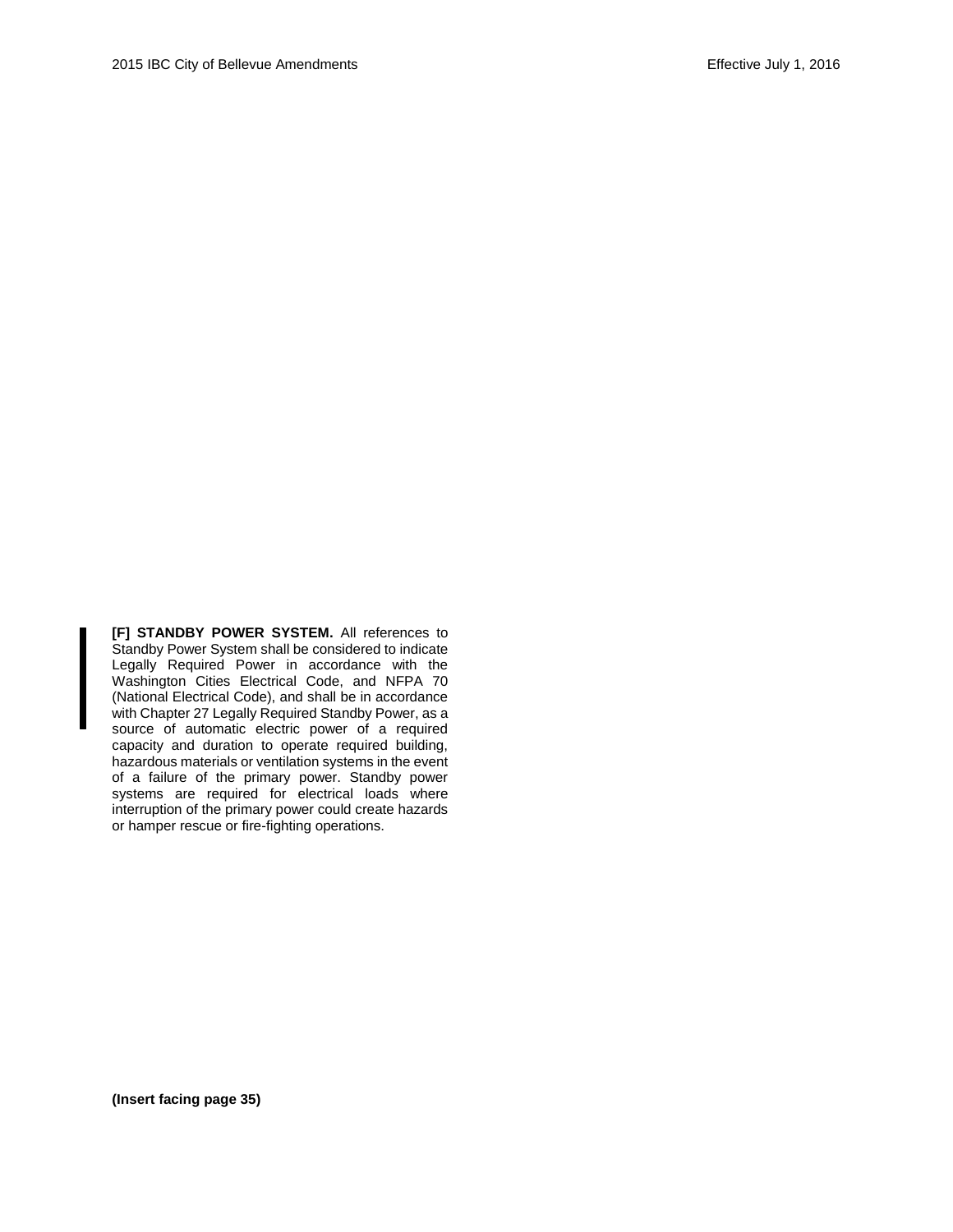**(Insert facing page 38)**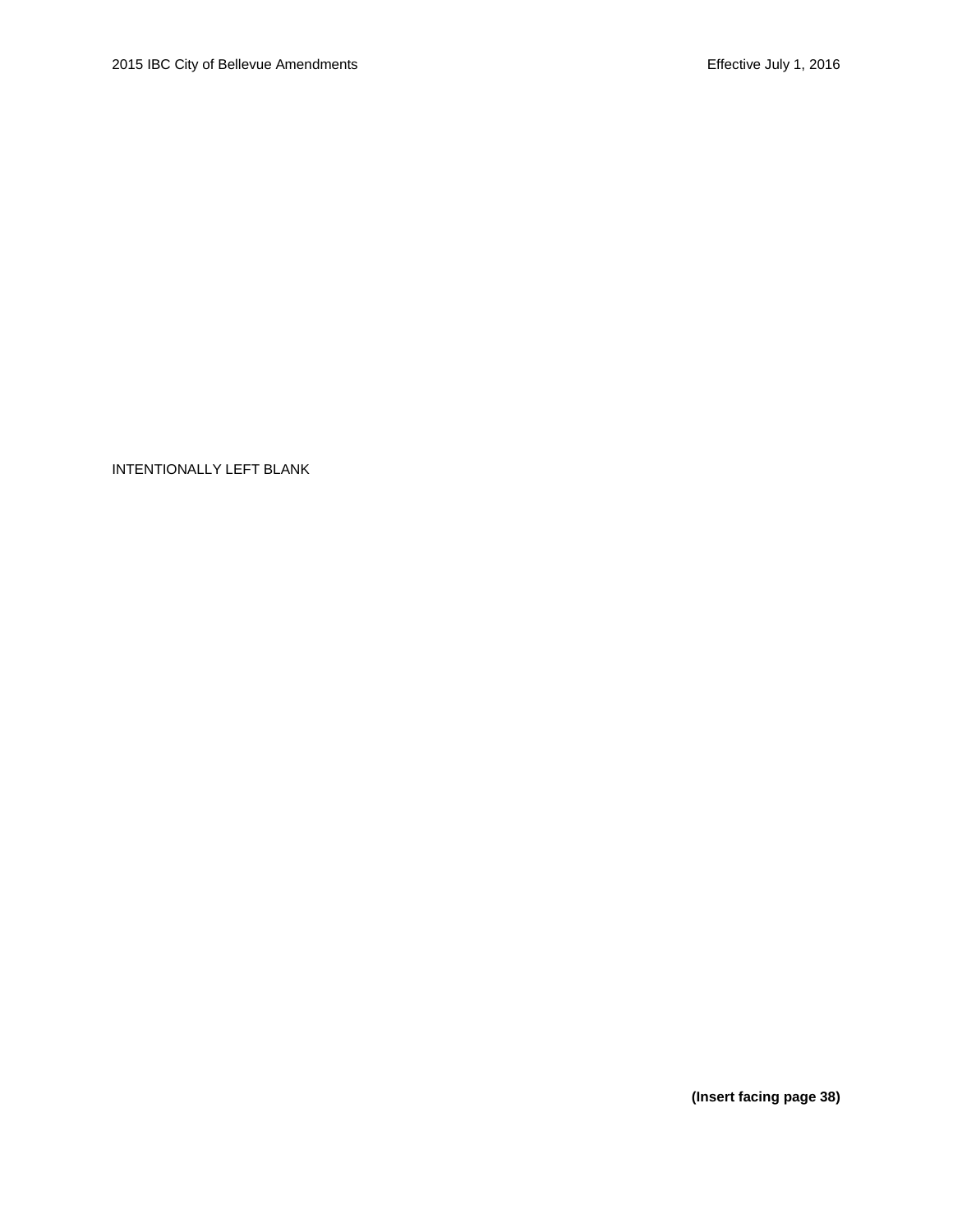**[F] WATER SUPPLY.** The source and delivery system supplying the required flow (gpm) and pressure (psi) to a sprinkler system or other fire protection system/ equipment.

**(Insert facing page 39)**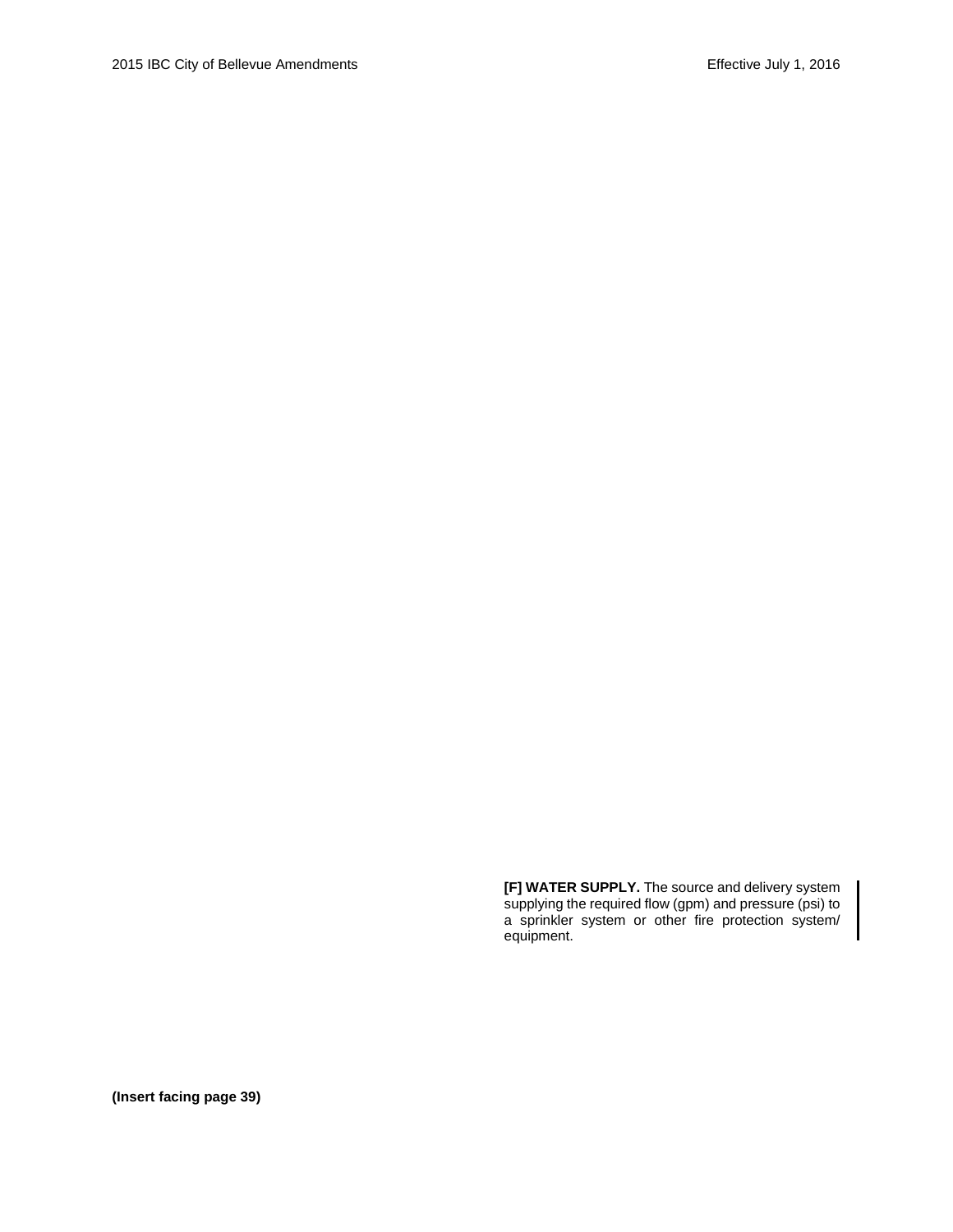**(Insert facing page 40)**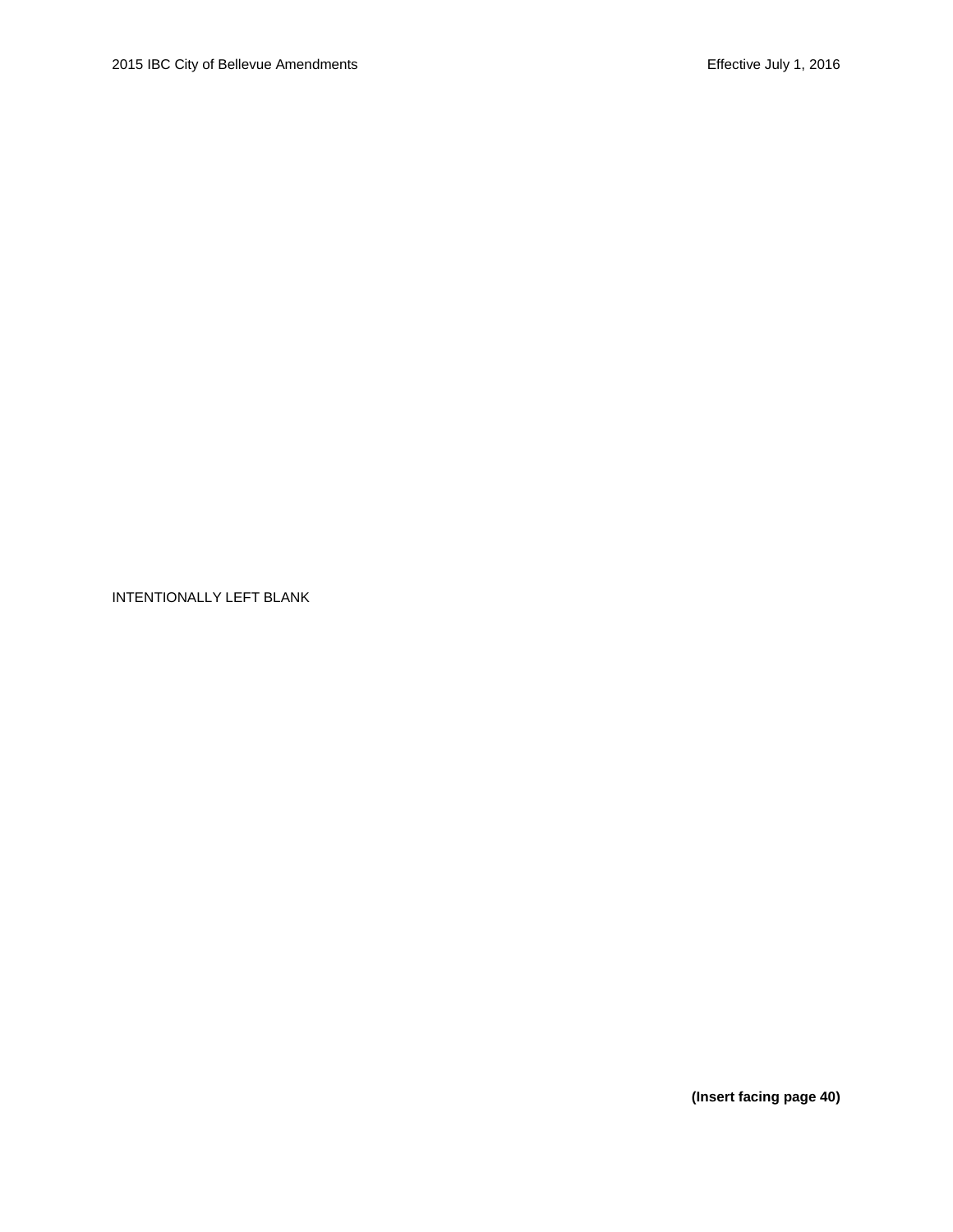**302.1 General.** Structures or portions of structures shall be classified with respect to occupancy in one or more of the groups listed in this section. A room or space that is intended to be occupied at different times for different purposes shall comply with all of the requirements that are applicable to each of the purposes for which the room or space will be occupied. Structures with multiple occupancies or uses shall comply with Section 508. Where a structure is proposed for a purpose that is not specifically provided for in this code, such structure shall be classified in the group that the occupancy most nearly resembles, according to the fire safety and relative hazard involved. Occupied roofs shall be classified in the group that the occupancy most nearly resembles, according to the fire safety and relative hazard involved and shall comply with Section 503.1.4.

- 1. Assembly (see Section 303): Groups A-1, A-2, A-3, A-4 and A-5.
- 2. Business (see Section 304): Group B.
- 3. Educational (see Section 305): Group E.
- 4. Factory and Industrial (see Section 306): Groups F-1 and F-2.
- 5. High Hazard (see Section 307): Groups H-1, H-2, H-3, H-4 and H-5.
- 6. Institutional (see Section 308): Groups I-1, I-2, I-3 and I-4.
- 7. Mercantile (see Section 309): Group M.
- 8. Residential (see Section 310): Groups R-1, R-2, R-3 and R-4.
- 9. Storage (see Section 311): Groups S-1 and S-2. 10. Utility and Miscellaneous (see Section 312): Group U.

**(Insert facing page 41)**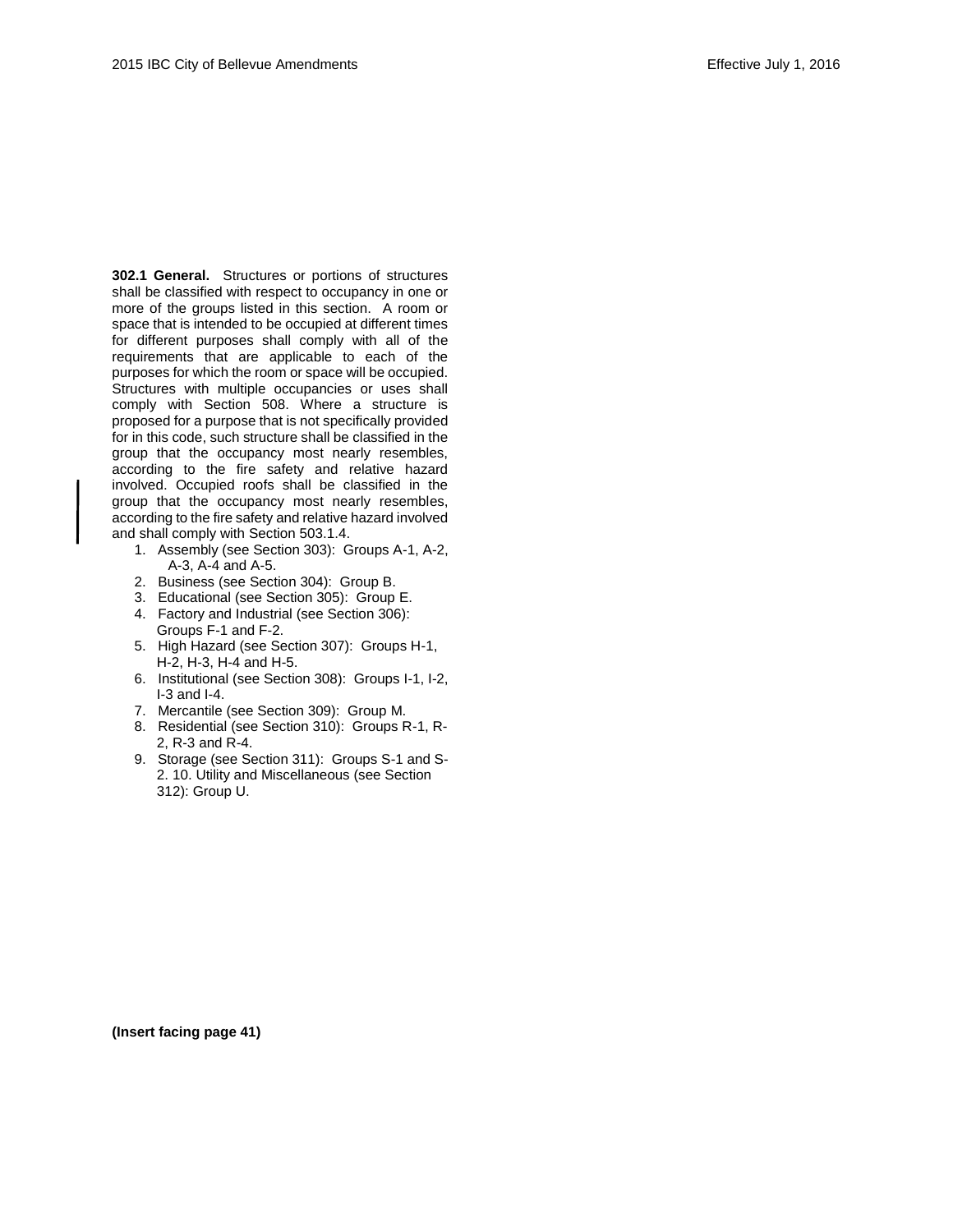**(Insert facing page 56)**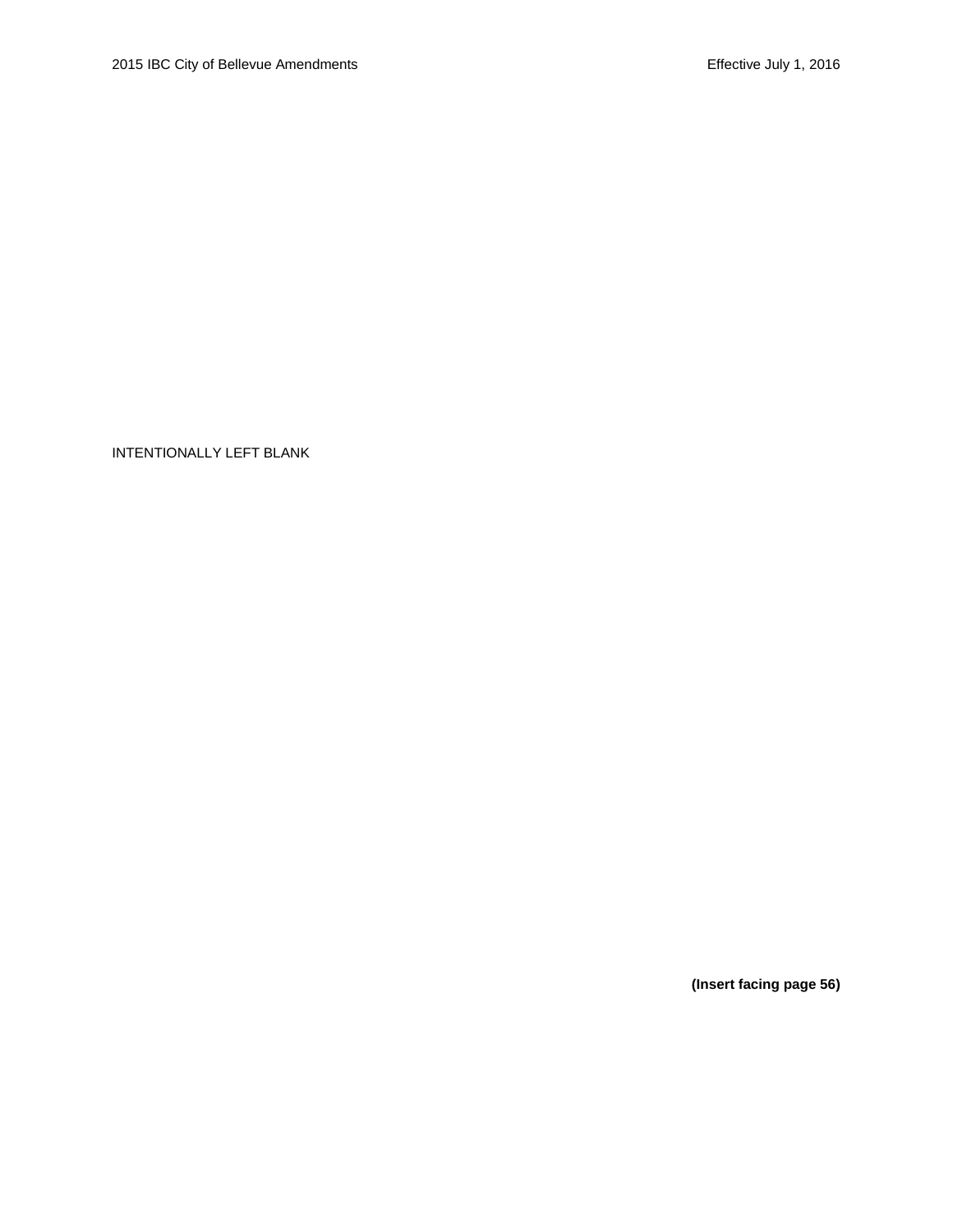$\mathsf{I}$ 

**403.2.1.1 Type of construction.** The following reductions in the minimum *fire-resistance rating* of the building elements in Table 601 shall be permitted as follows:

- 1. For buildings not greater than 420 feet (128 000 mm) in *building height*, the *fire-resistance rating* of the building elements in Type IA construction, other than structural frame and bearing walls, shall be permitted to be reduced to the minimum fire-resistance ratings for the building elements in Type IB.
- 2. In other than Groups F-1, M and S-1 occupancies, the *fire-resistance rating* of the building elements in Type IB construction, other than structural frame and bearing walls, shall be permitted to be reduced to the *fireresistance ratings* in Type IIA.
- **3.** The *building height* and *building area* limitations of a building containing building elements with reduced *fire-resistance ratings* shall be permitted to be the same as the building without such reductions.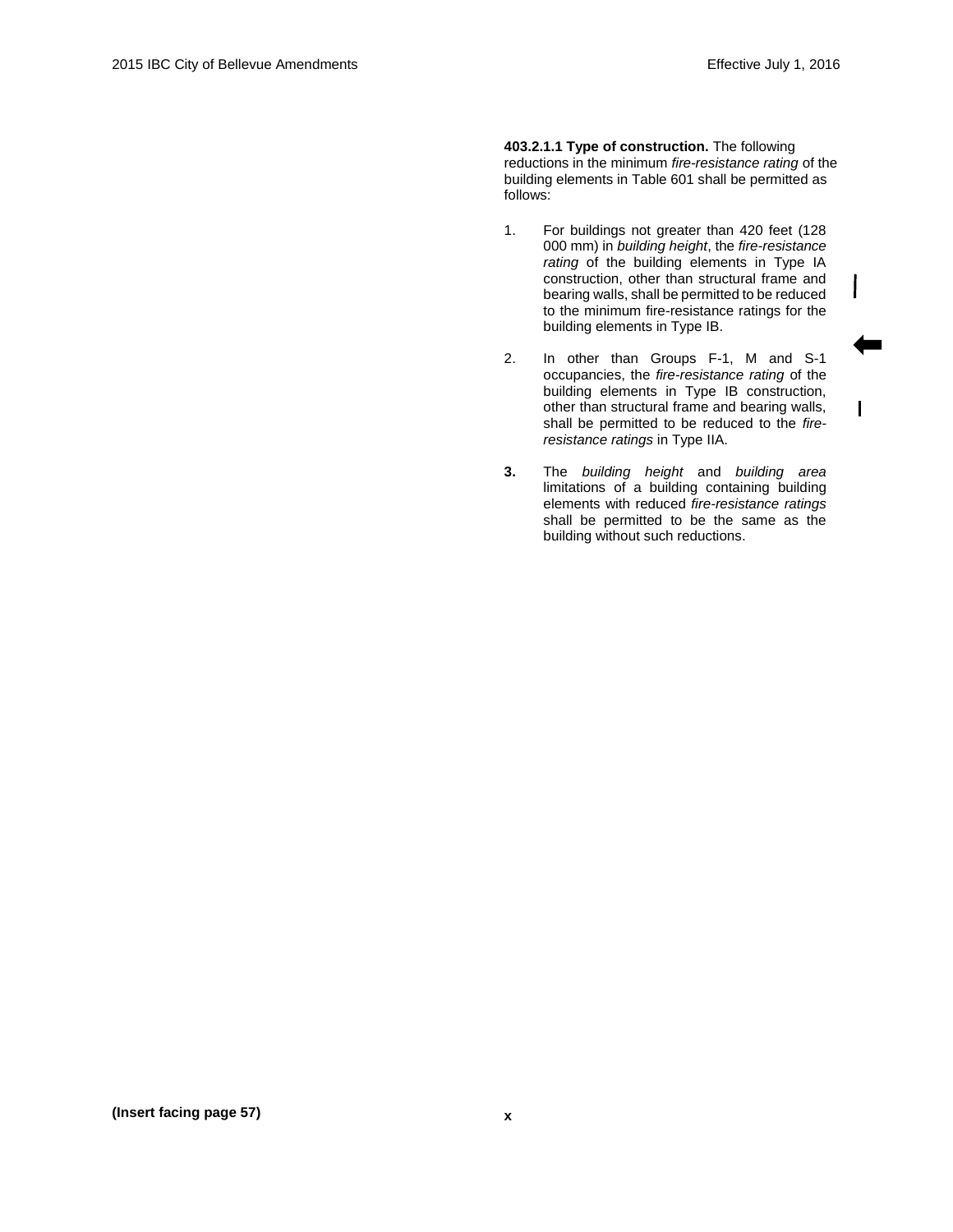I

**[F] 403.3 Automatic sprinkler system. – Highrise building.** Buildings and structures shall be equipped throughout with an *automatic sprinkler system* in accordance with Section 903.3.1.1 and a secondary water supply where required by Section 403.3.3.

**403.3.1.2 High-rise building sprinkler system design.** Combination standpipe/ sprinkler risers using 6 in. pipe minimum, shall be used. Shut-off valves and water-flow devices shall be provided on each floor at the sprinkler system connection to each standpipe. Two four-way fire department connections serving the combination system shall be provided on separate streets well separated from each other. At least one of the fire department connections shall be connected to the riser above a riser isolation valve. Dry pipe sprinkler systems serving parking garages may use one separate two-way fire department connection. The dry pipe sprinkler system shall be supplied by the on-site water tank.

**[F] 403.3.2 Water supply to required fire pumps.** In buildings that are more than 450 feet in *building height*, required fire pumps shall be supplied by connections to no fewer than two water mains located in different streets and shall not serve other buildings. Separate supply piping shall be provided between each connection to the water main and the pumps. Each connection and the supply piping between the connection and the pumps shall be sized to supply the flow and pressure required for the pumps to operate.

> **Exception:** When approved by the fire code official, two connections to the same main shall be permitted provided the main is valved such that an interruption can be isolated so that the water supply will continue without interruption through no fewer than one of the connections.

**[F] 403.3.3 Secondary water source.** A secondary on-site water source shall be provided for high-rise building as follows:

- 1. High-rise buildings containing R or B occupancy only shall be provided with a net useable volume of 15,000 gallons.
- 2. High-rise buildings containing an S-2 occupancy shall be provided with a net useable volume of 40,000 gallons.
- 3. High-rise buildings containing an M occupancy shall be provided with a net useable volume of 50,000 gallons.
- 4. Multi high-rise complexes that are less than 450' in height may share a common secondary water source shall by combining the highest demand of number 2 or 3 above, with number 1 above. Only one parking/retail area and 2 high-rise buildings may share a common secondary water source.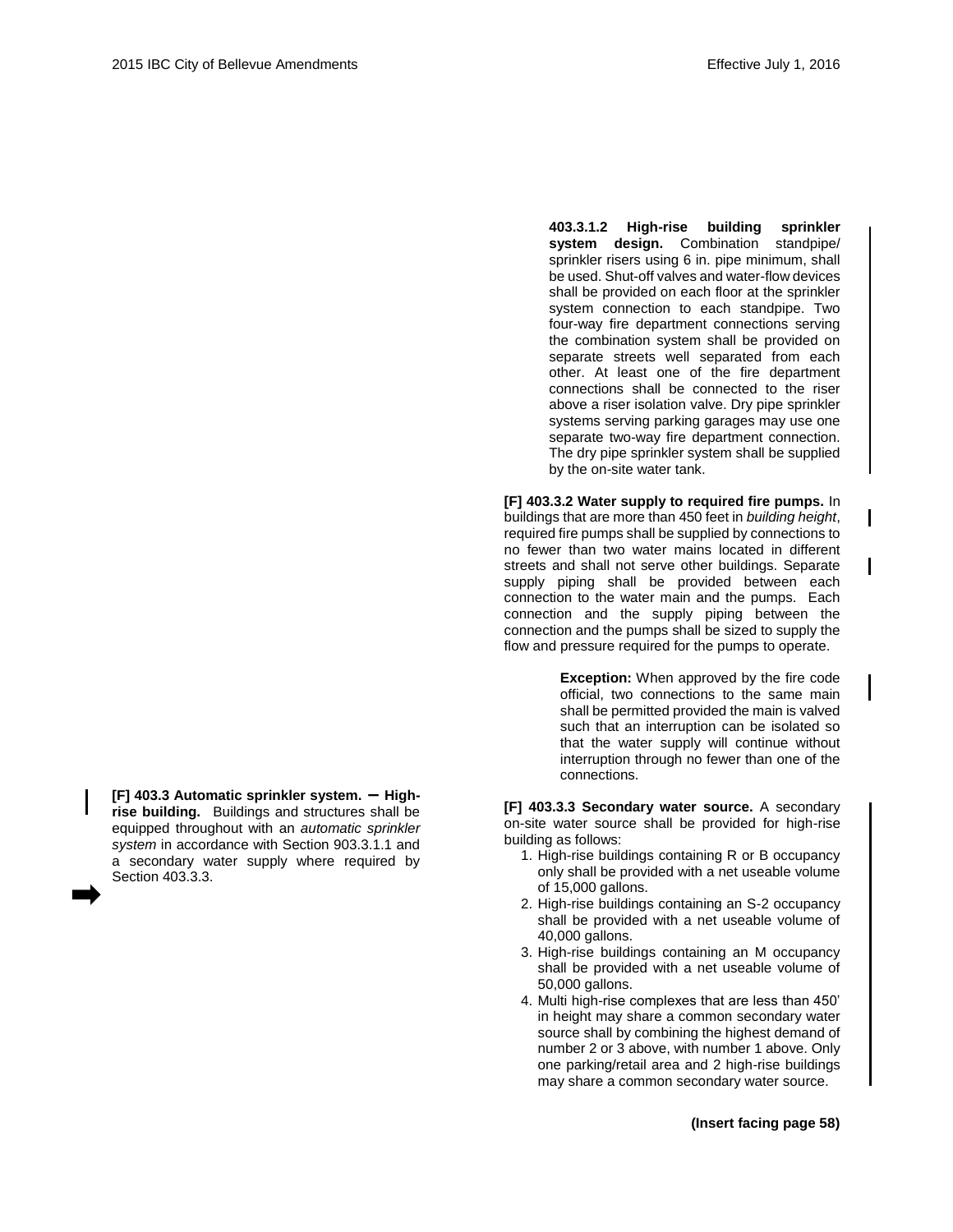\*

An acceptable alternative to items 1 through 4 above, is to prove a calculated net useable volume capable of meeting the hydraulically calculated sprinkler demand, including the total (combined inside and outside) hose stream requirement, as per NFPA 13. The duration of the calculated source shall have a duration of not less than 30 minutes for buildings with light hazard occupancies only and a 60 minute duration for building with ordinary hazard occupancies as defined by NFPA 13.

**Exception:** Existing buildings, including those undergoing substantial renovation.

**403.4.8.1 Equipment room.** If the standby or emergency power system includes a generator set inside a building, the system shall be in accordance with Section 2702.1.8.

**Exception:** In Group I-2, Condition 2, manual start and transfer features for the critical branch of the emergency power are not required to be provided at the *fire command center*.

**403.4.8.1.1 Penetrations.** Penetrations into and openings through an equipment room containing a standby or emergency generator set inside a building, are prohibited except for required exit doors, equipment and ductwork necessary for heating, cooling or ventilation, sprinkler branch line piping, or electrical raceway, serving the generator set equipment room or being served by the generator set. Such penetrations shall be protected in accordance with Section 713.

**Exception:** Metallic piping with no joints or openings where it passes through the generator set equipment room.

**403.4.8.2 Fuel line piping protection**. Fuel lines supplying a generator set inside a building shall be  $\mathbf{I}$ 

separated from areas of the building other than the room the generator is located in by an approved method or assembly that has a fire resistance rating of not less than 2 hours. Where the building is protected throughout with an automatic sprinkler system installed in accordance with Section 903.3.1.1 or 903.3.1.2, the required fire-resistance rating may be reduced to 1 hour.

**403.5 Means of egress and evacuation.** The means of egress in high-rise buildings shall comply with Sections 403.5.1 through 403.5.6, and in addition to these requirements, shall comply with Bellevue City Code 23.11.907.5.2.2.6, which requires either Phased Evacuation, an additional stair, or occupant evacuation elevators, to facilitate simultaneous building evacuation and firefighter response into the building.

**403.5.1 Remoteness of interior exit stairways.** Required interior exit stairways shall be separated by a distance not less than 30 feet (9144 mm) or not less than one-fourth of the length of the maximum overall diagonal dimension of the building or area to be served, whichever is less. The distance shall be measured in a straight line between the nearest points of the enclosure surrounding the interior exit stairways. In buildings with three or more interior exit stairways, no fewer than two of the interior exit stairways shall comply with this section. Interlocking or scissor stairs shall be counted as one interior exit stairway.

**403.5.2 Additional interior exit stairway.** For buildings other than Group R-2 that are more than 420 feet (128 000 mm) in building height, one additional interior exit stairway meeting the requirements of Sections 1011 and 1023 shall be provided in addition to the minimum number of exits required by Section 1006.3. The total width of any combination of remaining interior exit stairways with one interior exit stairway removed shall be not less than the total width required by Section 1005.1. Scissor stairs shall not be considered the additional interior exit stairway required by this section.

**Exception:** An additional interior exit stairway shall not be required to be installed in buildings having elevators used for occupant selfevacuation in accordance with Section 3008.

**403.5.3 Stairway door operation.** Stairway doors other than the exit discharge doors shall be permitted to be locked from the stairway side. Stairway doors that are locked from the stairway side shall be capable of being unlocked simultaneously without unlatching upon a signal from the fire command center.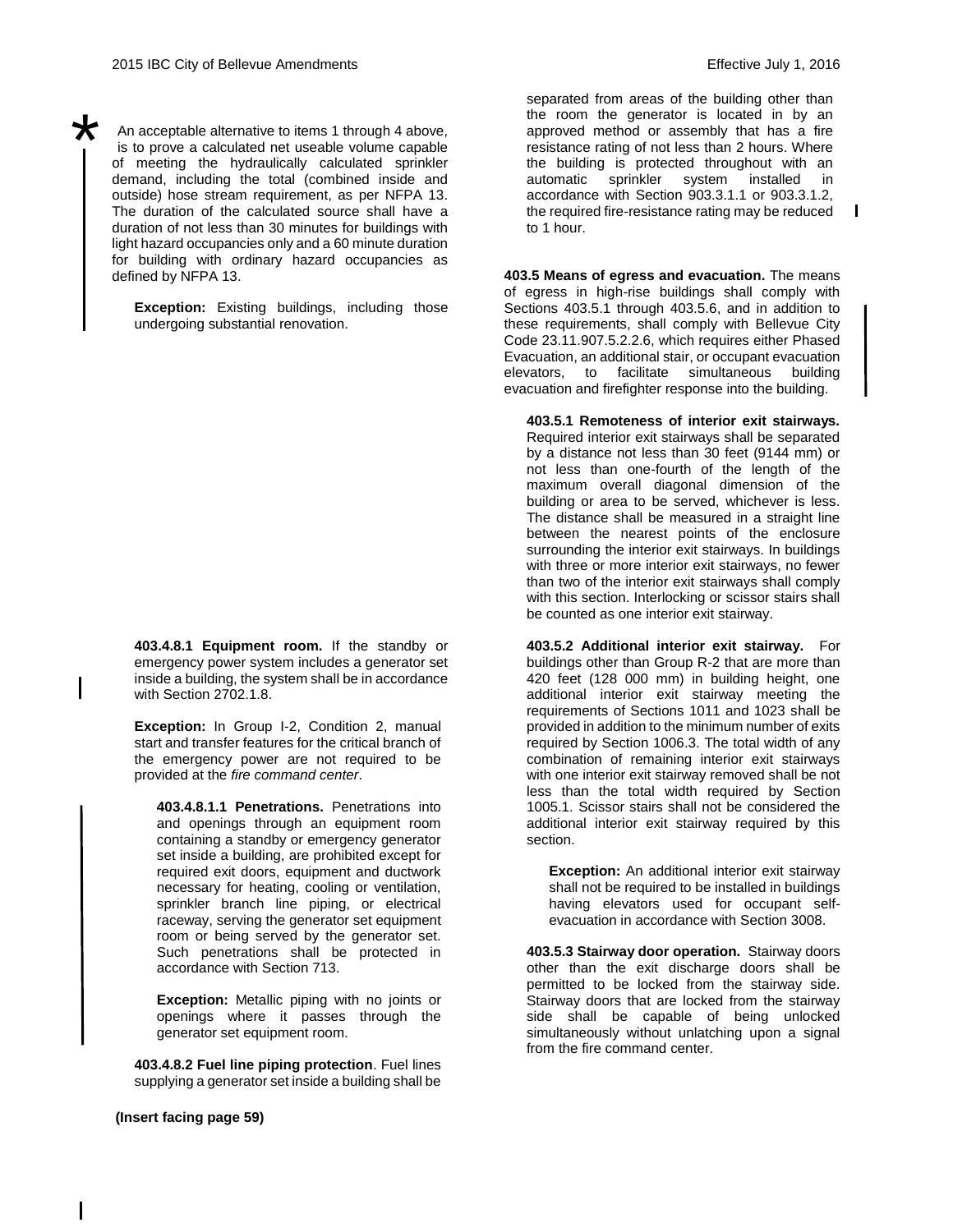**403.5.3.1 Stairway communication system.** A telephone or other two-way communications system connected to an approved constantly attended station shall be provided at not less than every fifth floor in each stairway where the doors to the stairway are locked.

**403.5.4 Smokeproof enclosures.** Every required interior exit stairway serving floors more than 75 feet (22 860 mm) above the lowest level of fire department vehicle access shall be a smokeproof enclosure in accordance with Sections 909.20 and 1023.11.

**403.5.5 Luminous egress path markings.** Luminous egress path markings shall be provided in accordance with Section 1025.

**403.5.6 Emergency escape and rescue.** Emergency escape and rescue openings specified in Section 1030 are not required.

**403.7 Smoke control.** A smoke-control system meeting the requirements of Section 909 shall be provided in all areas containing a Group I or Group R occupancy within high-rise buildings. Such areas shall be separated in accordance with Section 709 and Section 909 to create separate smoke zones, or smoke control shall be provided in all such unseparated areas of the building.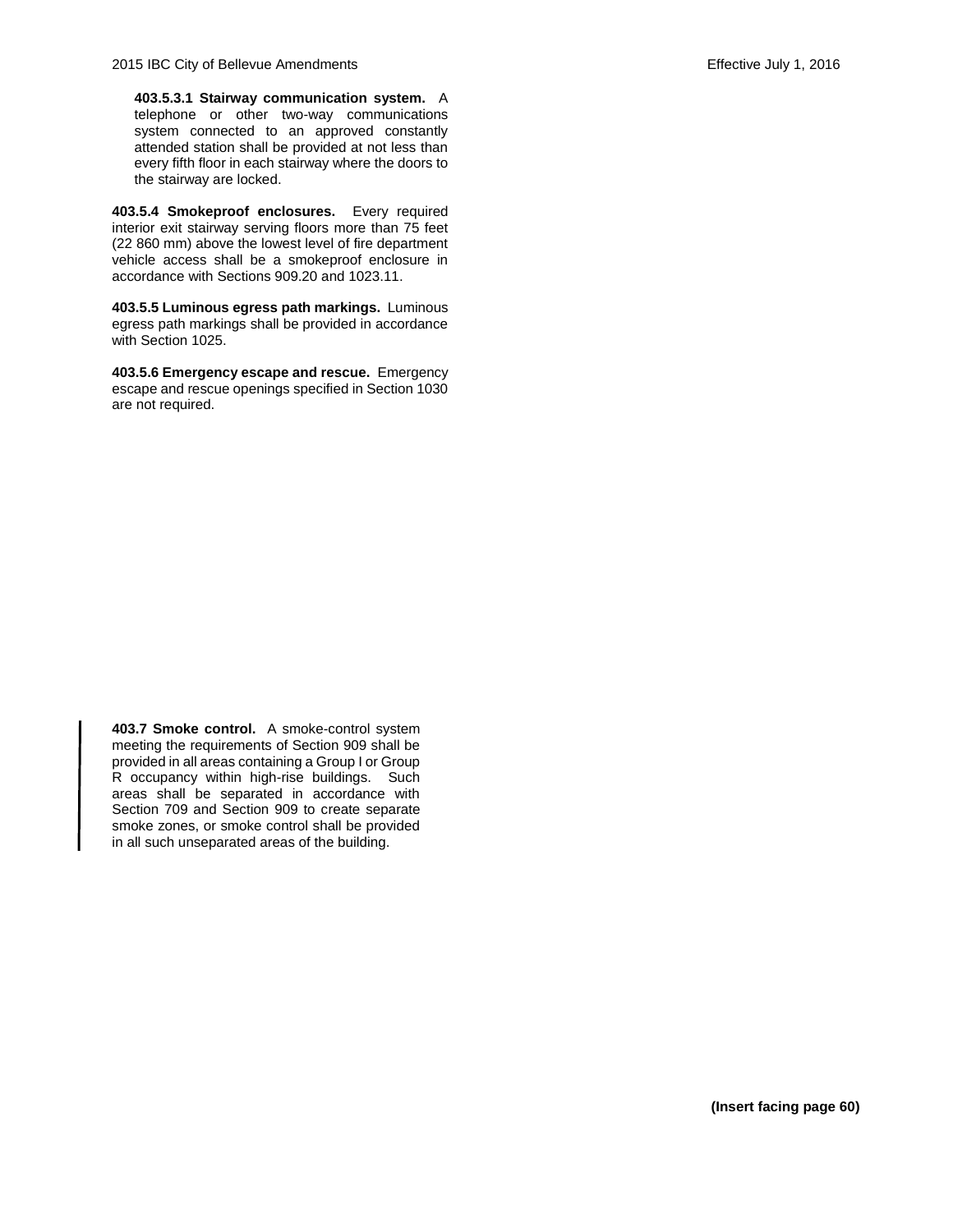**405.1 General.** The provisions of this section apply to building spaces having a floor level used for human occupancy more than 30 feet (9144 mm) below the finished floor of the lowest level of exit discharge.

#### **Exceptions:**

- 1. One- and two-family dwellings, sprinklered in accordance with Section 903.3.1.3.
- 2. Parking garages with automatic sprinkler systems in compliance with Section 405.3 and pressurized stair enclosures provided with emergency power in compliance with Sections 909.20, 909.20.5, and 909.20.6.
- 3. Fixed guideway transit systems, complying with NFPA 130 as amended by the City of Bellevue.
- 4. Grandstands, bleachers, stadiums, arenas and similar facilities.
- 5. Where the lowest story is the only story that would qualify the building as an underground building and has an area not exceeding 1,500 square feet (139 m2) and has an occupant load less than 10.
- 6. Pumping stations and other similar mechanical spaces intended only for limited periodic use by service or maintenance personnel.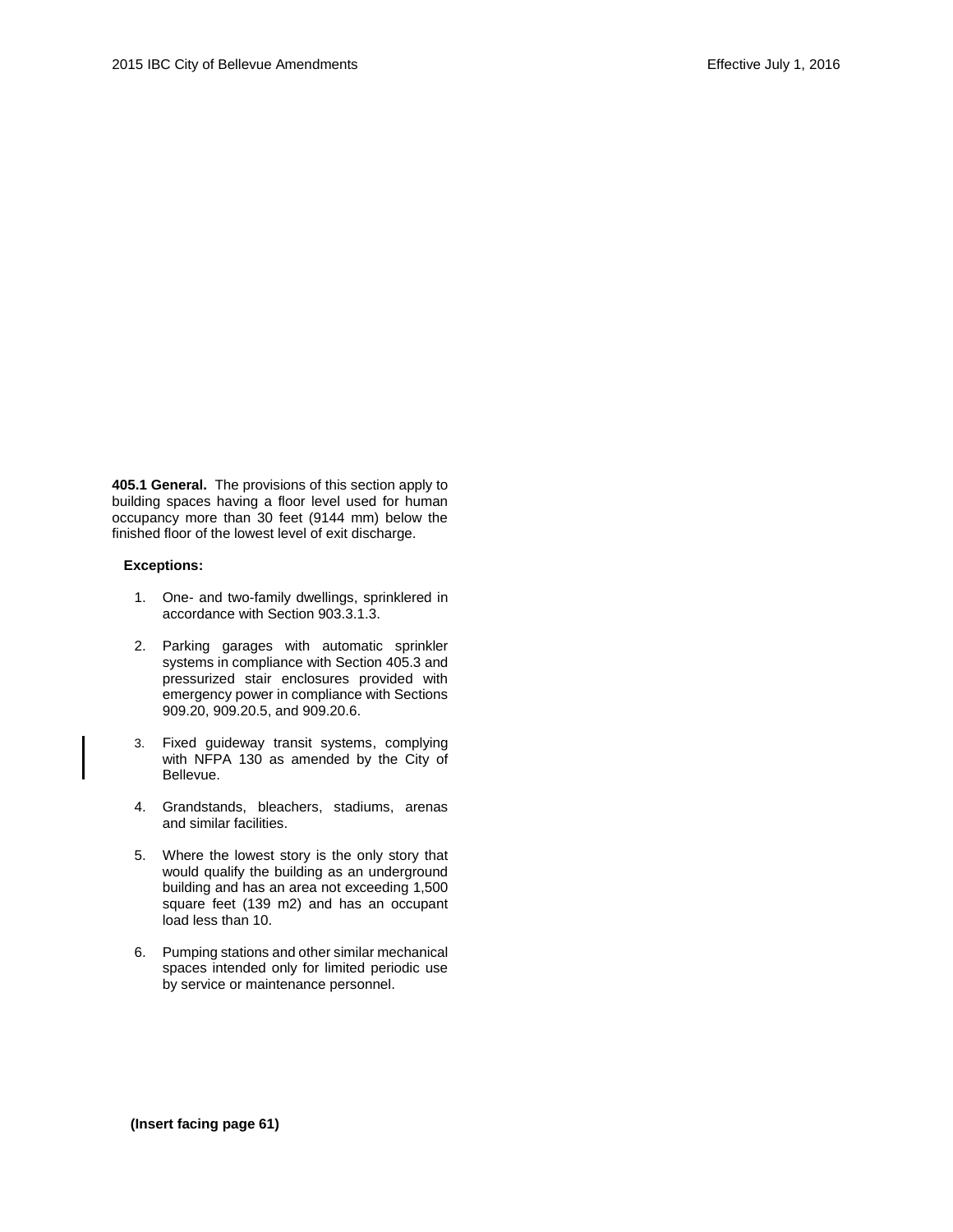**424.1 Children's play structures.** Children's play structures installed inside all occupancies covered by this code that exceed 10 feet (3048 mm) in height or 150 square feet (14 m2) in area shall  $\mathbf{I}$ comply with Sections 424.2 through 424.5.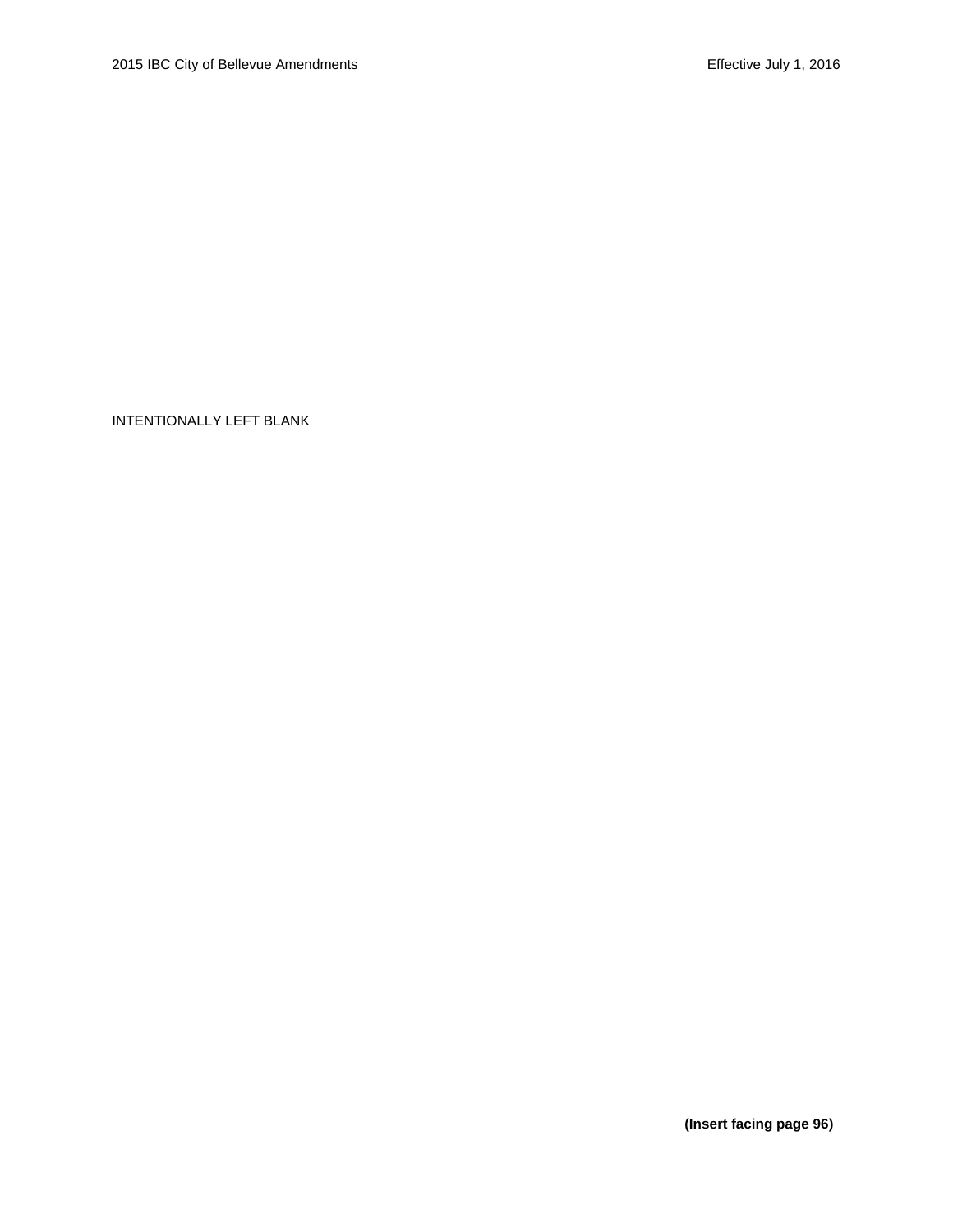**503.1.4 Occupied roofs.** A roof level or portion thereof shall be permitted to be used as an occupied roof provided the occupancy of the roof is an occupancy that is permitted by Table 504.4 for the story immediately below the roof. The area of the occupied roofs shall not be included in the building area as regulated by Section 506.

## **Exceptions:**

- 1. The occupancy located on an occupied roof shall not be limited to the occupancies allowed on the story immediately below the roof where the building is equipped throughout with an automatic sprinkler system in accordance with Section 903.3.1.1 or 903.3.1.2 and occupant notification in accordance with Section 907.5 is provided in the area of the occupied roof.
- 2. Assembly occupancies shall be permitted on roofs of open parking garages of Type I or Type II construction, in accordance with the exception to Section 903.2.1.6.

Elements or structures enclosing the occupied roof areas shall not extend more than 48 inches above the surface of the occupied roof.

## **Exception:**

Penthouses constructed in accordance with Section 1510.2, towers, domes, spires, and cupolas constructed in accordance with Section 1510.5.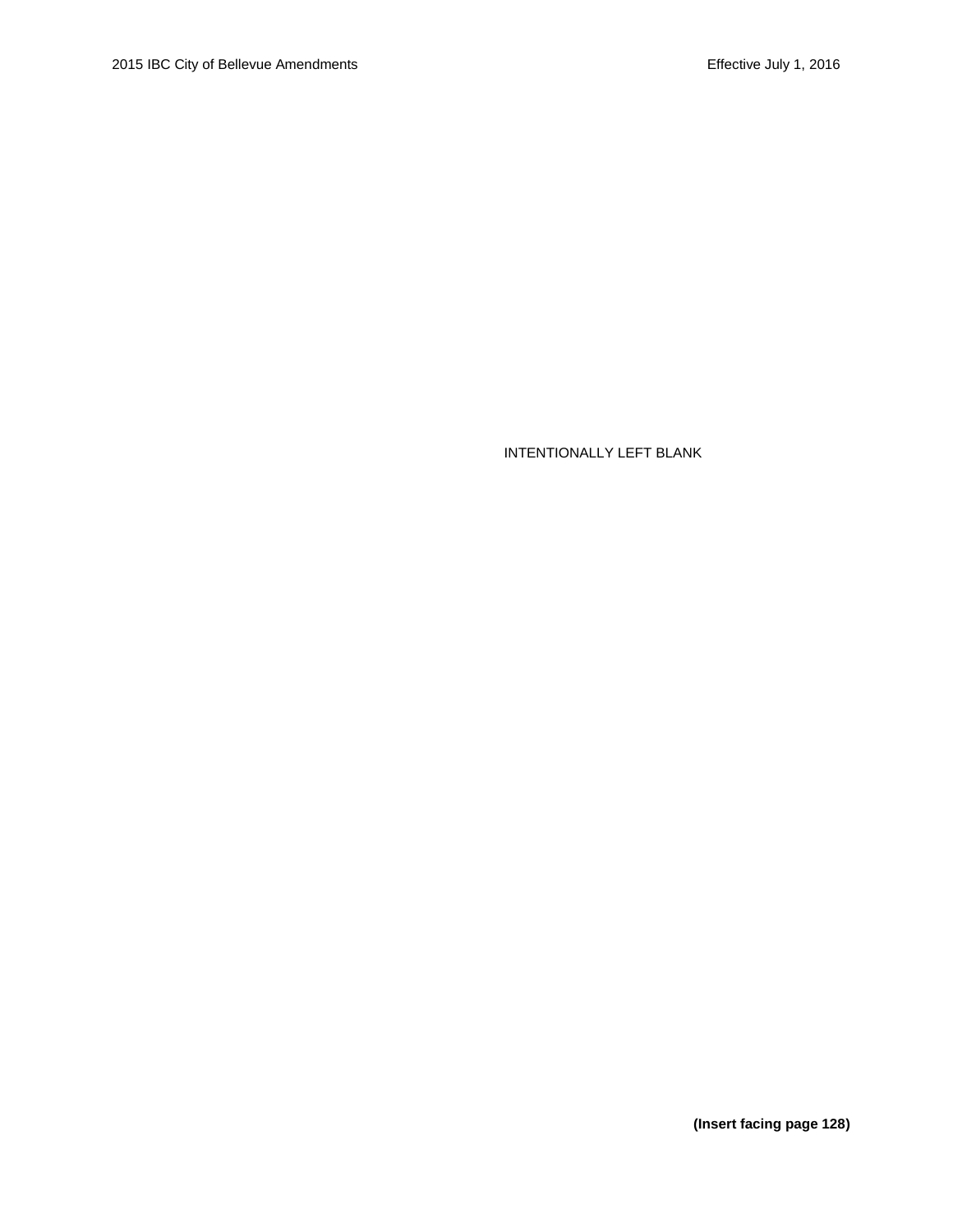**708.6 Openings.** Openings in a *fire partition* shall be protected in accordance with Section 716.

## **Exception:**

A smoke and draft control door assembly is not required at a hoistway opening if the hoistway is pressurized in accordance with IBC Section 909.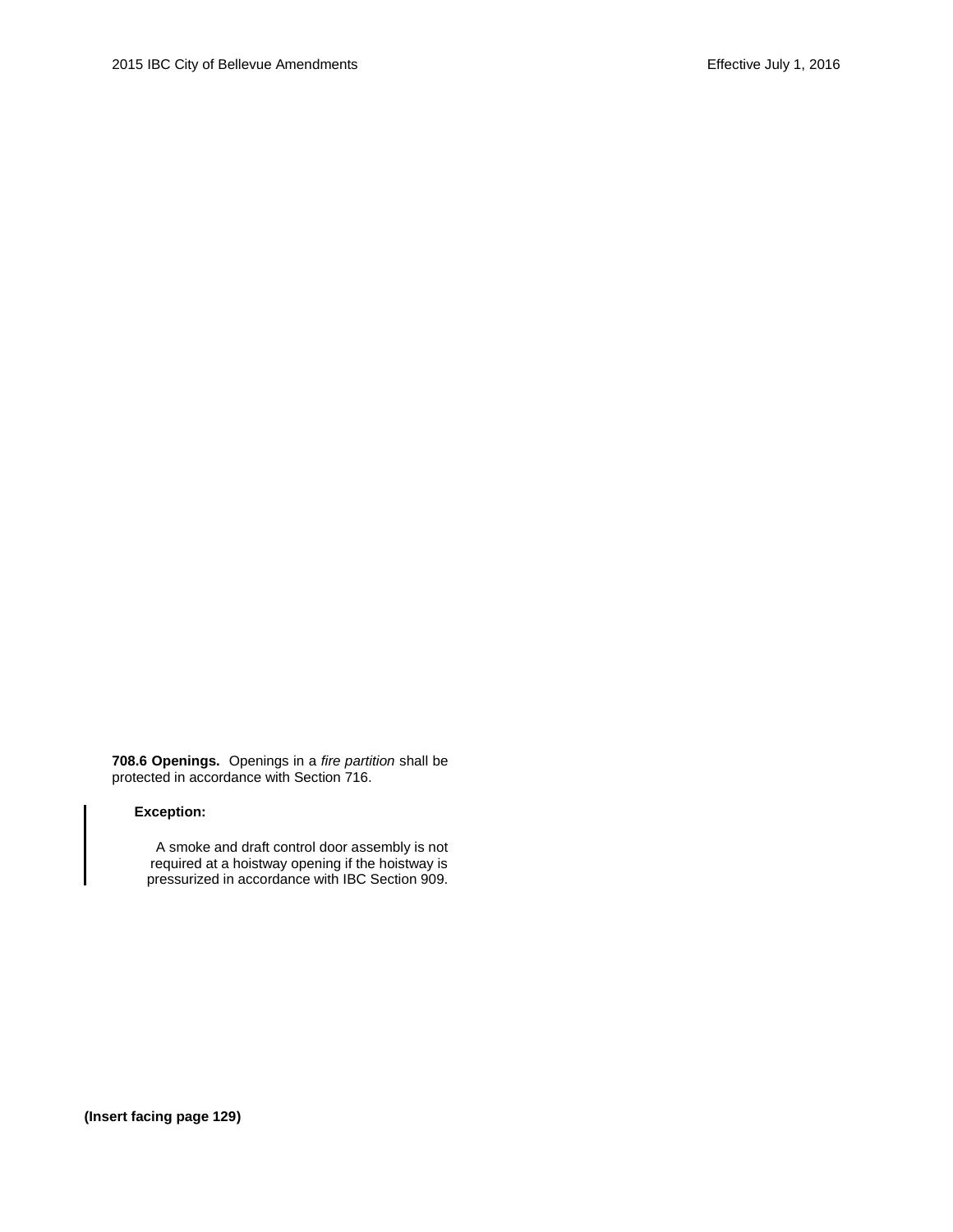**(Insert facing page 212)**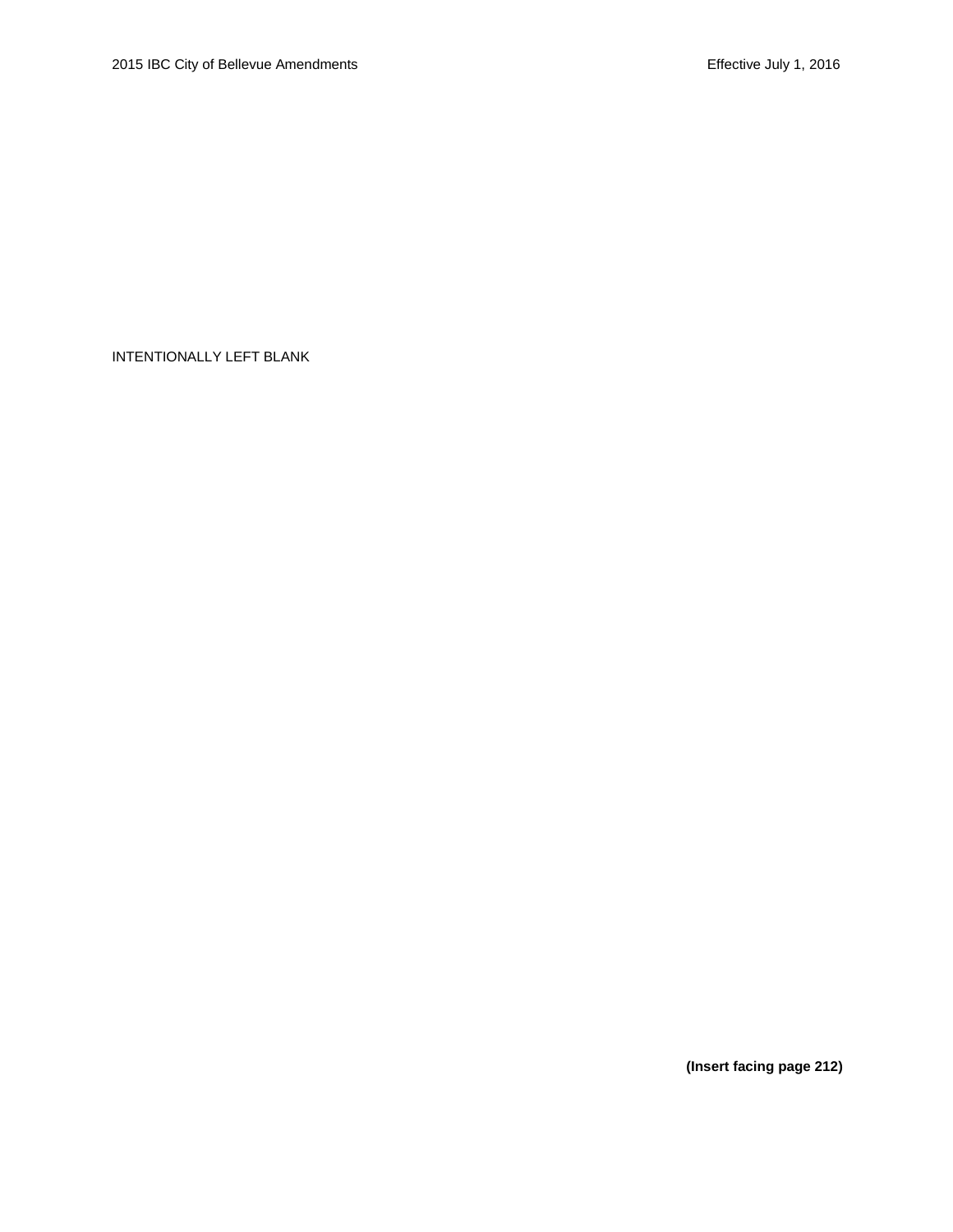**[F] 903.2.11 All occupancies.** In all occupancies other than Group U, an *automatic sprinkler system* shall be installed for building design or hazards in the locations set forth in Section 903.2.11.1 through 903.2.11.7.

**[F] 903.2.11.1 Stories and basements without openings**. An *automatic sprinkler system* shall be installed throughout all stories, including basements, of all buildings where the floor area exceeds 1,500 square feet (139.4 m2) and where there is not provided at least one of the following types of *exterior wall* openings:

- 1. Openings below grade that lead directly to ground level by an exterior *stairway*  complying with Section 1009 or an outside ramp complying with Section 1010. Openings shall be located in each 50 linear feet (15,240 mm), or fraction thereof, of exterior wall in the story on at least one side. The required openings shall be distributed such that the lineal distance between adjacent openings does not exceed 50 feet (15 240 mm).
- 2. Openings entirely above the adjoining ground level totaling at least 20 square feet (1.86 m2) in each 50 linear feet (15,240 mm), or fraction thereof, of exterior wall in the story on at least one side. The required openings shall be distributed such that the lineal distance between adjacent openings does not exceed 50 feet (15 240 mm). The height of the bottom of the clear opening shall not exceed 44 inches (1118 mm) measured from the floor.

**[F] 903.2.11.1.1 Opening dimensions and access.** Openings shall have a minimum dimension of not less than 30 inches (762 mm). Such openings shall be accessible to the fire department from the exterior and shall not be obstructed in a manner that firefighting or rescue cannot be accomplished from the exterior.

**[F] 903.2.11.1.2 Openings on one side only.**  Where openings in a story are provided on only one side and the opposite wall of such story is more than 75 feet (22,860 mm) from such openings, the story shall be equipped throughout with an *approved automatic sprinkler system* or openings as specified above shall be provided on at least two sides of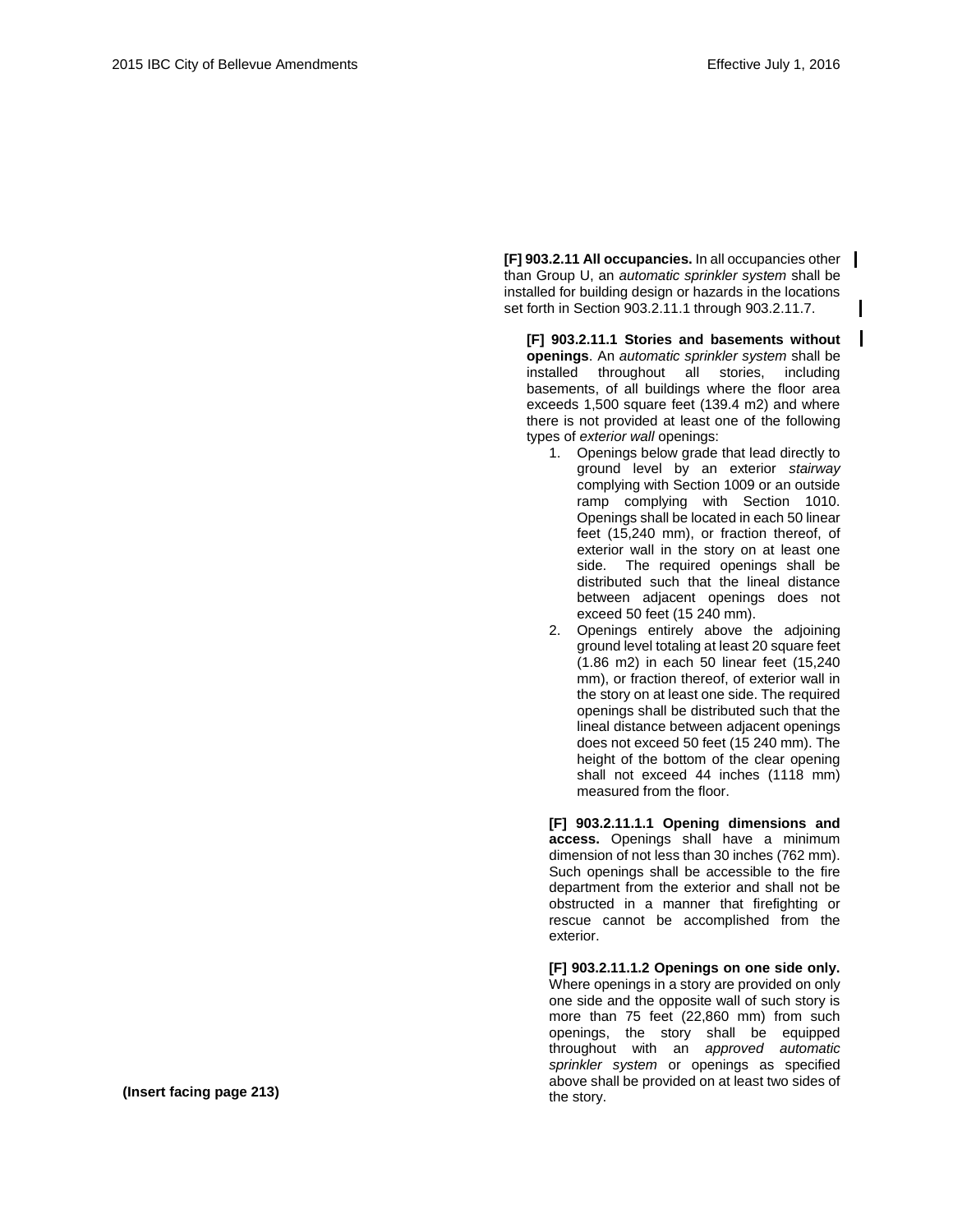**[F] 903.2.11.1.3 Basements.** Where any portion of a *basement* is located more than 75 feet (22 860 mm) from openings required by Section 903.2.11.1, or where walls, partitions or other obstructions are installed that restrict the application of water from hose streams, or increase the exit access travel distance to more than 75 feet, the *basement* shall be equipped throughout with an *approved automatic sprinkler system*.

**[F] 903.2.11.2 Rubbish and linen chutes.** An automatic sprinkler system shall be installed at the top of rubbish and linen chutes and in their terminal rooms. Chutes shall have additional sprinkler heads installed at alternate floors and at the lowest intake. Where a rubbish chute extends through a building more than one floor below the lowest intake, the extension shall have sprinklers installed that are recessed from the drop area of the chute and protected from freezing in accordance with<br>Section 903.3.1.1. Such sprinklers shall be Such sprinklers shall be installed at alternate floors beginning with the second level below the last intake and ending with the floor above the discharge. Chute sprinklers shall be accessible for servicing.

**[F] 903.2.11.3 Buildings 55 feet or more in height.** An automatic sprinkler system shall be installed throughout buildings with a floor level having an occupant load of 30 or more that is located 55 feet (16 764 mm) or more above the lowest level of fire department vehicle access.

**[F] 903.2.11.4 Ducts conveying hazardous exhausts.** Where required by the International Mechanical Code, automatic sprinklers shall be provided in ducts conveying hazardous exhaust, flammable or combustible materials.

**Exception:** Ducts where the largest crosssectional diameter of the duct is less than 10 inches (254 mm).

**[F] 903.2.11.5 Commercial cooking operations**. An automatic sprinkler system shall be installed in a commercial kitchen exhaust hood and duct system where an automatic sprinkler system is used to comply with Section 904.

**[F] 903.2.11.6 Other required suppression systems.** In addition to the requirements of Section 903.2, the provisions indicated in Table 903.2.11.6 also require the installation of a fire suppression system for certain buildings and areas.

**[F] 903.2.11.8 Buildings exceeding 10,000 square feet.** Notwithstanding any provision of the *International Building Code* or *International Fire Code*, as such codes are adopted by the City, throughout all buildings where the total floor area, including basements, exceeds 10,000 square feet. For purposes of this paragraph, portions of buildings separated by one or more fire walls will

not be considered a separate building. Existing buildings shall comply with this section when an addition is made to the building and the total floor area, including the basements, of the existing building and the addition combined exceeds 10,000 square feet, or when the value of a structural alteration or repair of an existing building 10,000 square feet in area or greater exceeds 50 percent of the assessed valuation of such existing building, or exceeds 50 percent of the recognized replacement cost of the structure, without consideration of depreciation, as determined under the Marshall Valuation Service Cost Handbook, whichever is greater.

**[F] 903.3.1 Standards.** Sprinkler systems shall be designed and installed in accordance with Section 903.3.1.1, 903.3.1.2 or 903.3.1.3 and other chapters of this code, as applicable. In addition sprinkler systems shall be designed with a buffer to account for water system fluctuations to include a low reservoir condition. Such buffer shall be 5 p.s.i. for static pressures less than 50 p.s.i. and 10% for static pressures above 50 p.s.i.

## **Exception:**

Buffers are not required for systems designed in accordance with Section 903.3.1.3 (NFPA 13 D)

Permit applicants shall independently verify site specific static pressure:

• Prior to initiating sprinkler system.

• Prior to installing any sprinkler piping, including the underground supply.

• Prior to requesting any cover inspections.

**[F] 903.3.1.1.1 Exempt locations.**  Automatic sprinklers shall not be required in the following rooms or areas where such rooms or areas are protected with an approved automatic fire detection system in accordance with Section 907.2 that will respond to visible or invisible particles of combustion. Sprinklers shall not be omitted from any room merely because it is damp, of fire-resistance rated construction or contains electrical equipment.

1. Any room where the application of water, or flame and water, constitutes a serious life or fire hazard, when *approved* by the fire code official.

2. A room or space where sprinklers are considered undesirable because of the nature of the contents, where *approved* by the fire code official.

**(Insert facing page 214)**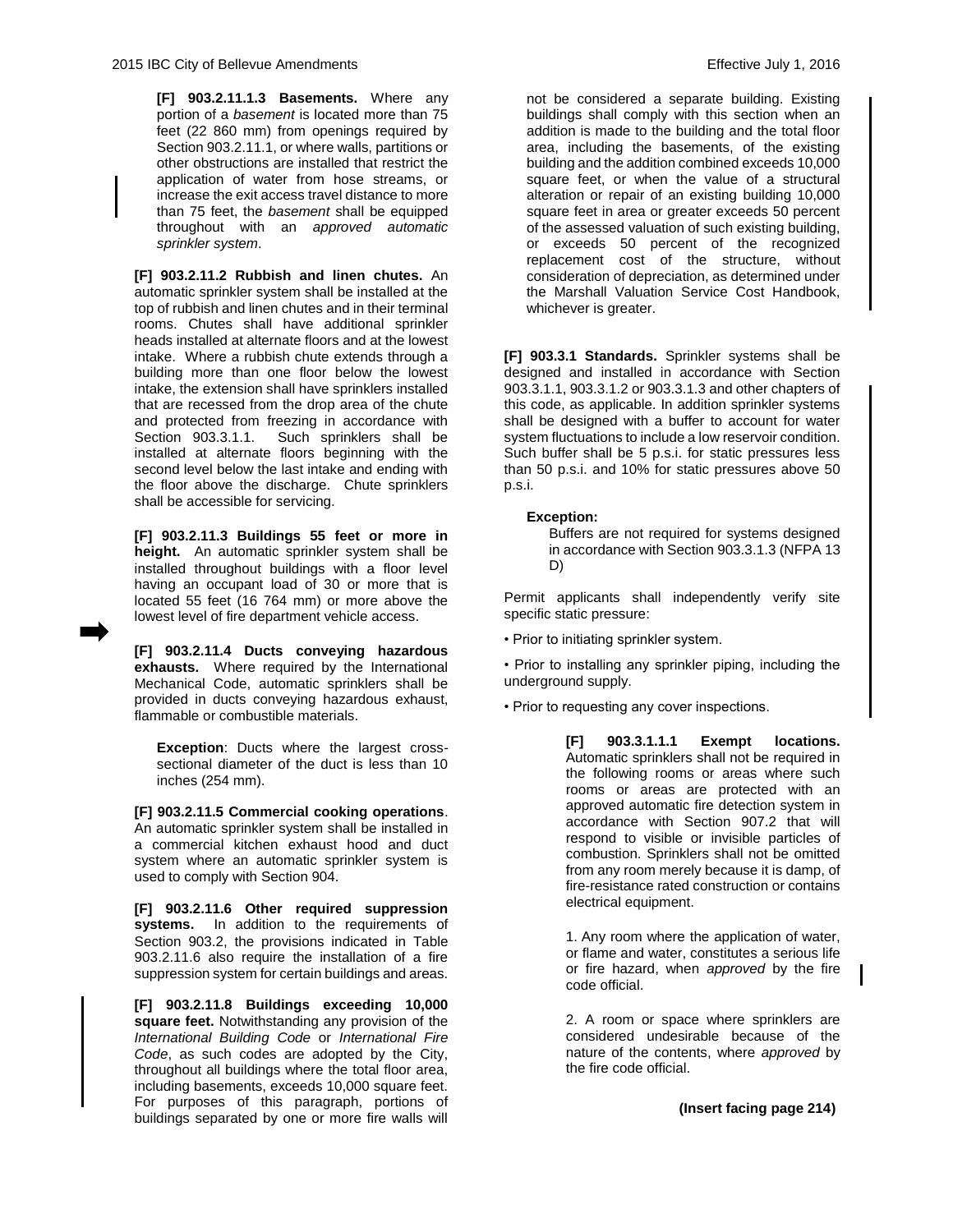I

3. In rooms or areas that are of noncombustible construction with wholly noncombustible contents.

4. Fire service access elevator machine rooms and machinery spaces.

5. Machine rooms, machinery spaces, control rooms and control spaces associated with occupant evacuation elevators designed in accordance with Section 3008.

6. Elevator machine rooms, elevator machinery spaces, control spaces, or hoistways of traction elevators that comply with NFPA 13 (2013) Section 8.15.5.3.

**[F] 903.3.1.1.3 Seismic coefficient**. The coefficient Cp for seismic bracing design calculations in accordance with NFPA 13 shall either use a value of 0.70, or shall use a value based on site specific USGS data.

**[F] 903.3.1.2 NFPA 13R sprinkler systems.** *Automatic sprinkler systems* in Group R occupancies up to and including four stories in height shall be permitted to be installed throughout in accordance with NFPA 13R.

A *building* designed in accordance with Washington Administrative Code 51-50-0504, 0510 or Section 510.4 of the *International Building Code* shall be sprinkled throughout in accordance with NFPA 13.

**[F] 903.3.3 Obstructed locations.** Automatic sprinklers shall be installed in accordance with NFPA 13 obstruction criteria and the listing requirements of the sprinkler head. Automatic sprinklers shall be installed in or under covered kiosks, displays, booths, concession stands, or equipment that exceeds 4 feet (1219 mm) in width and depth, and for all multi-level exhibit booths. Not less than a 3-foot (914 mm) clearance shall be maintained between automatic sprinklers and the top of piles of combustible fibers.

**Exception:** Kitchen equipment under exhaust hoods protected with a fire-extinguishing system in accordance with Section 904.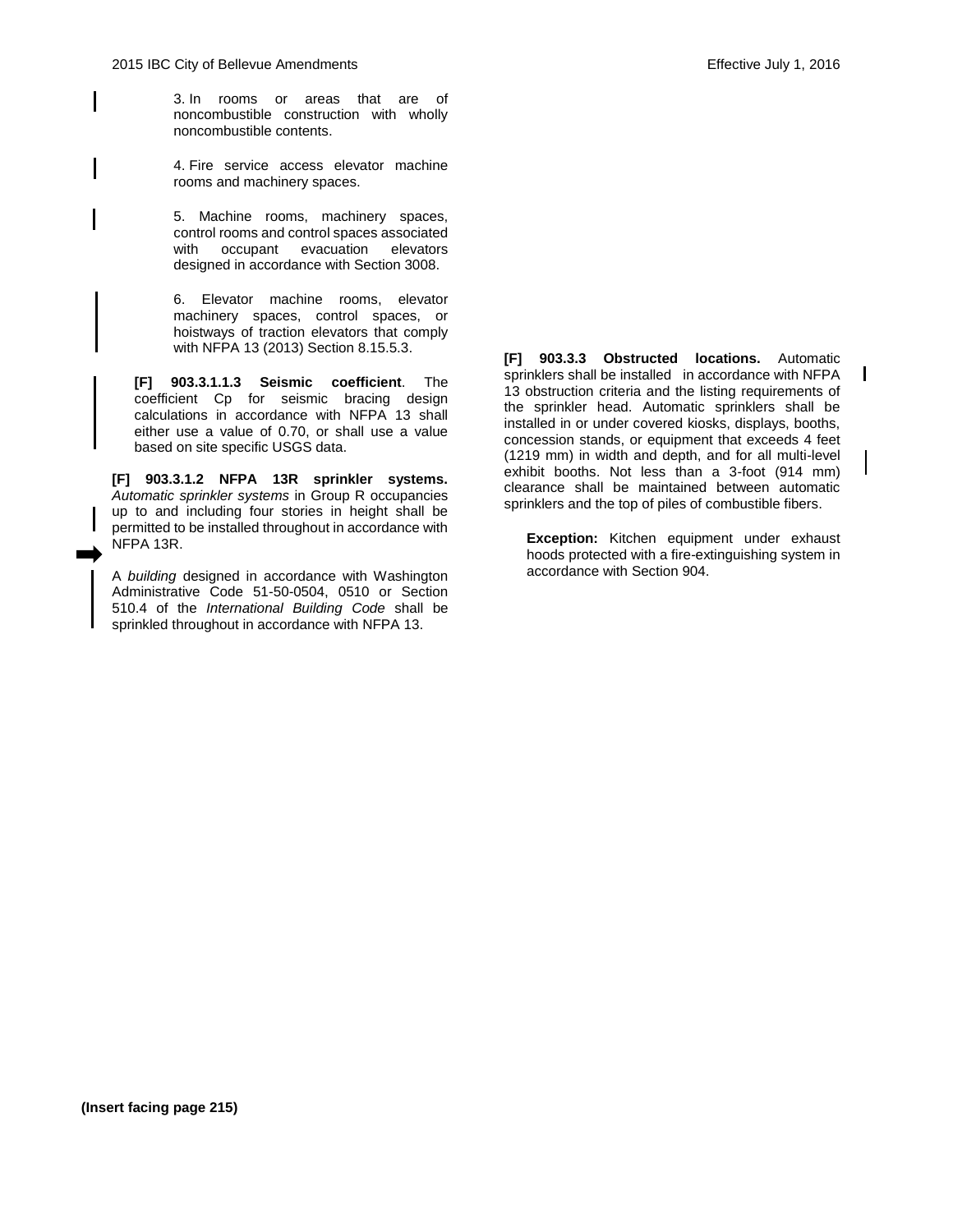**[F] 903.4.3 Floor control valves.** *Approved* supervised indicating control valves shall be provided at the point of connection to the riser on each floor. The floor control valves shall be located within *interior exit stairways* and within 6' of floors or landings unless chains or other approved devices are readily available.

**Exception:** In buildings without *interior exit stairways*, the location of the floor control valves shall be determined by the fire code official.

**[F] 903.5 Testing and maintenance.** Sprinkler systems shall be tested and maintained in accordance with Section 903.5.1.

**[F] 903.5.1 Fire sprinkler and standpipe main/express drains.** Fire sprinkler and standpipe main/express drains shall be positioned to drain to the sanitary sewer. Additionally maintenance or testing discharges from fire pumps shall be treated in order to comply with the National Pollution Discharge Elimination System (NPDES) requirements.

#### **Point of Information**

Water drained or otherwise discharged from a fire sprinkler system, standpipe or fire pump is considered an "illicit discharge" and must drain to the sanitary sewer or be treated in order to discharge to storm drains, ditches, or water bodies. See

[\(http://www.bellevuewa.gov/pdf/Utilities/Fire\\_Confi](http://www.bellevuewa.gov/pdf/Utilities/Fire_Confidence-WQ_3-14-12.pdf) [dence-WQ\\_3-14-12.pdf\)](http://www.bellevuewa.gov/pdf/Utilities/Fire_Confidence-WQ_3-14-12.pdf) for additional information.

**(Insert facing page 216)**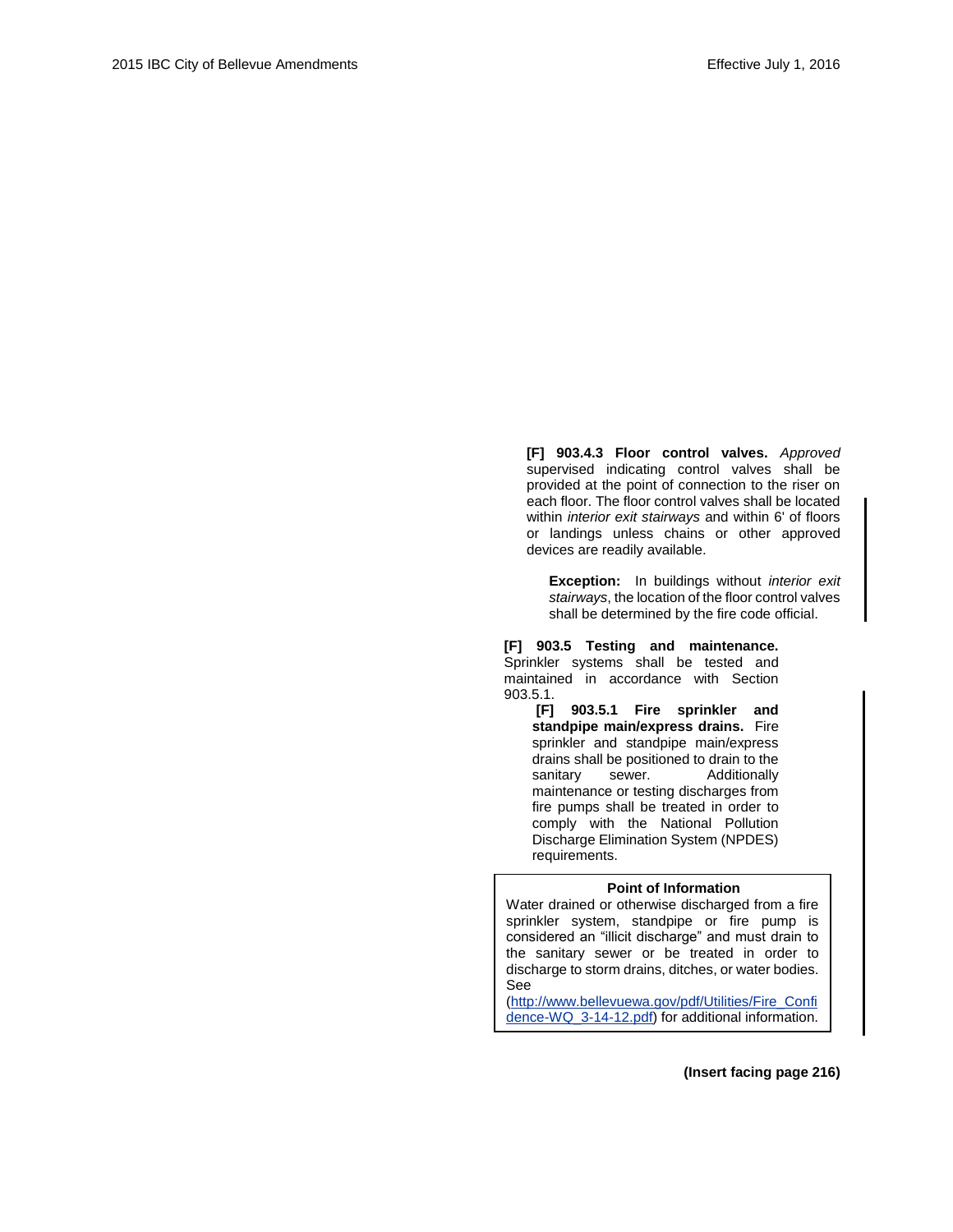**(Insert facing page 217)**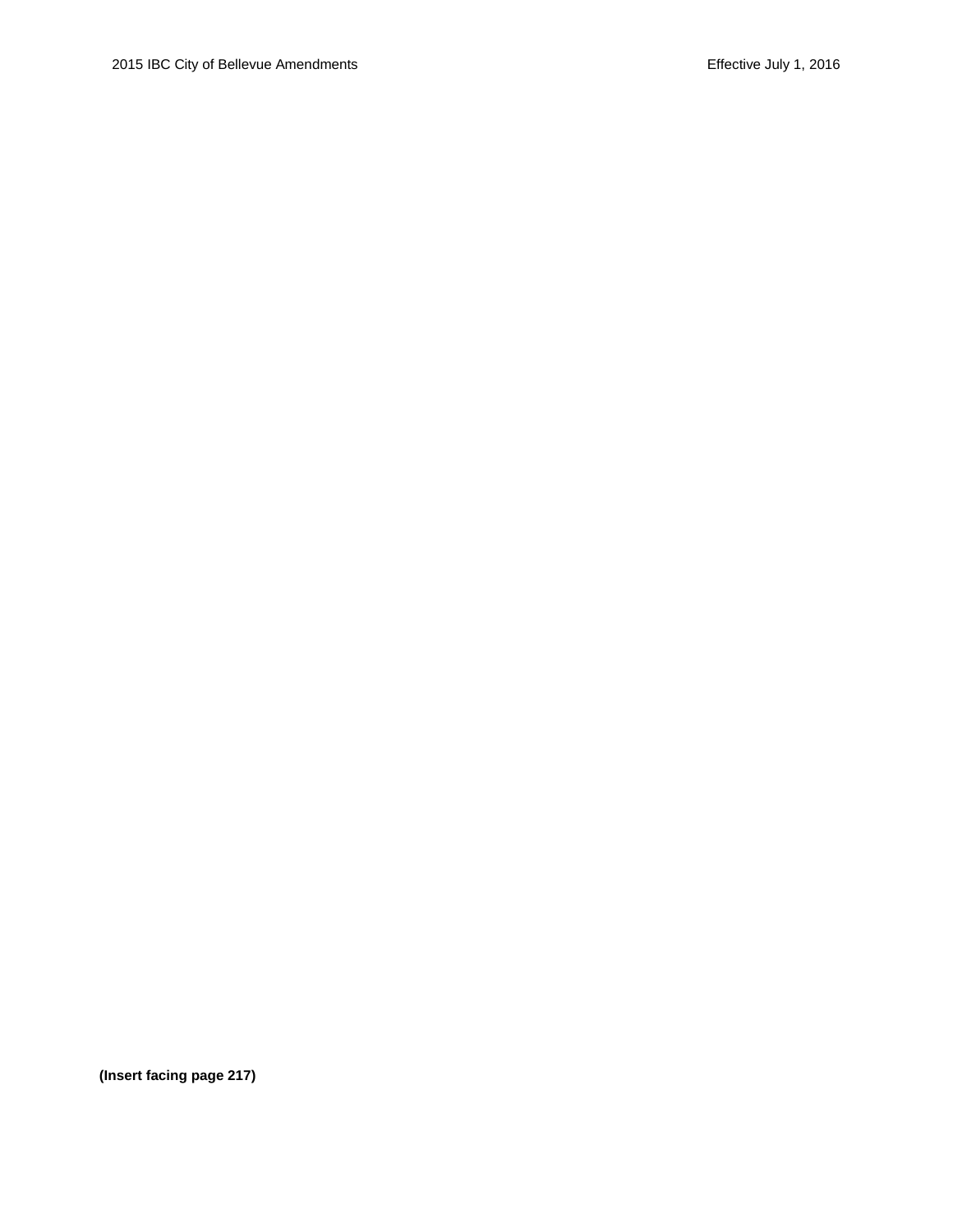**(Insert facing page 218)**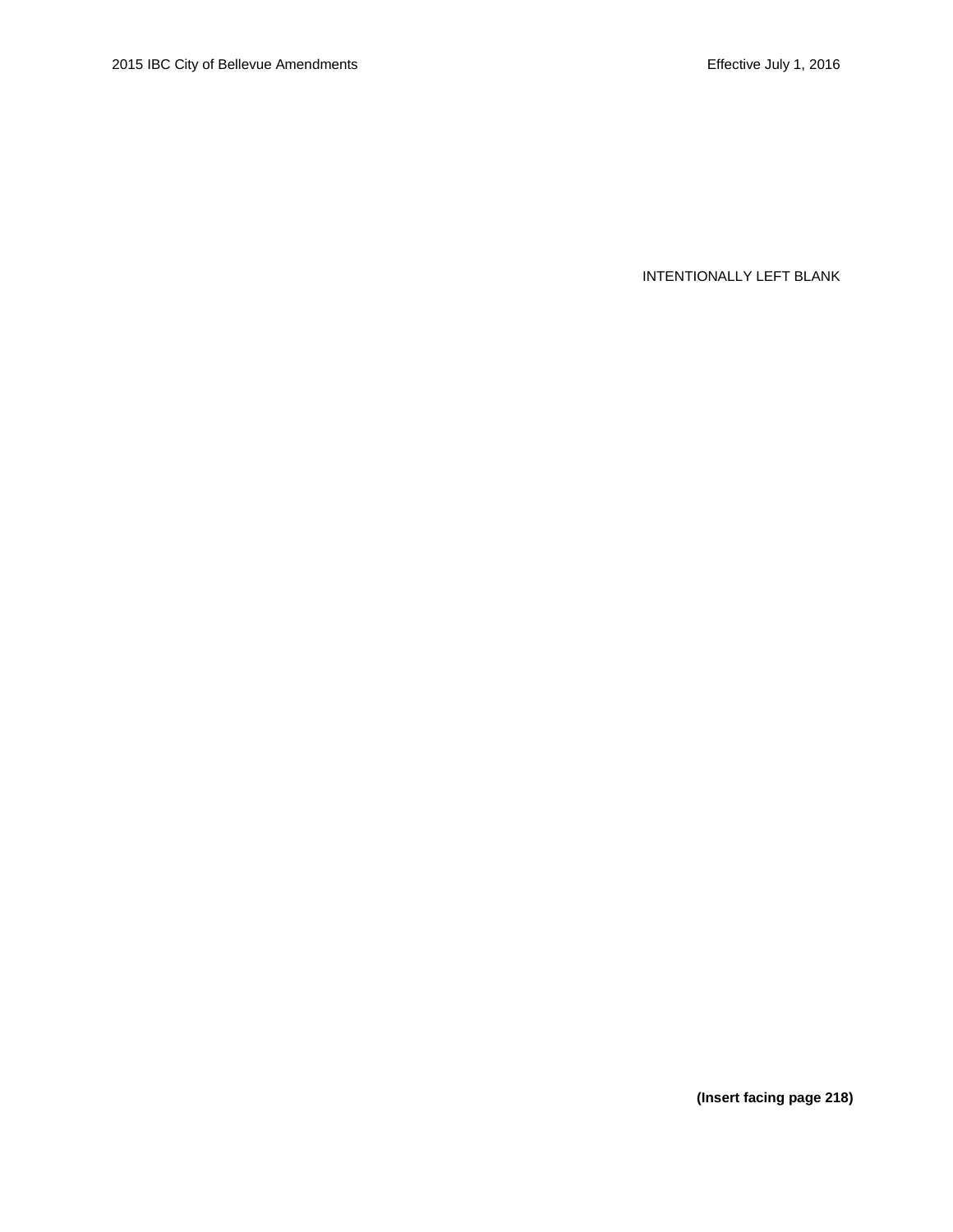**[F] 905.3 Required installations.** Standpipe systems shall be installed where required by Sections 905.3.1 through 905.3.9. Standpipe systems are allowed to be combined with *automatic sprinkler systems*.

**Exception:** Standpipe systems are not required in Group R-3 occupancies.

**[F] 905.3.1 Height.** Class I standpipe systems shall be installed throughout buildings where the floor level of the highest *story* is located more than 30 feet (9144 mm) above the lowest level of fire department vehicle access, or where the floor level of the lowest *story* is located more than 30 feet (9144 mm) below the highest level of fire department vehicle access.

## **Exception:**

 $\mathsf{l}$ 

- 1. In determining the lowest level of fire department vehicle access, it shall not be required to consider:
	- 1.1. Recessed loading docks for four vehicles or less, and
	- 1.2. Conditions where topography makes access from the fire department vehicle to the building impractical or impossible.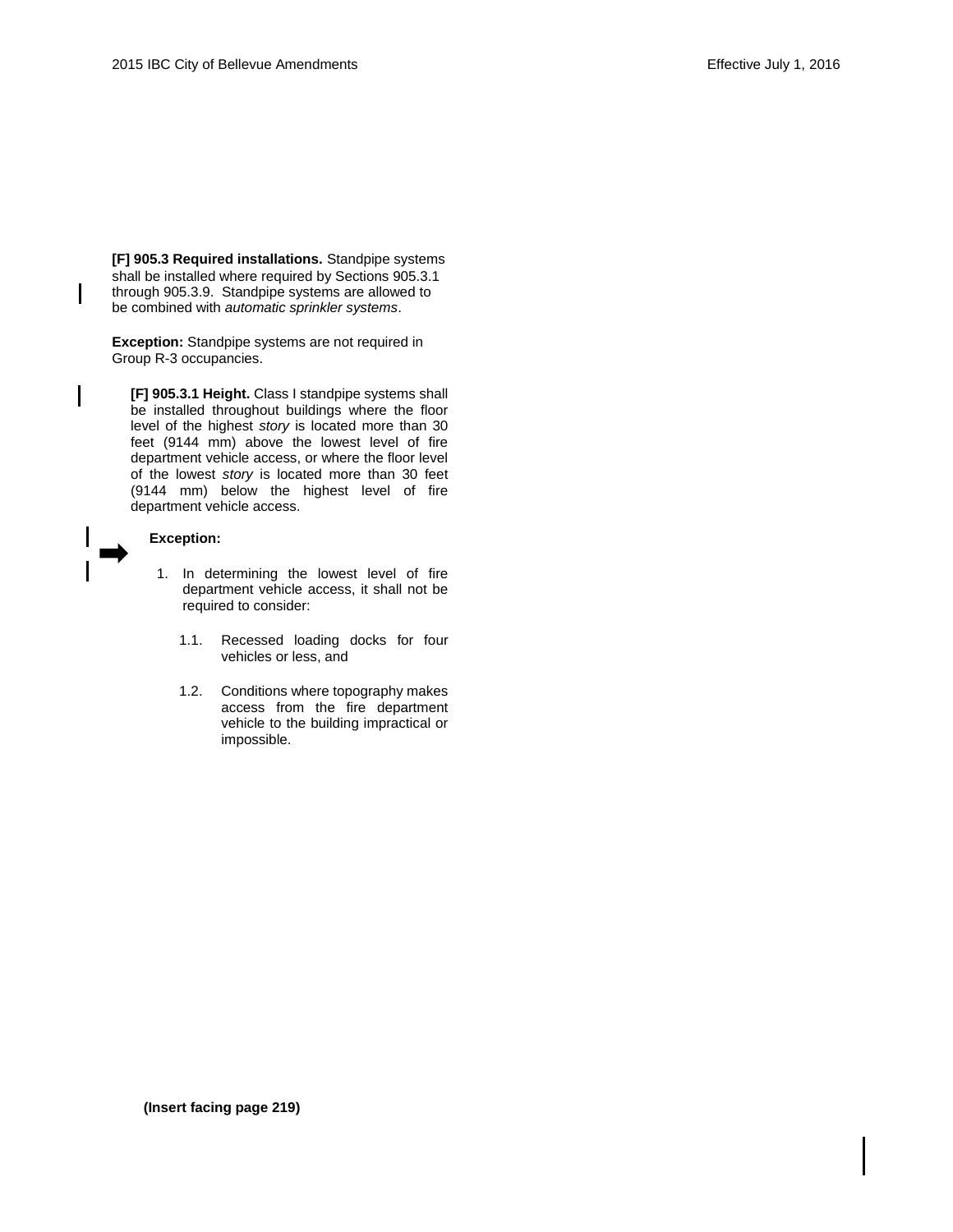**[F] 905.3.9 High Rise Building Standpipes.**  Standpipe risers shall be combination standpipe/sprinkler risers using a minimum pipe size of 6 inch. One 2-1/2 inch hose connection shall be provided on every intermediate floor level landing in every required stairway and elsewhere as required by NFPA 14. Where, and only where, static or residual water pressures at any hose outlet exceeds 175 psi (1207 kPa), approved pressure-regulating devices shall be installed to limit the pressure to a range between 125 and 175 psi at not less than 300 gpm. The pressure on the inlet side of the pressure-regulating device shall not exceed the rated working pressure of the device. An additional non-regulated hose connection located directly below the PRV or an equally sized bypass around the pressure regulating device with a normally closed control valve shall be provided at each reduced pressure connection.

Each non-regulated hose connection shall be labeled "High Pressure – No PRV". The sign shall have ½" white letters on a red background.

## Point of Information

Additional flow and pressure requirements are contained in NFPA 14. Designers should be cognizant of space considerations within stair shafts and additional signage needed for the PRV by-pass control valves.

**[F] 905.4 Location of Class I standpipe hose connections.** Class I standpipe hose connections shall be provided in all of the following locations:

1. In every required *interior exit stairway*, a hose connection shall be provided for each story above and below grade. Hose connections shall be located at an intermediate landing between stories, unless otherwise *approved* by the fire code official. Where stairs are required to provide roof access, the standpipe roof connections shall be located adjacent to the stair opening on the roof.

2. On each side of the wall adjacent to the *exit* opening of a *horizontal exit*.

#### **Exceptions:**

1. Where floor areas adjacent to a *horizontal exit* are reachable from an *interior exit stairway*  hose connection by a 30-foot (9144 mm) hose stream from a nozzle attached to 100 feet (30 480 mm) of hose, a hose connection shall not be required at the *horizontal exit*.

2. When the *Fire Code Official* determines that a standpipe connection is not needed.

3. In every *exit* passageway, at the entrance from the *exit* passageway to other areas of a building.

#### **Exception:**

Where floor areas adjacent to an *exit* passageway are reachable from an *interior exit stairway* hose connection by a 30-foot (9144 mm) hose stream from a nozzle attached to 100 feet (30 480 mm) of hose, a hose connection shall not be required at the entrance from the *exit* passageway to other areas of the building.

4. In covered and open mall buildings, adjacent to each exterior public entrance to the mall, adjacent to each entrance from an exit passageway or exit corridor to the mall, at each intermediate landing within required enclosed stairways, and at other locations as necessary so that the distance to reach all portions of a tenant space does not exceed 200 feet (60 960 mm) from a hose connection.

5. Where the roof has a slope less than four units vertical in 12 units horizontal (33.3 percent slope), at least one standpipe shall be provided with a 2 ½ in. hose connection located on the roof. Additional hose connections shall be provided so that all portions of the roof are within 200 feet of hose travel distance from a standpipe hose connection. The hose connection(s) shall be at least 10 feet (3048 mm) from the roof edge, skylight, light well or other similar openings, unless protected by a 42-inch-high (1,067 mm) guardrail or equivalent. All roof hose connections shall be arranged to be operable without entering the building. Roof connections in high-rise buildings are allowed to be located at the highest landing of a stairway with stair access to the roof. An additional hose connection shall be provided at the top of the most hydraulically remote standpipe for testing purposes.

 $\mathbf{I}$ 

6. Where the most remote portion of a nonsprinklered floor or *story* is more than 150 feet (45 720 mm) from a hose connection or the most remote portion of a sprinklered floor or *story* is more than 200 feet (60 960 mm) from a hose connection, additional hose connections shall be provided in interior exit stairways or protected locations that are accessed through protected enclosures. The protected enclosure shall be a corridor constructed as a smoke barrier from the exit enclosure to the standpipe connection.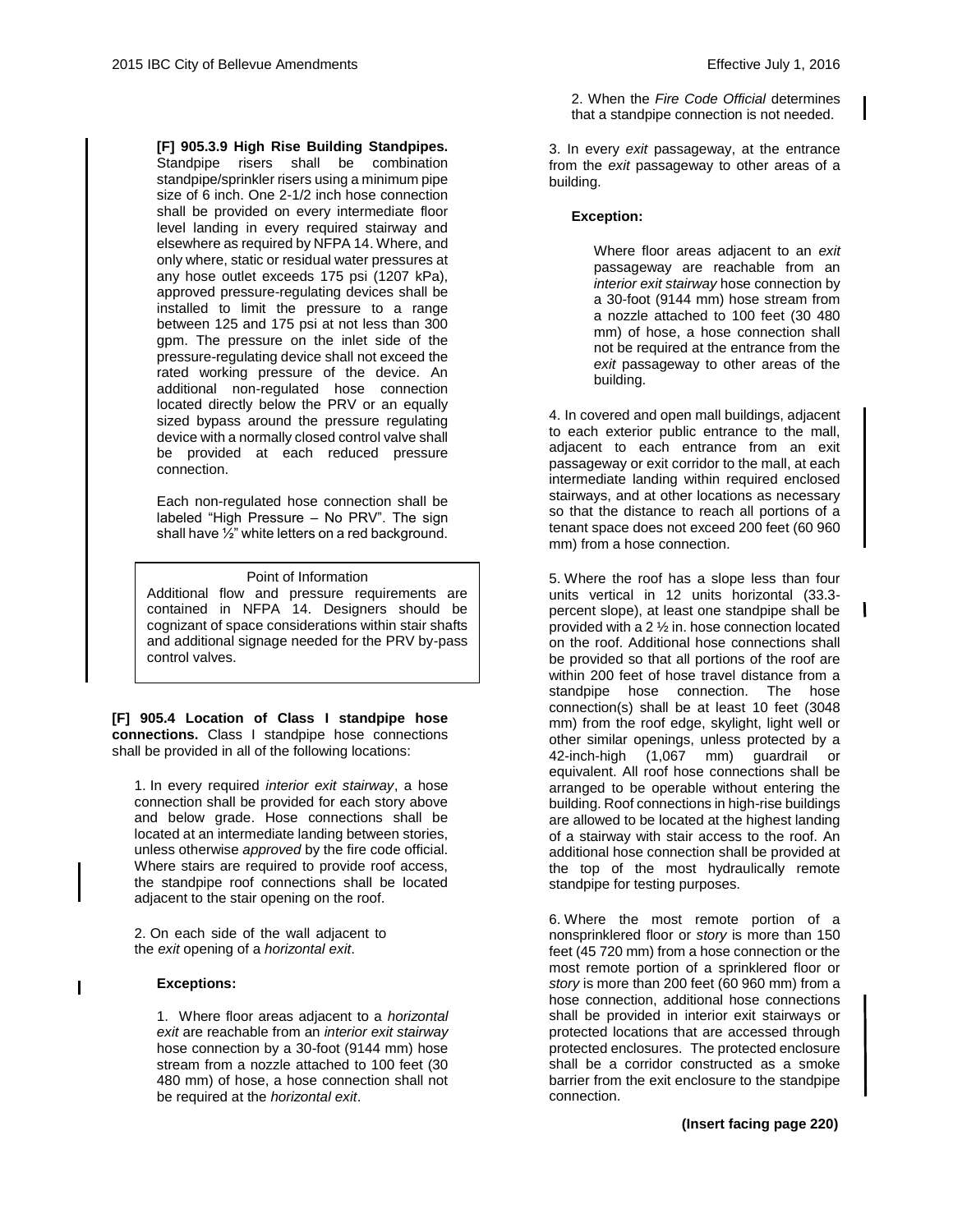**Exception:** Hose connections in parking garages must be located in vertical exit enclosures, protected locations, immediately adjacent to exterior exit doors, loading docks or other areas as approved by the fire code official. Subject to the approval of the fire code official the travel distance may also be increased to a maximum distance of 240 feet.

## Point of Information:

Chapter 10 of this code outlines the requirements for stairways to the roof and roof access. This section (905.4) identifies the locations of standpipes and hose connections, but does not dictate the need for additional stairways to the roof or roof access.

**905.8 Dry standpipes.** Dry standpipes shall not be installed.

**Exception:**

Where subject to freezing and in accordance with NFPA 14 when approved by the fire code official.

**(Insert facing page 221)**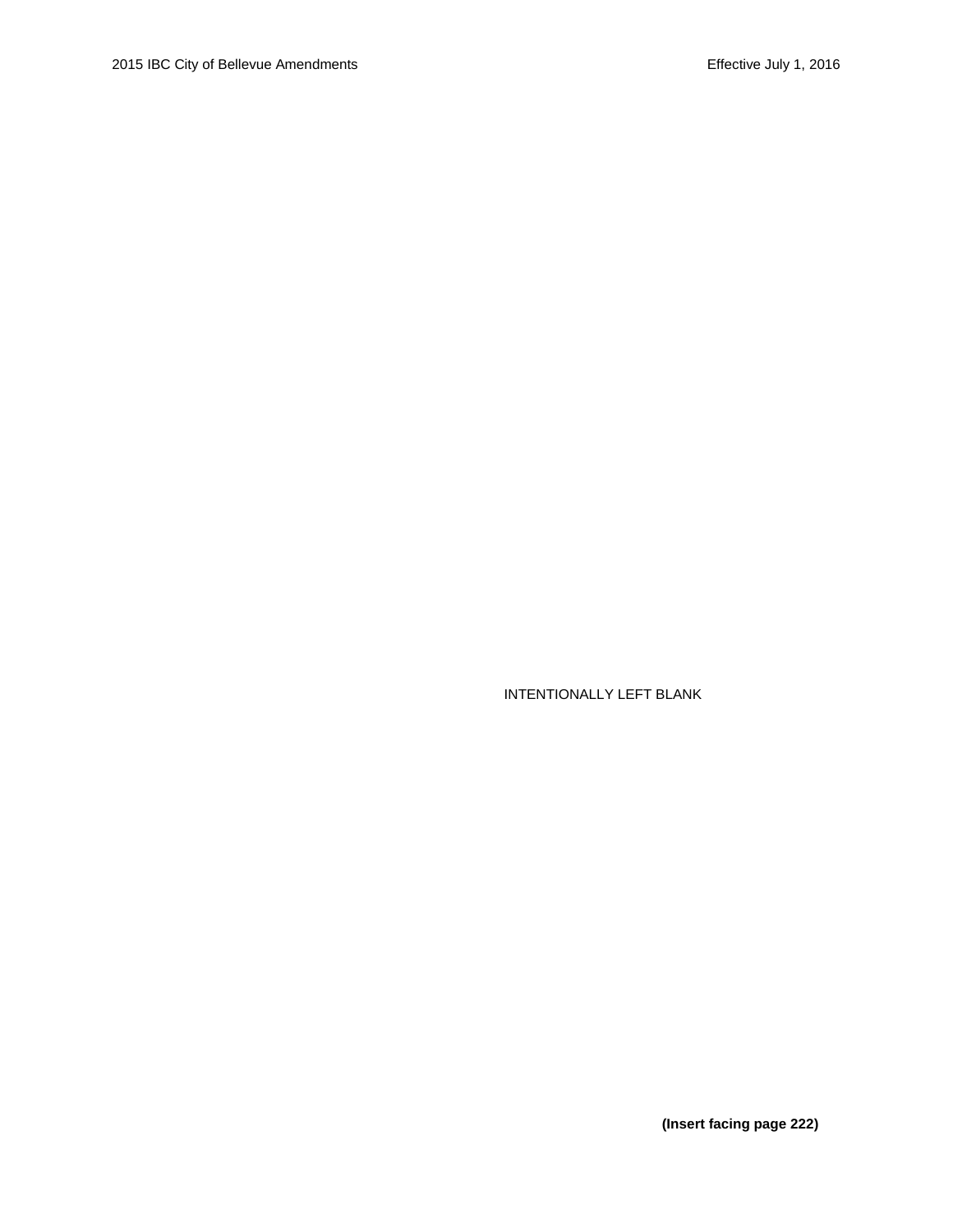12. Details of ceiling height and construction. 13. The interface of fire safety control functions. 14. Classification of the supervising station. 15. A narrative and input/output matrix that supports the approved exiting plan for the building.

**[F] 907.1 General.** This section covers the application, installation, performance and maintenance of fire alarm systems and their components in new and existing buildings and structures. The requirements of Section 907.2 are applicable to new buildings and structures and new fire alarm systems including replacement of existing fire alarm control panels being installed in existing buildings and structures. The requirements of *International Fire Code* Section 907.9 are applicable to existing buildings and structures. For the purpose of this section, fire barriers shall not be considered to create a separate building or structure. Buildings and structures required by this section to be provided with a fire alarm system shall be provided with a single fire alarm system unless otherwise approved by the fire code official*.*

**[F] 907.1.2 Fire alarm shop drawings.** Shop drawings for fire alarm systems shall be submitted for review and approval prior to system installation, and shall include, but not be limited to, all of the following where *applicable to the system being installed:*

1. A floor plan that indicates the use of all rooms.

- 2. Locations of alarm-initiating devices.
- 3. Locations of alarm notification appliances, including candela ratings for visible alarm notification appliances.
- 4. Design minimum audibility level for occupant notification
- 5. Location of fire alarm control unit, transponders

and notification power supplies.

- 6. Annunciators.
- 7. Power connection.
- 8. Battery calculations.
- 9. Conductor type and sizes.
- 10. Voltage drop calculations.
- 11. Manufacturers' data sheets indicating model numbers and listing information for equipment, devices and materials.

#### **(Insert facing page 223)**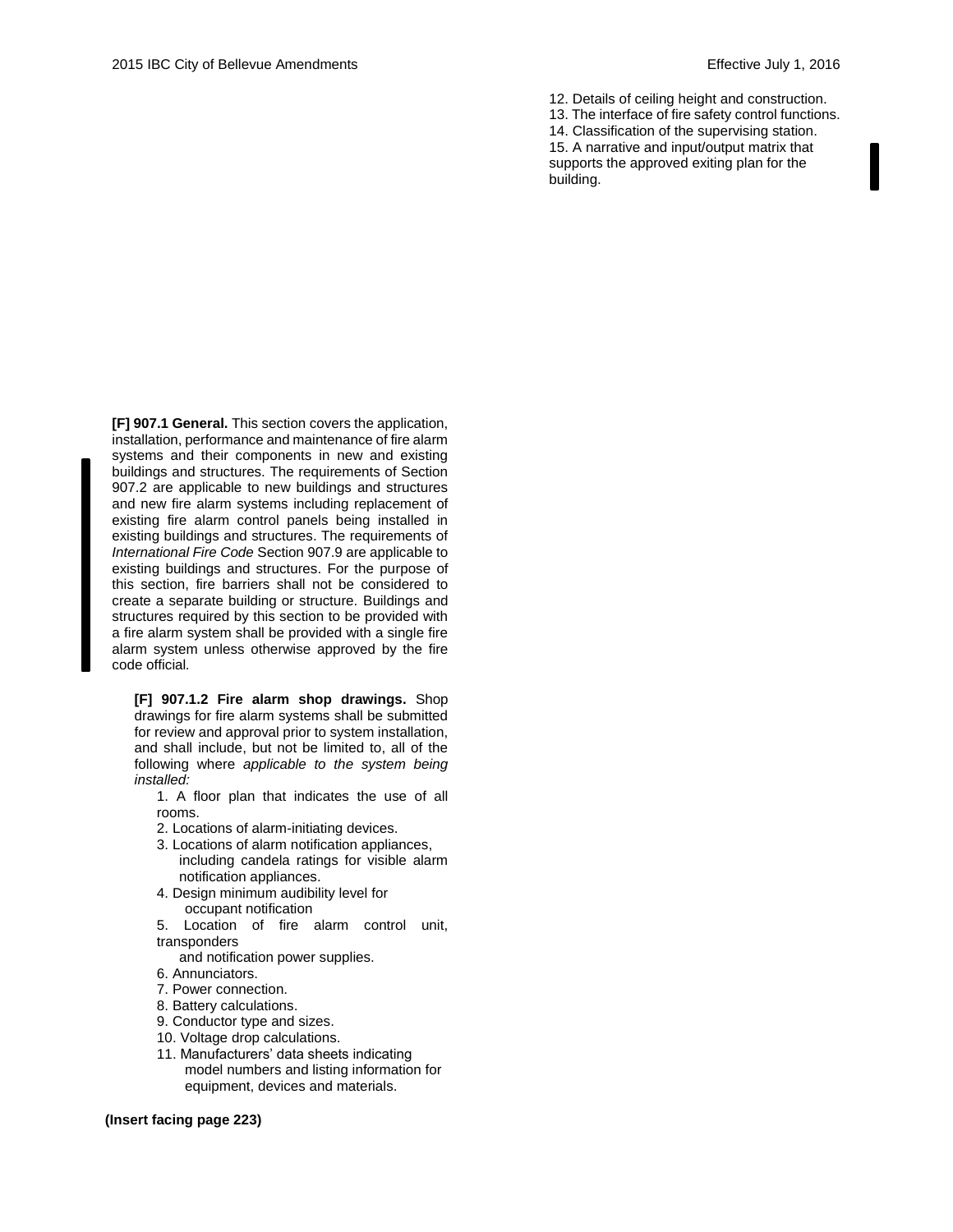**(Insert facing page 228)**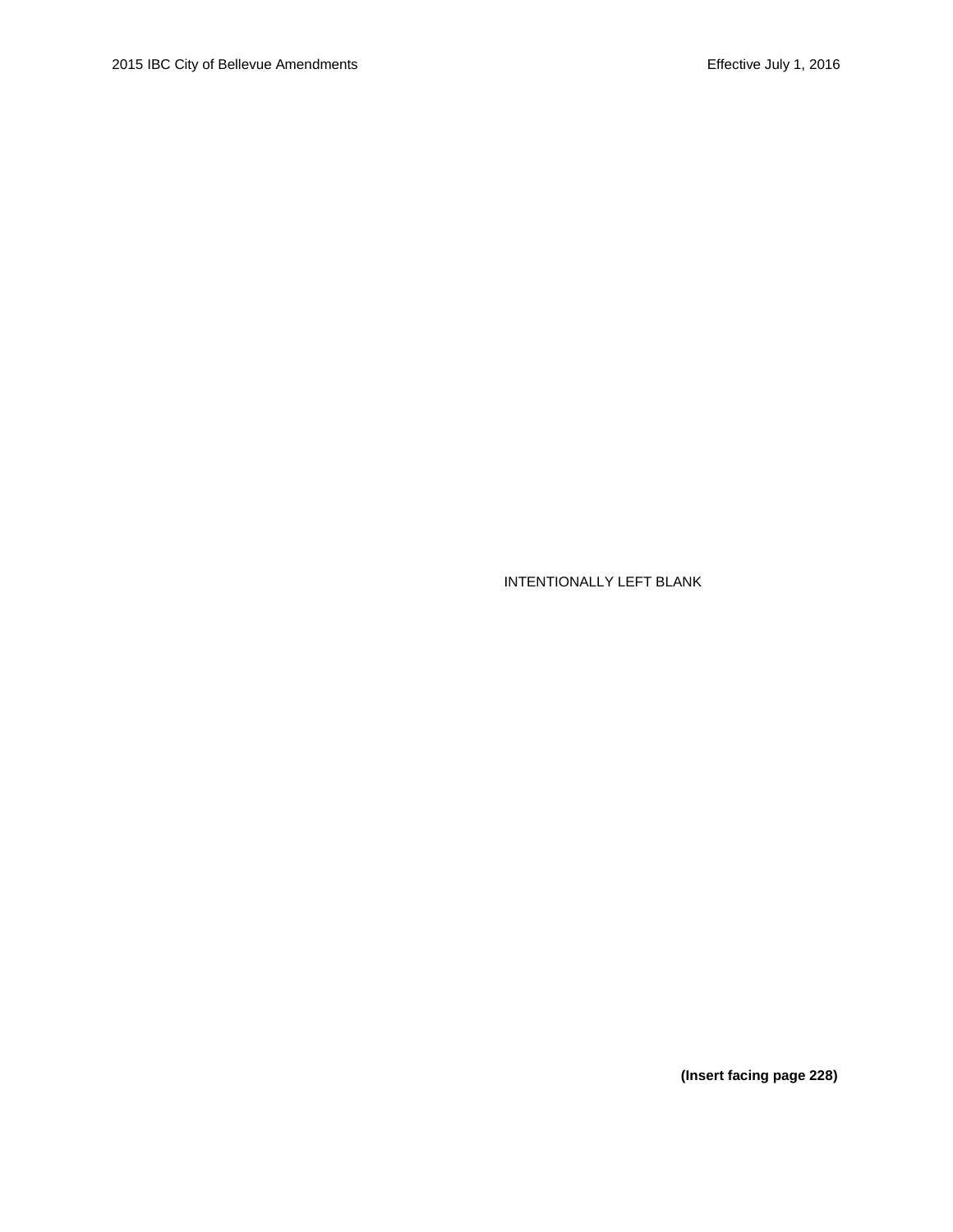**[F] 907.2.13.2 Fire department communication system.** An approved two-way, fire department communication system designed and installed in accordance with NFPA 72 shall be provided for fire department use. It shall operate between a fire command center complying with Section 911, elevators, elevator lobbies, emergency and standby power rooms, fire pump rooms, *areas of refuge* and inside *interior exit stairways*. The fire department communication device shall be provided at each floor level within the *interior exit stairway*.

**[F] 907.2.13.1.1 Area smoke detection.** Area smoke detectors shall be provided in accordance with this section. Smoke detectors shall be connected to an automatic fire alarm system. The activation of any detector required by this section, other than duct smoke detectors, shall activate the emergency voice/alarm communication system in accordance with Section 907.5.2.2. In addition to smoke detectors required by Sections 907.2.1 through 907.2.10, smoke detectors (where such locations are within unconditioned spaces, other devices may be installed in accordance with 907.4.3) shall be located as follows:

1. In each mechanical equipment, electrical, transformer, telephone equipment or similar room that is not provided with sprinkler protection.

2. In each elevator machine room, machinery space, control room and control space and in elevator lobbies.

3. Within 5 feet (1524 mm) of doors opening into stairways that are smoke proof enclosures, or are pressurized stairways.

**[F] 907.2.18.1 Smoke detectors.** A minimum of one smoke detector *listed* for the intended purpose shall be installed in all of the following areas:

1. Electrical, non- Utility owned transformer vault rooms, telephone equipment, elevator machine or similar rooms.

2. Elevator lobbies.

3. The main return and exhaust air plenum of each air-conditioning system serving more than one *story* and located in a serviceable area downstream of the last duct inlet.

**(Insert facing page 229)**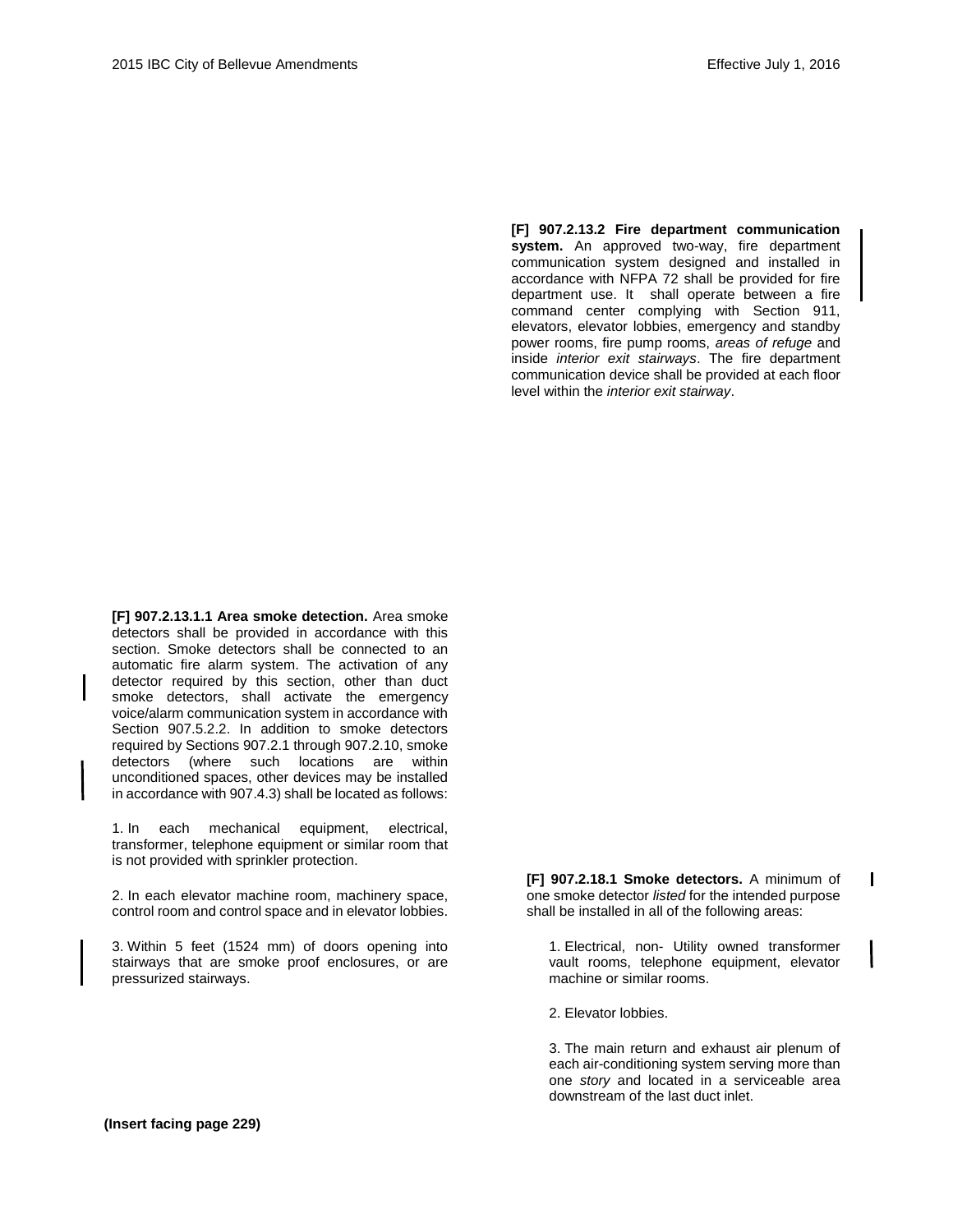4. Each connection to a vertical duct or riser serving two or more floors from return air ducts or plenums of heating, ventilating and air-conditioning systems, except that in Group R occupancies, a *listed* smoke detector is allowed to be used in each return air riser carrying not more than  $5,000$  cfm  $(2.4 \text{ m}^3/\text{s})$ and serving not more than 10 air-inlet openings.

5. Within 5 ft. of doors opening into stairways that are smokeproof enclosures, or that are pressurized stairways.

**Exception:** Where any such locations in items 1 through 5 above are within unconditioned spaces, other devices may be installed in accordance with 907.4.3.

**(Insert facing page 230)**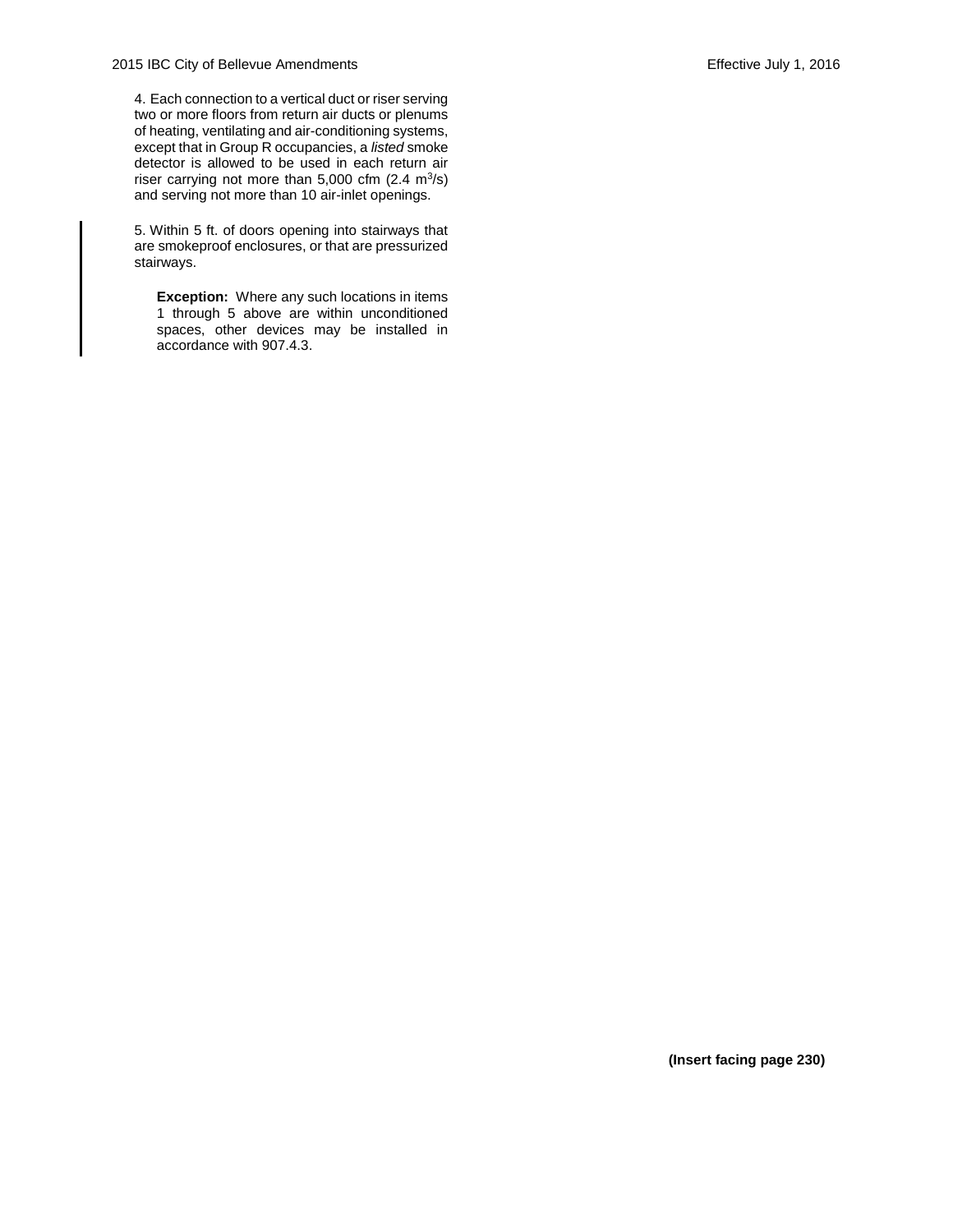**[F] 907.5 Occupant notification systems.** A fire alarm system shall annunciate at the fire alarm control unit and shall initiate occupant notification upon activation, in accordance with Sections 907.5.1 through 907.5.2.3.3. Where a fire alarm system is required by another section of this code, it shall be activated by:

- 1. Automatic fire detectors.
- 2. *Automatic sprinkler system* waterflow devices.

۰

- 3. Manual fire alarm boxes.
- 4. Automatic fire-extinguishing systems.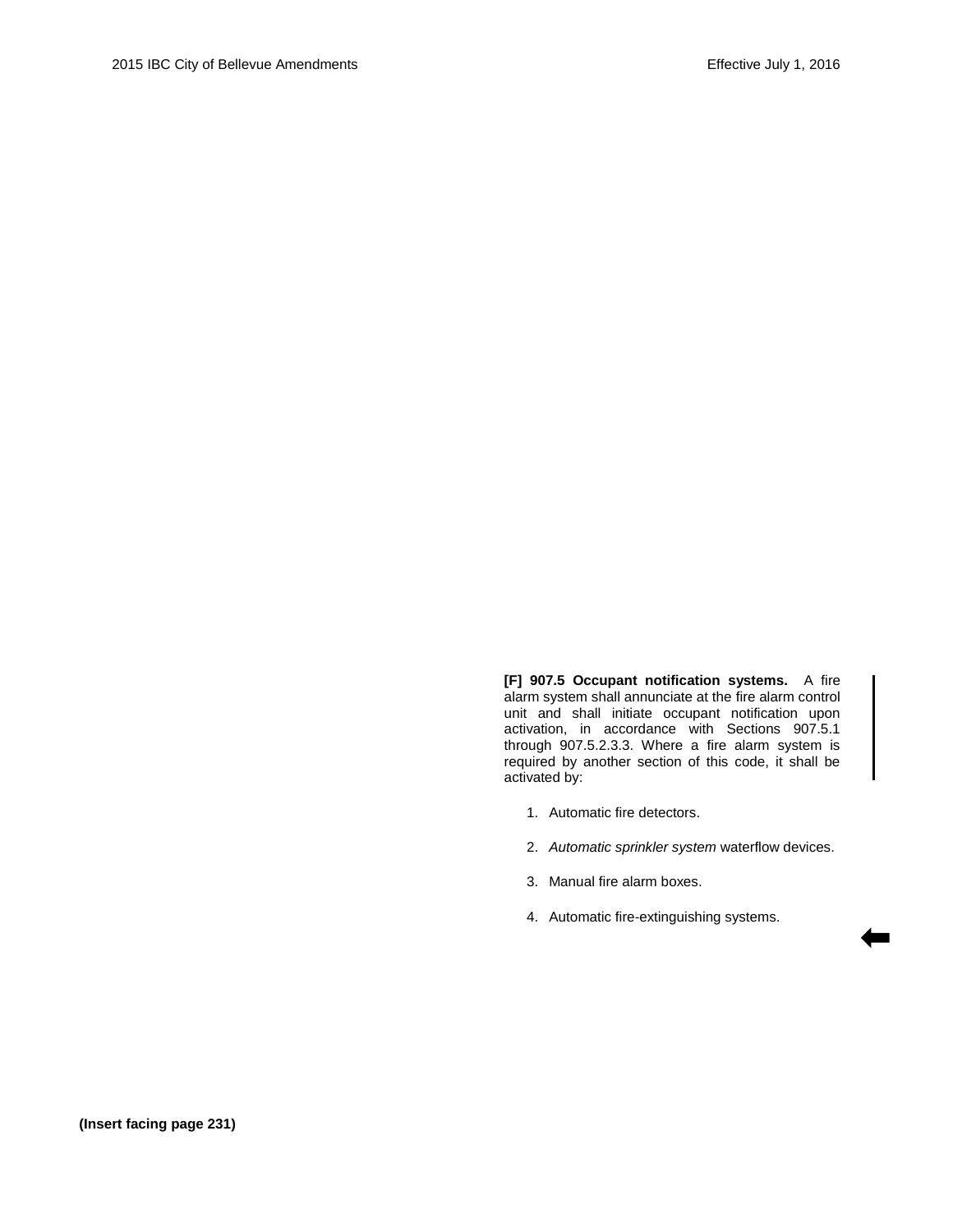**907.5.2.1.1 Average sound pressure.** The audible alarm notification appliances shall provide a sound pressure level of 15 decibels (dBA) above the average ambient sound level or 5 dBA above the maximum sound level having a duration of at least 60 seconds, whichever is greater, in every occupiable space within the building, or in the case of a partial alarm system, throughout the space that is being provided with the fire alarm system. The minimum sound pressure levels shall be: 75 dBA in occupancies in Groups R and I-1; 90 dBA in mechanical equipment rooms; and 60 dBA in other occupancies. In occupancies with high sound levels such as nightclubs, bars, theaters, auditoriums, sanctuaries, etc. an interface shall be provided between the fire alarm system and the noise source to eliminate the noise source upon activation of the fire alarm system.

#### **Exception:**

Private mode signaling in accordance with NFPA 72 shall be allowed in areas of group I-2 and I -3 occupancies where occupants are not expected to self-evacuate.

**[F] 907.5.2.2 Emergency voice/alarm communication systems.** Emergency voice/alarm communication systems required by this code shall be designed and installed in accordance with NFPA 72. The operation of any automatic fire detector, sprinkler waterflow device or manual fire alarm box shall automatically sound an alert tone followed by voice instructions giving *approved* information and directions for a general or staged evacuation in accordance with the building's fire safety and evacuation plans required by Section 404 of the *International Fire Code*. In high-rise buildings, the system shall operate on at least the alarming floor, the floor above and the floor below. Speakers shall be provided throughout the building by paging zones. At a minimum, paging zones shall be provided as follows:

- 1. Elevator groups.
- 2. *Interior exit stairways*.
- 3. Each floor.
- 4. *Areas of refuge* as defined in Chapter 2.

**Exception:** In Group I-1 and I-2 occupancies, the alarm shall sound in a *constantly attended location* and a general occupant notification shall be broadcast over the overhead page.

**[F] 907.5.2.2.1 Manual override.** A manual override for emergency voice communication shall

be provided on a selective and all-call basis for all paging zones.

**[F] 907.5.2.2.2 Live voice messages.** The emergency voice/alarm communication system shall have the capability to broadcast live voice messages by paging zones on a selective and allcall basis.

#### Point of Information:

See Fire Department Emergency Voice/Alarm Public Information Sheet F-44 for detailed messaging requirements.

**[F] 907.5.2.2.3 Alternate uses.** The emergency voice/alarm communication system shall be allowed to be used for other announcements, provided the manual fire alarm use takes precedence over any other use.

#### **[F] 907.5.2.2.4 Emergency voice/alarm**

**communication captions.** Where stadiums, arenas and grandstands are required to caption audible public announcements in accordance with Section 1108.2.7.3, the emergency/voice alarm communication system shall be captioned. Prerecorded or live emergency captions shall be from an *approved* location constantly attended by personnel trained to respond to an emergency.

**[F] 907.5.2.2.5 Emergency power.** Emergency voice/alarm communications systems shall be provided with emergency power in accordance with Section 2702. The system shall be capable of powering the required load for a duration of not less than 24 hours, as required in NFPA 72.

**[F] 907.5.2.2.6 Phased Evacuation.** All buildings more than 10 stories above grade plane shall utilize an approved phased evacuation plan.

#### **Exceptions:**

1. When an additional exit stairway meeting the requirements of Sections IBC 1011 and 1023 are provided in addition to the minimum number of exits required by Section IBC 1006.

2. Where the width of each required exit stairway as specified in Section 1011.2 is increased by not less than 24" of additional width.

3. Where occupant self-evacuation elevators in accordance with IBC Section 3008 have been installed.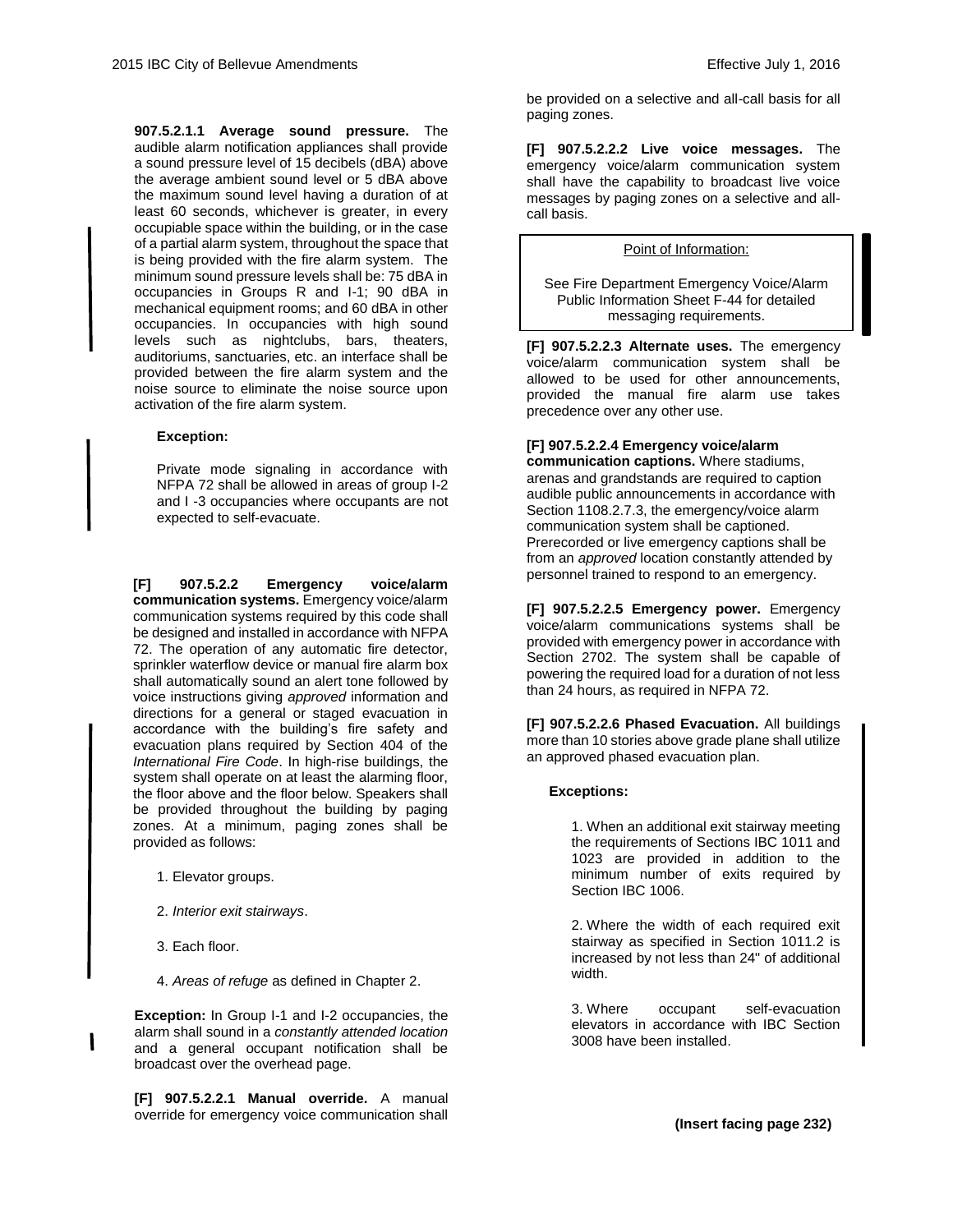4. Where full tenant evacuation can be demonstrated to be accomplished in less than 7 minutes.

#### Point of Information:

These provisions are intended to facilitate the simultaneous building evacuation and firefighter response into the building.

**[F] 907.5.2.3 Visible alarms.** Visible alarm notification appliances shall be provided in accordance with Sections 907.5.2.3.1 through 907.5.2.3.3.

#### **Exceptions:**

1. Visible alarm notification appliances are not required in *alterations*, except where an existing fire alarm system is replaced, or a new fire alarm system is installed.

2. Visible alarm notification appliances shall not be required in *exits* as defined in Chapter 2.

3. Visible alarm notification appliances shall not be required in elevator cars.

4. Visual alarm notification appliances are not required in critical care areas of Group I-2 Condition 2 occupancies that are in compliance with Section 907.2.6, Exception 2.

**[F] 907.6.3.1 Annunciator panel.** All fire alarm systems in buildings without a fire command center shall be provided with an annunciator panel (or the main fire alarm control panel) located inside the building at the main addressed building entrance.

**Exception:** Other approved locations.

**[F] 907.6.4.1 Graphic annunciator.** Graphic annunciators, when provided, shall be mounted to maintain the viewer's directional orientation. The visual zone indication on the annunciator panel shall lock in until the system is reset and shall not be canceled by the operation of an audible-alarm silencing switch. Alarm panels and annunciators shall not be installed where they would obstruct exiting. The required exit width plus 12 inches shall be provided when the panel is located in a means of egress. Alarm panels shall not be installed in an exit enclosure providing the sole exit from any space.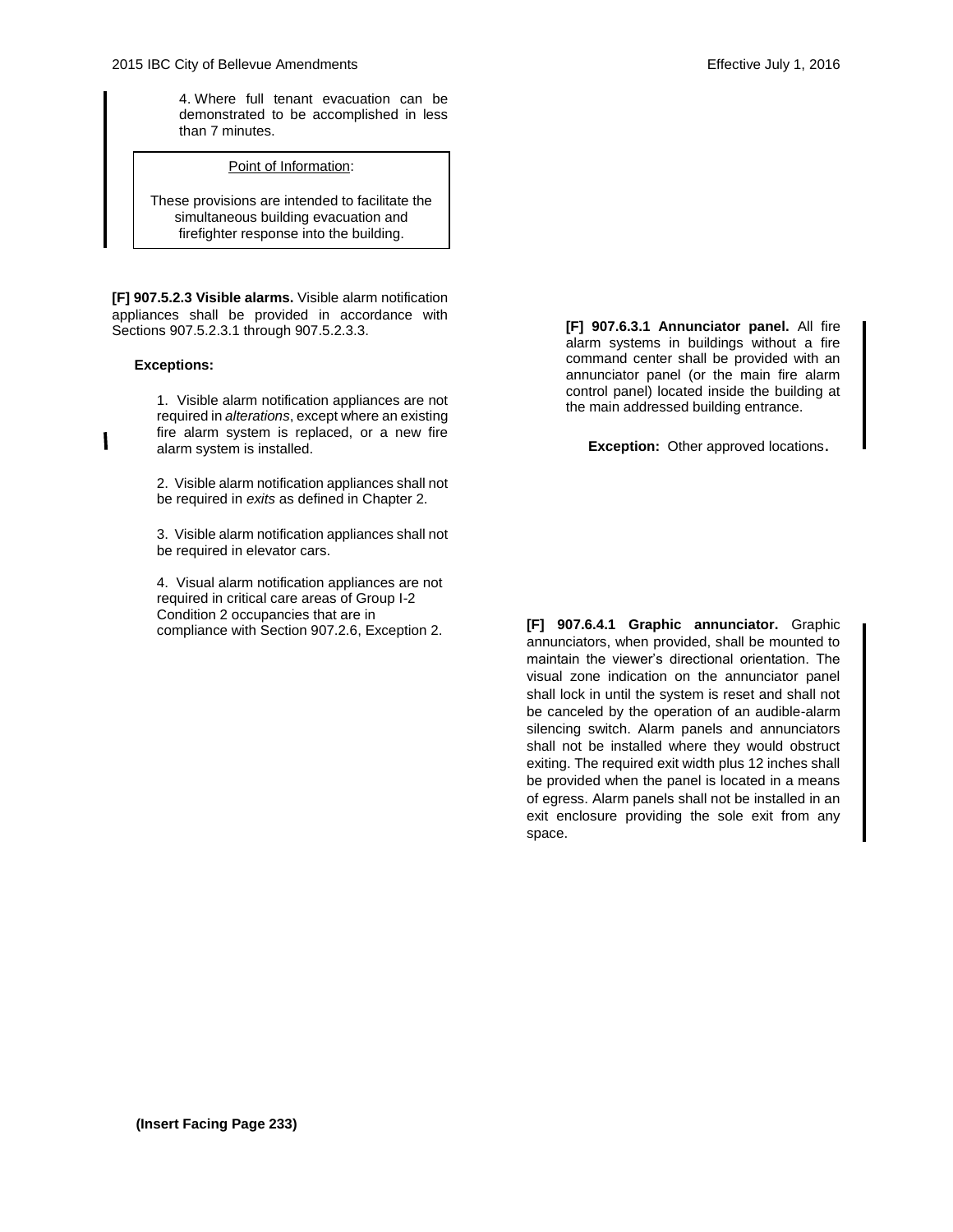**(Insert facing page 234)**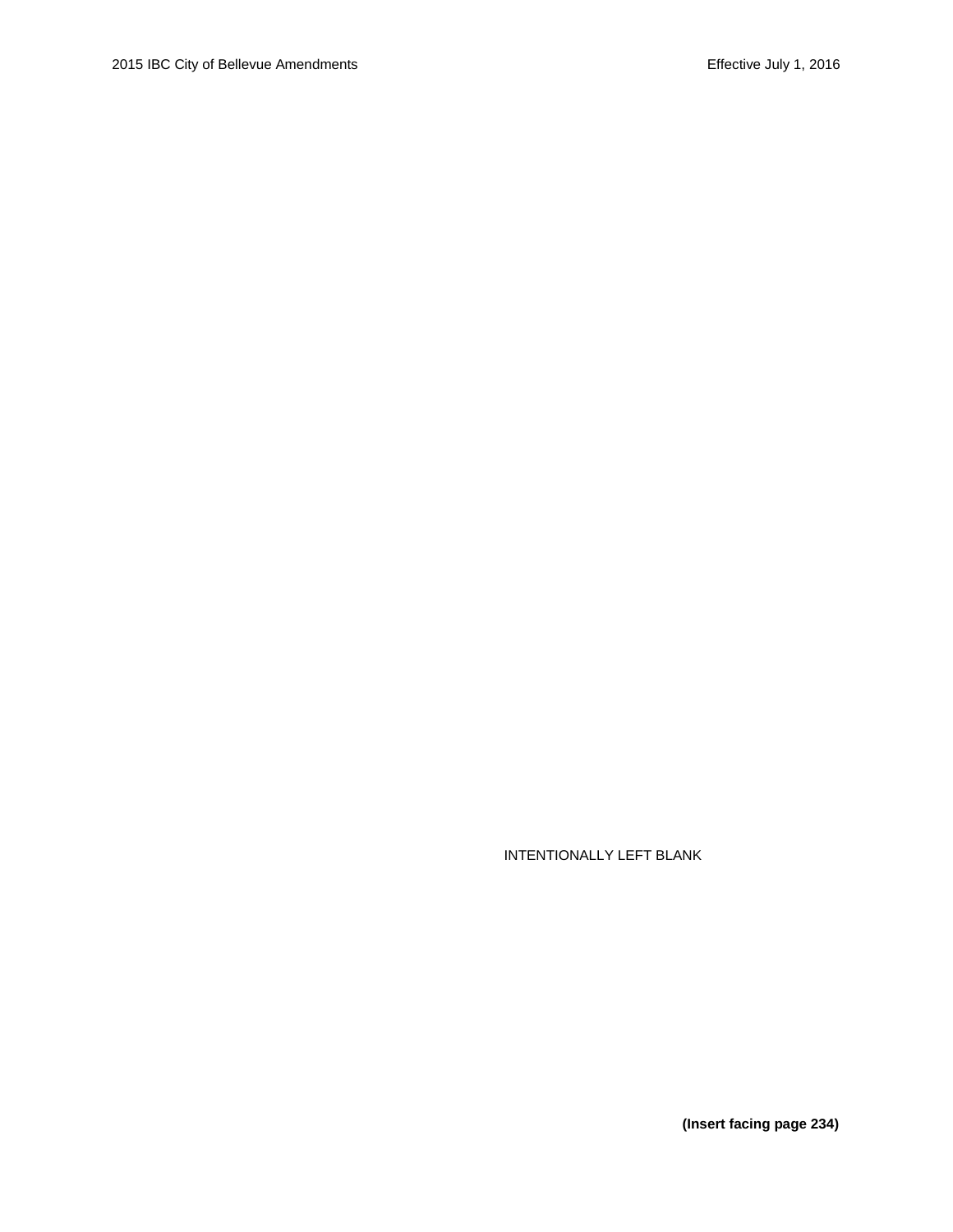**[F] 909.1 Scope and purpose.** This section applies to mechanical or passive smoke control systems when they are required by other provisions of this code. The purpose of this section is to establish minimum requirements for the design, installation and acceptance testing of smoke control systems that are intended to provide a tenable environment for the evacuation or relocation of occupants. These provisions are not intended for the preservation of contents, or the timely restoration of operations. Smoke control systems regulated by this section serve a different purpose than the smoke- and heatventing provisions found in Section 910. Mechanical smoke control systems shall not be considered exhaust systems under Chapter 5 of the *International Mechanical Code*.

> **[F] 909.4.6 Duration of operation.** All portions of active or engineered smoke control systems shall be capable of continued operation after detection of the fire event for a period of not less than that time period specified in accordance with Section 2702 or 1.5 times the calculated egress time, whichever is greater.

L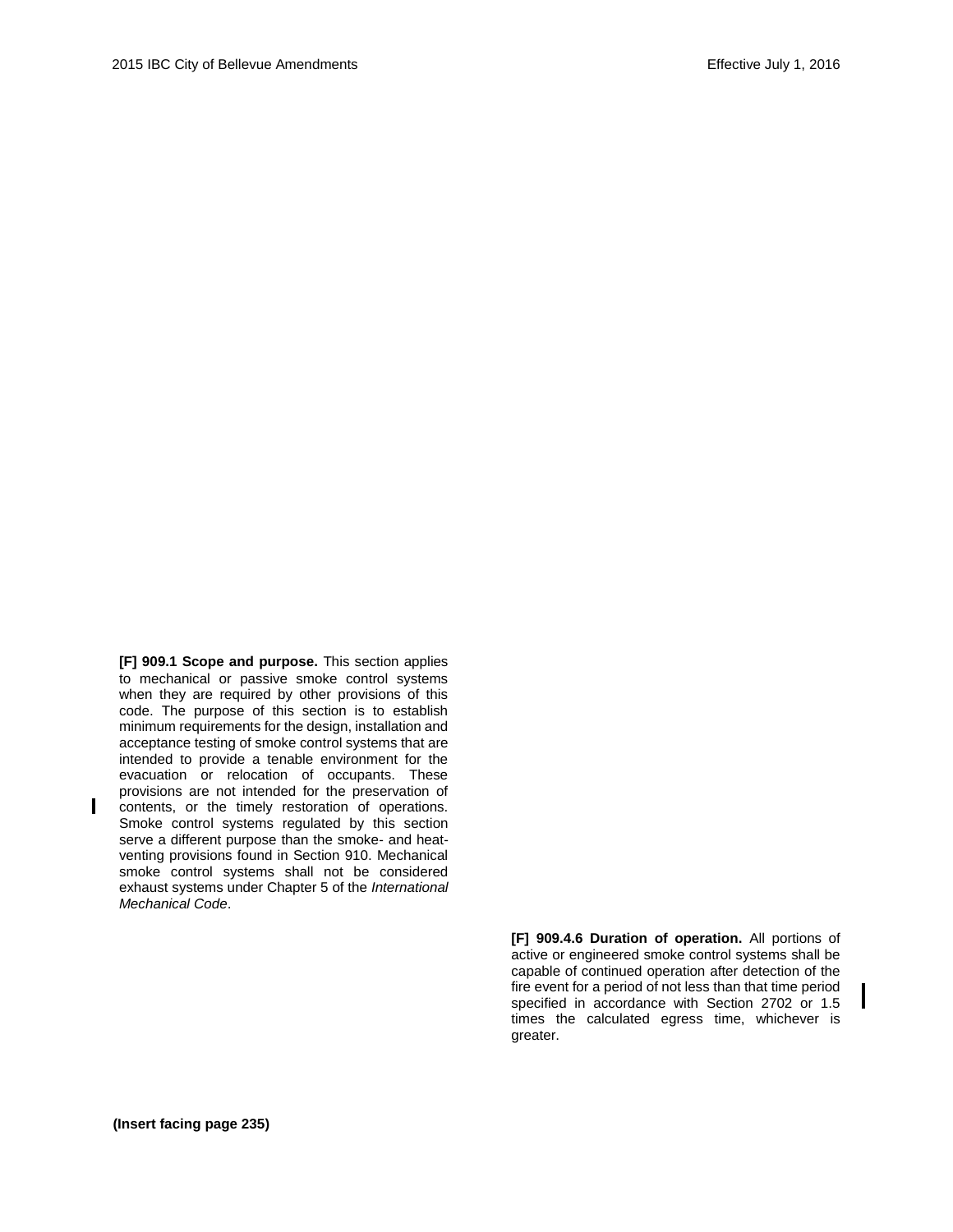**(Insert facing page 236)**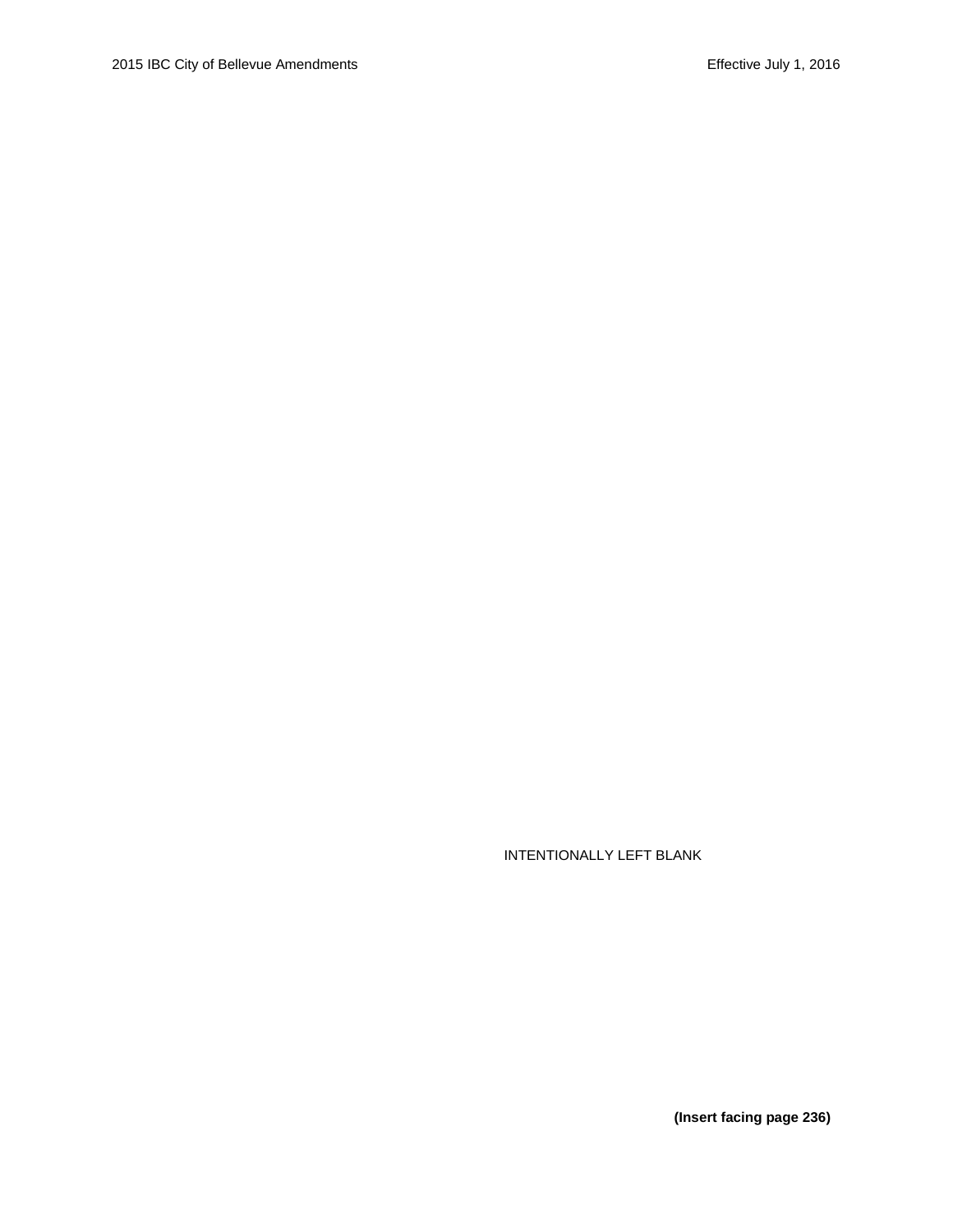$\mathbf{I}$ 

**[F] 909.10.2 Ducts, including shafts acting as ducts.** Duct materials and joints shall be capable of withstanding the probable temperatures and pressures to which they are exposed as determined in accordance with Section 909.10.1. Ducts shall be constructed and supported in accordance with the *International Mechanical Code*. Ducts shall be leak tested to 1.5 times the maximum design pressure in accordance with nationally accepted practices. Measured leakage shall not exceed 5 percent of design flow. Results of such testing shall be a part of the documentation procedure. Ducts shall be supported directly from fire-resistance-rated structural elements of the building by substantial, noncombustible supports.

#### **Exception:**

Flexible connections for the purpose of vibration isolation, complying with the *International Mechanical Code* and that are constructed of *approved* fire-resistance-rated materials.

**[F] 909.10.3 Equipment, inlets and outlets.** Equipment shall be located so as to not expose uninvolved portions of the building to an additional fire hazard. Outdoor air inlets shall be located so as to minimize the potential for introducing smoke or flame into the building. Exhaust outlets shall be so located as to minimize reintroduction of smoke into the building and to limit exposure of the building or adjacent buildings to an additional fire hazard. In addition, supply air shall be taken directly from an outside, uncontaminated source located a minimum distance of 20 feet from any air exhaust system or outlet.

**[F] 909.11 Emergency power.** Smoke control systems, including energy management systems used for smoke control or smoke removal, shall be provided with emergency power in accordance with Section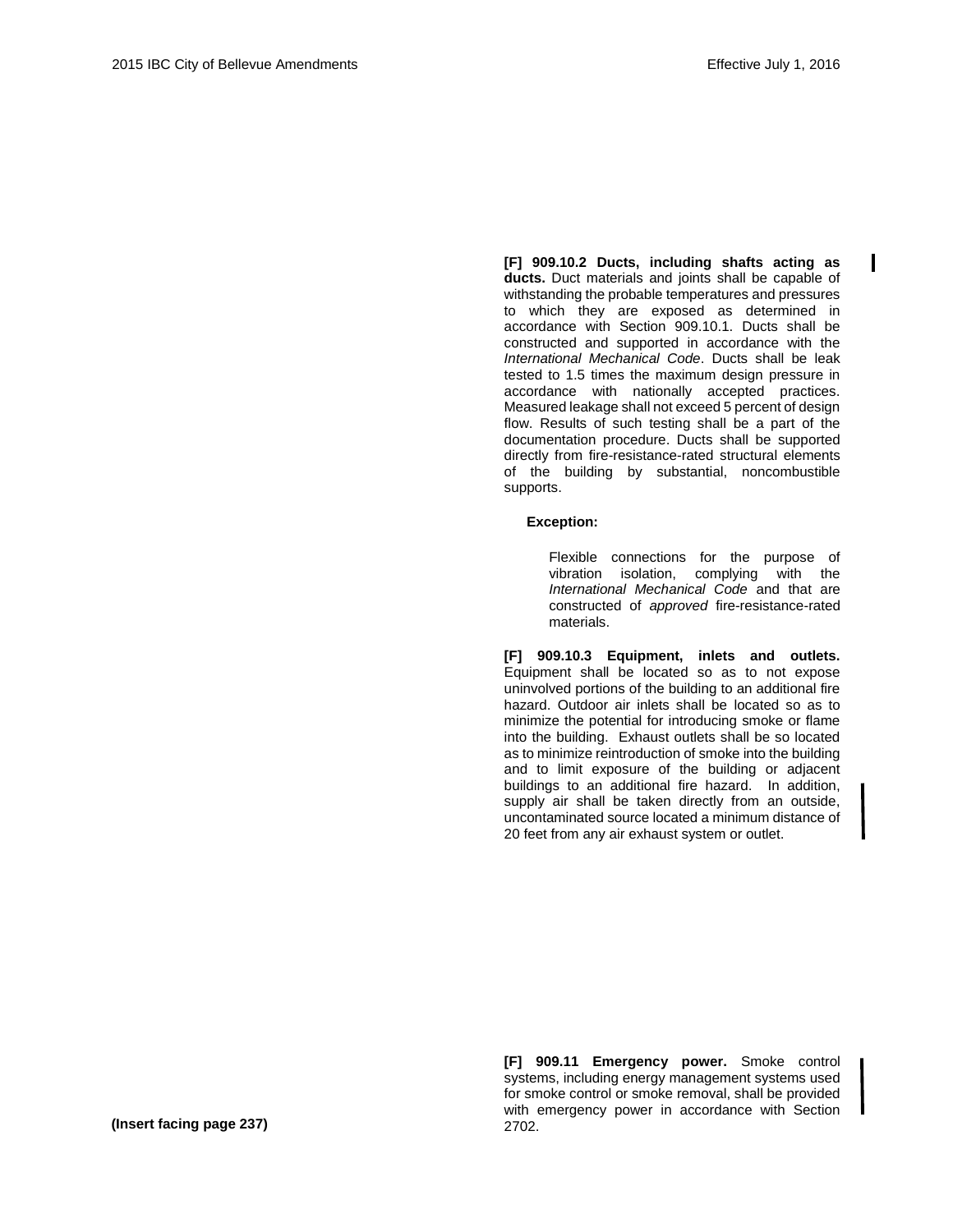#### **Exception:**

In other than high-rise buildings, underground buildings, atriums, and covered mall buildings, smoke control systems shall be provided with legally required standby power in accordance with Section 2702.

**909.11.1 Power sources and power surges.** Elements of the smoke control system relying on volatile memories or the like shall be supplied with uninterruptable power sources of sufficient duration to span 15-minute primary power interruption. Elements of the smoke control system susceptible to power surges shall be suitably protected by conditioners, suppressors or other *approved* means.**909.12 Detection and control systems.** Fire detection systems providing control input or output signals to mechanical smoke control systems or elements thereof shall comply with the requirements of Section 907. Such systems shall be equipped with a control unit complying with UL 864 and *listed* as smoke control equipment.

**909.12 Detection and control systems.** Fire detection systems providing control input or output signals to mechanical smoke control systems or elements thereof shall comply with the requirements of Section 907. Such systems shall be equipped with a control unit complying with UL 864 and *listed* as smoke control equipment.

**Exception:** Shaft pressurization equipment in *buildings* constructed in accordance with Washington Administrative Code 51-50-0504 or WAC 51-50-0510, or *International Building Code*  Section 510.4 may utilize a fire detection system that is *listed* as releasing equipment.

**[F] 909.12.1 Verification.** Control systems for mechanical smoke control systems shall include provisions for verification. Verification shall include positive confirmation of actuation, testing, manual override and the presence of power downstream of all disconnects. A preprogrammed weekly test sequence shall report abnormal conditions audibly, visually, by printed report or other approved means. The preprogrammed weekly test shall operate all devices, equipment and components used for smoke control.

#### **Exception:**

Where verification of individual components tested through the preprogrammed weekly testing sequence will interfere with, and produce unwanted effects to, normal building operation, such individual components are permitted to be bypassed from the preprogrammed weekly testing, where *approved* by the fire code official and in accordance with both of the following:

1. Where the operation of components is bypassed from the preprogrammed weekly test,

presence of power downstream of all disconnects shall be verified weekly by a listed control unit.

2. Testing of all components bypassed from the preprogrammed weekly test shall be in accordance with Section 909.20.6 of the *International Fire Code*.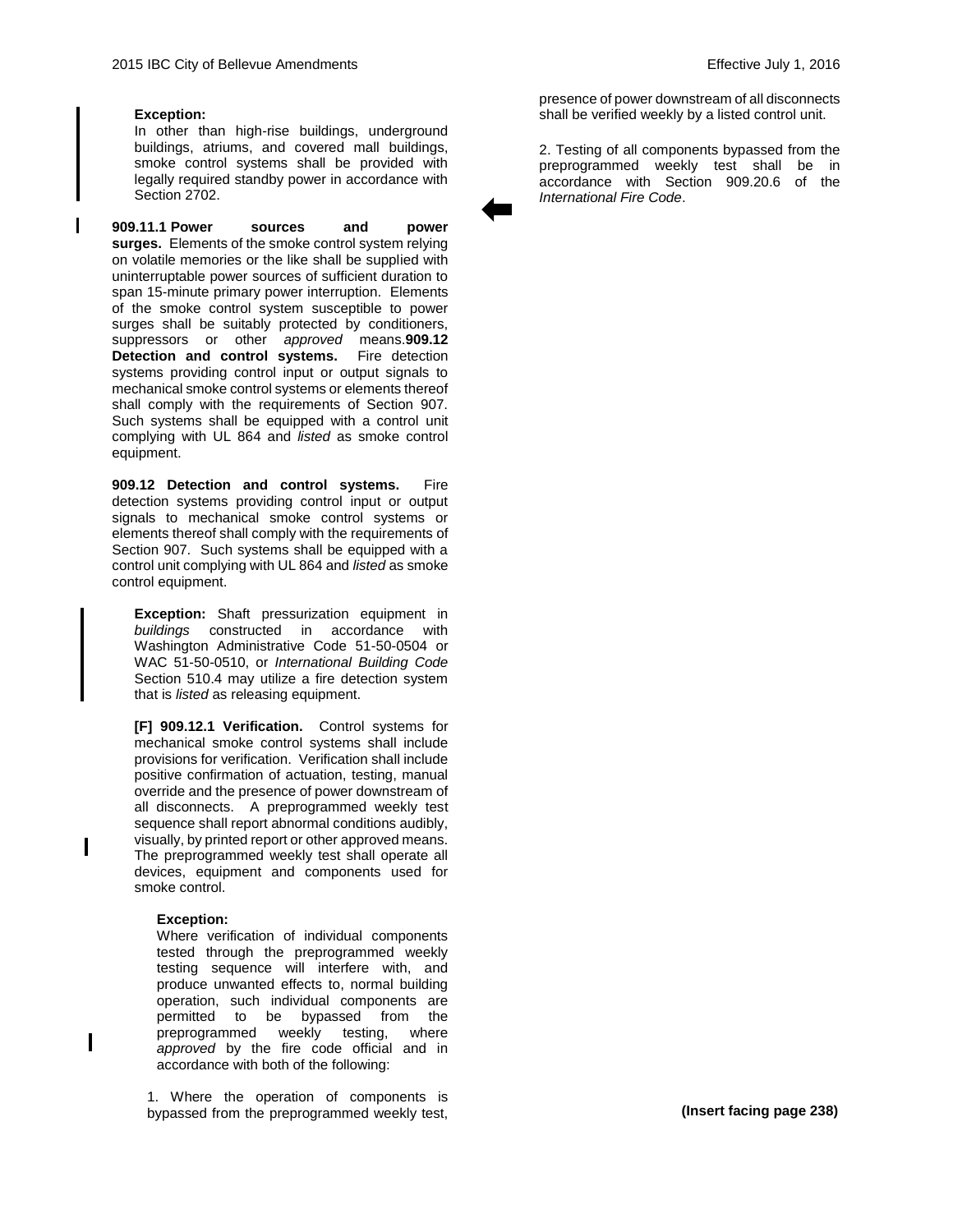**[F] 909.17 System response time.** Smoke-control system activation shall be initiated immediately after receipt of an appropriate automatic or manual activation command. Smoke control systems shall activate individual components (such as *dampers* and fans) in the sequence necessary to prevent physical damage to the fans, *dampers*, ducts and other equipment. For purposes of smoke control, the fire fighter's control panel response time shall be the same for automatic or manual smoke control action initiated from any other building control point. The total **(Insert facing page 239)**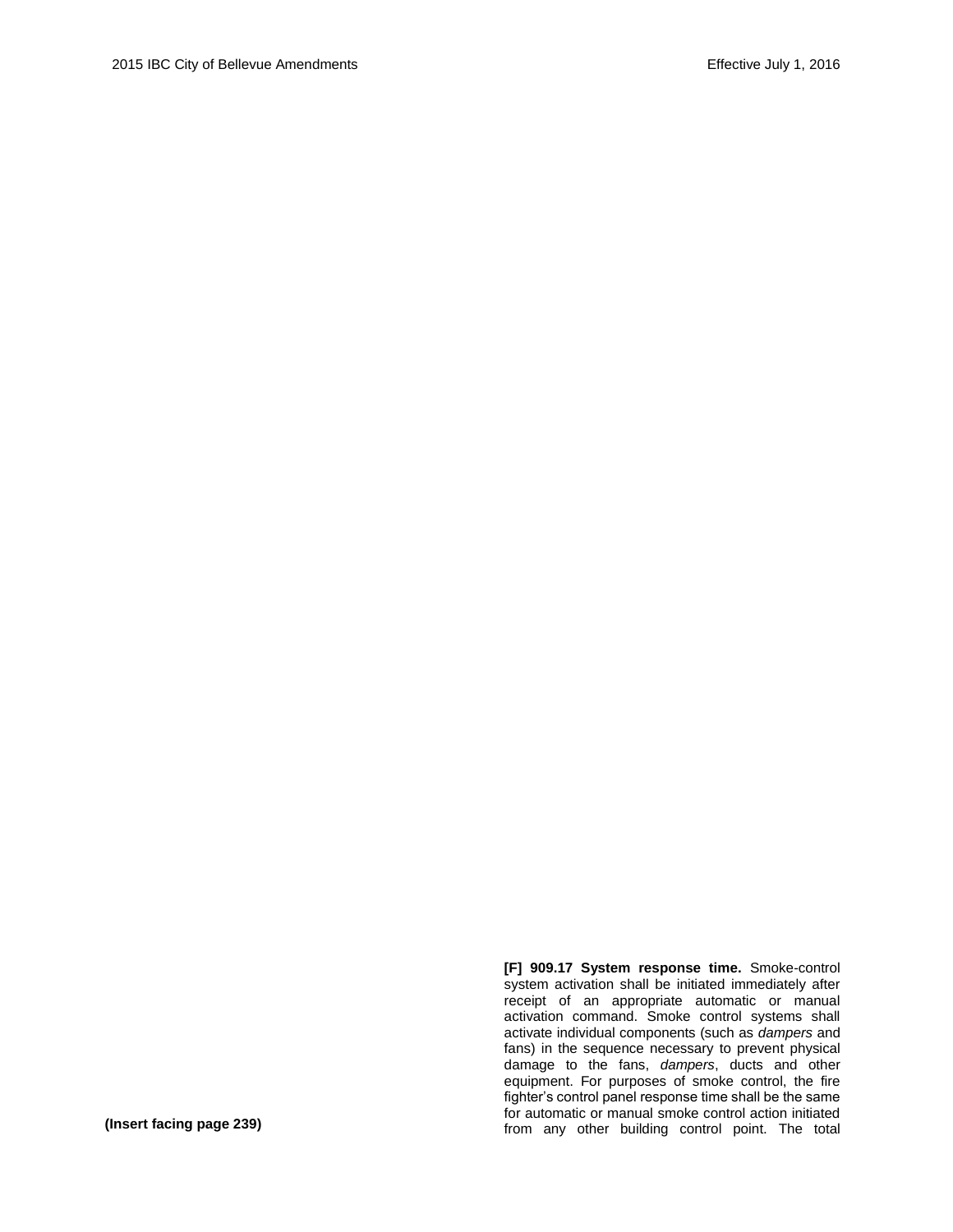response time, including that necessary for detection, shutdown of operating equipment and smoke control system startup, shall allow for full operational mode to be achieved before the conditions in the space exceed the design smoke condition. Upon receipt of an alarm condition at the fire alarm control panel, fans, dampers and automatic doors shall have achieved their expected operating state and confirmation of proper operation shall be indicated at the smoke control panel within 60 seconds. Documentation shall be provided in the required final report.

#### **[F] 909.18.8.3.2 Certificate of compliance.** A

certificate of compliance shall be provided by the special inspector and responsible registered design professional certifying that the referenced property is in substantial compliance. The certificate shall identify the company, designer, special inspector that performed the testing, name, date and address of the property being tested. The following statement must also be included: "I have reviewed the report and by personal knowledge and on- site observation certify that the smoke control system is in substantial compliance with the approved design documents, and to the best of my understanding complies with requirements of the applicable codes as identified in the smoke control report."

**909.20 Smokeproof enclosures.** Where required by Section 1023.11, a smokeproof enclosure shall be constructed in accordance with this section. All portions of the smokeproof enclosure ventilation system and equipment must comply with the provisions of Section 909. A smokeproof enclosure shall consist of an *interior exit stairway* or *ramp* that is enclosed in accordance with the applicable provisions of Section 1023 and an open exterior balcony or ventilated vestibule meeting the requirements of this section. Where access to the roof is required by the *International Fire Code*, such access shall be from the smokeproof enclosure where a smokeproof enclosure is required.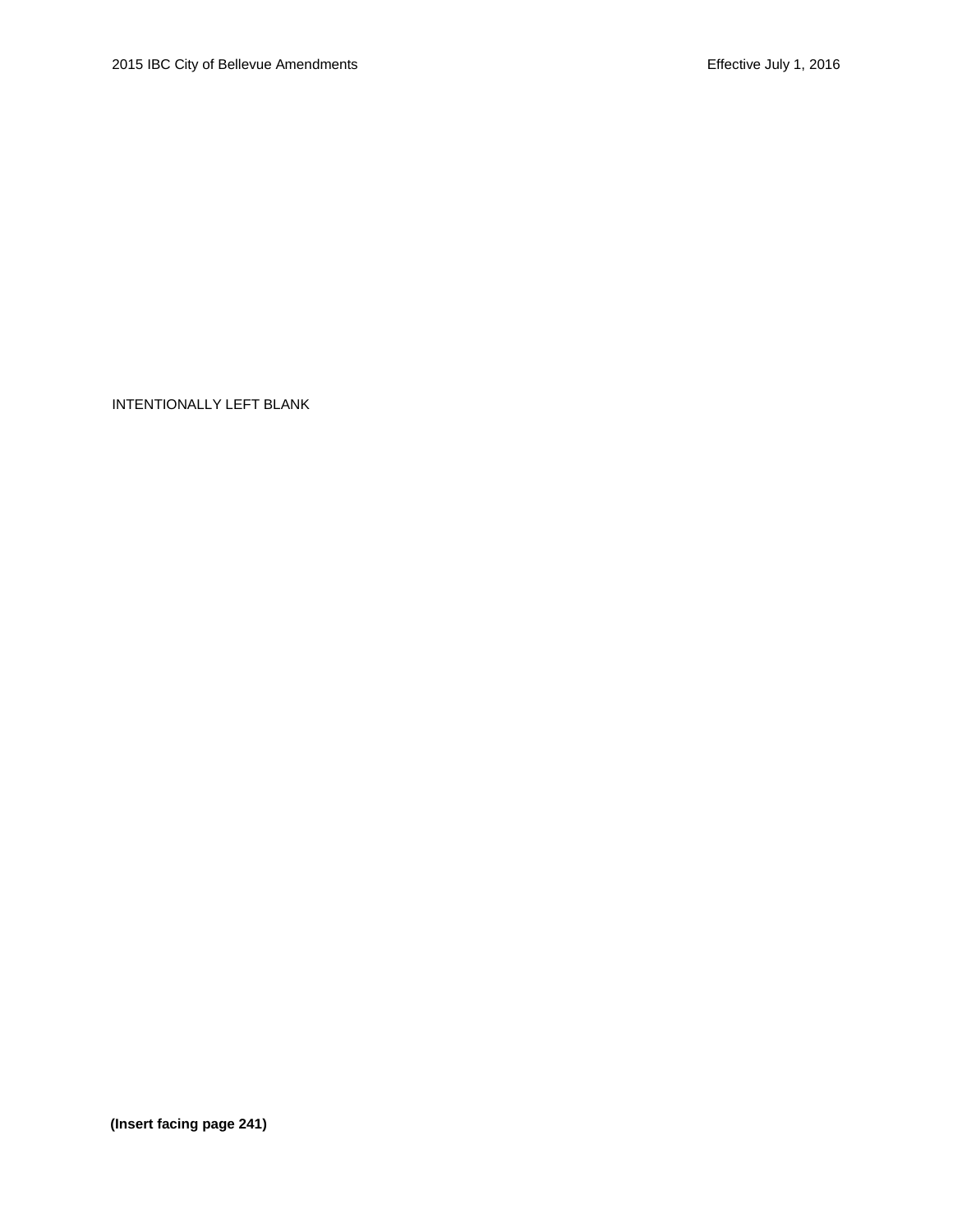**909.20.6.3 Acceptance and testing.** Special inspection for performance shall be required in

909.21.3 Ducts for system. Any duct system that is part of the pressurization system shall be protected with the same *fire-resistance rating* as required for the elevator shaft enclosure, and equipment, control wiring, power wiring, and ductwork shall comply with one of the methods specified in Section 909.20.6.1. Ducts shall be in accordance with Section 909.10.2.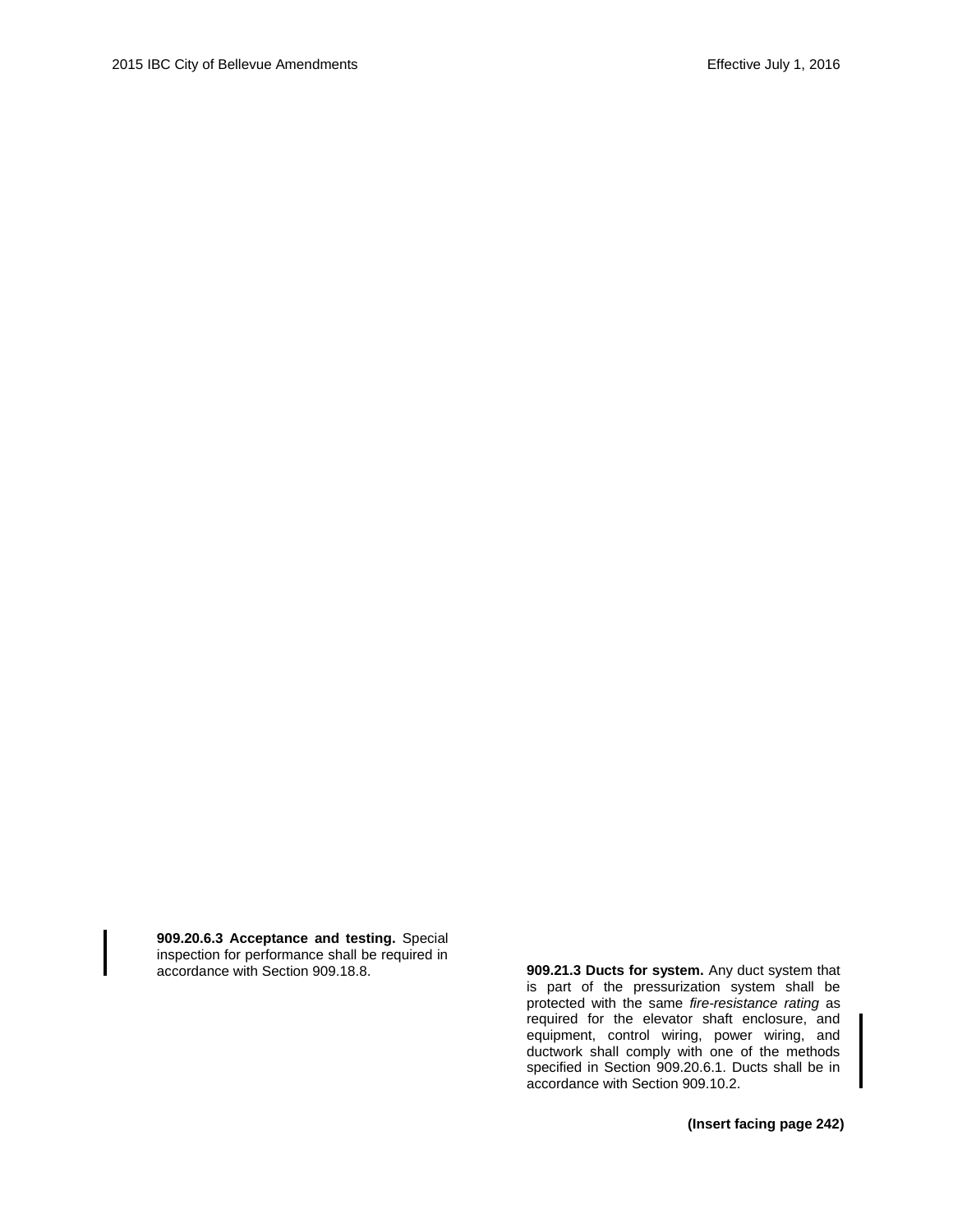$\mathbf{I}$ 

**909.21.4.4 Fan capacity.** The supply fan shall be either adjustable with a capacity of not less than 1,000 cfm  $(.4719 \text{ m}^3/\text{s})$  per door, or that specified by a *registered design professional* to meet the requirements of a designed pressurization system. Fans shall be in accordance with Section 909.10.5.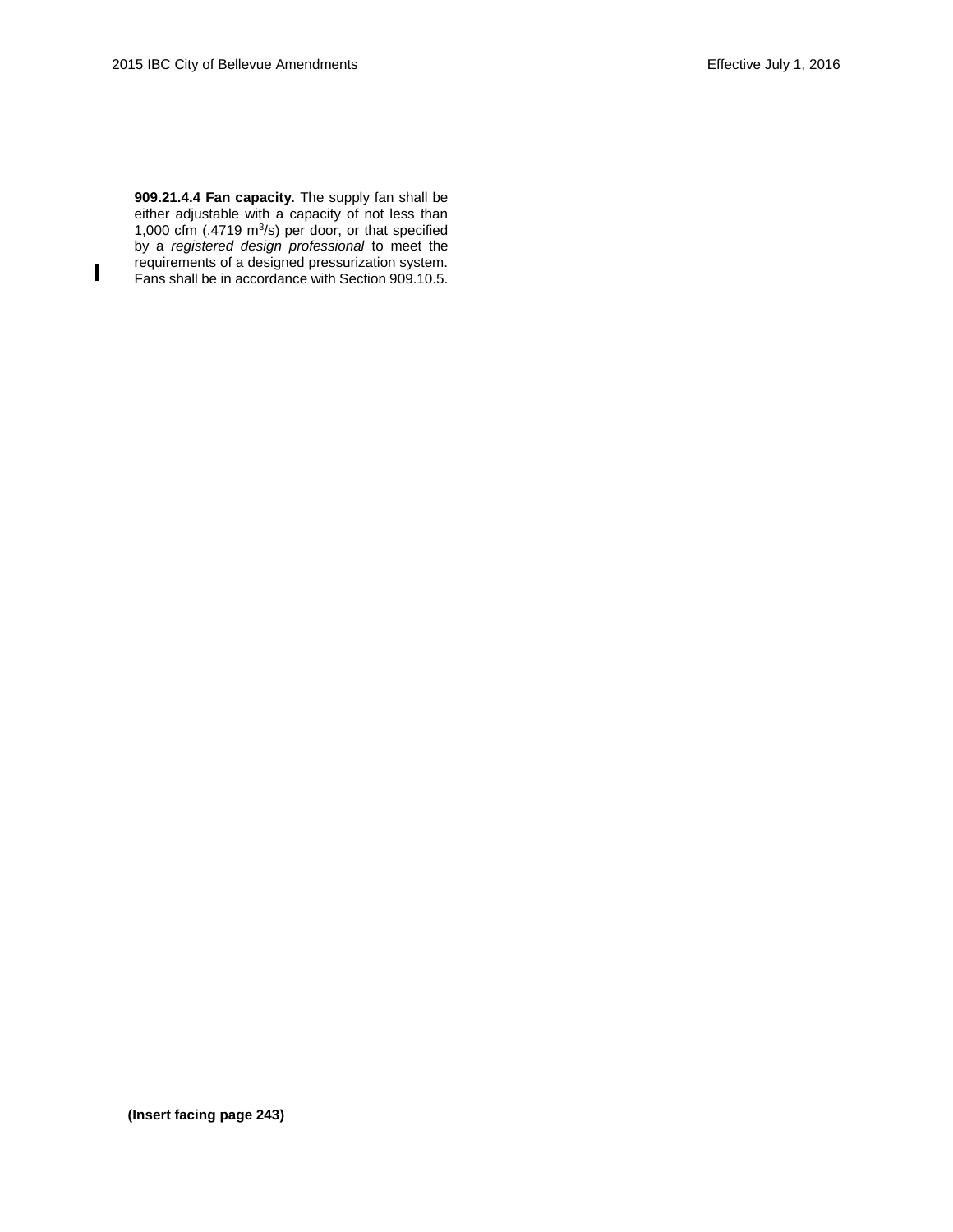ı

**[F] 911.1.2 Separation & penetrations.** The fire command center shall be separated from the remainder of the building by not less than a 2-hour *fire barrier* constructed in accordance with Section 707 or *horizontal assembly* constructed in accordance with section 711, or both. Penetrations into and openings through a fire command center are prohibited except for required exit doors, equipment and ductwork necessary for heating, cooling or ventilation, sprinkler branch line piping, electrical raceway for fire department communication and control and electrical raceway serving the fire command center or being controlled from the fire command center. Such penetrations shall be protected in accordance with Section 714.

#### **Exception:**

Metallic piping with no joints or openings.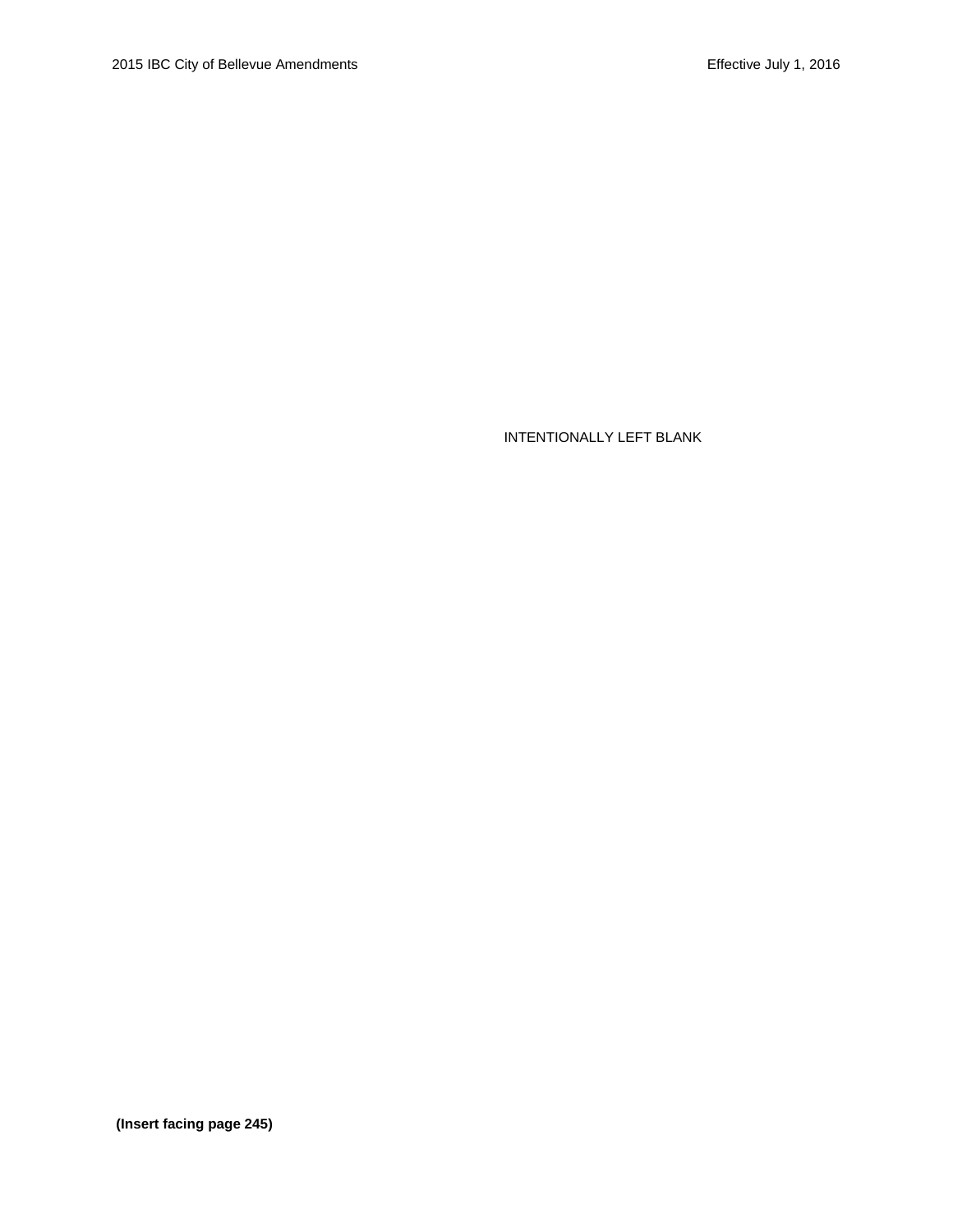**[F] 913.2.1 Protection of fire pump rooms and access**. Fire pumps shall be located in rooms that are separated from all other areas of the building by 2-hour *fire barriers* constructed in accordance with Section 707 or 2-hour *horizontal assemblies* constructed in accordance with Section 711, or both. Fire pump rooms not directly accessible from the outside shall be accessible through an enclosed passageway from an *interior exit stairway* or exterior exit. The enclosed passageway shall have a fire-resistance rating not less than the fireresistance rating of the fire pump room (See NFPA 20 Section 4.12.2.1.2).

#### **Point of Information**

These provisions originate in NFPA 20 (2013) and are intended to facilitate fire department access to the fire pump room. Ideally fire pump rooms are located on the perimeter of the building affording direct access. Where that is not possible, a protected passageway is required. This passageway is not synonymous with an *exit passageway* and therefore not subject to the significant limitations of allowable penetrations. Fire pump rooms are not permitted to open directly into an *exit passageway* or *interior exit stairway*; rather the fire pump room must open into a vestibule before access to an *exit passageway* or an *interior exit stairway*.

**[F] 912.5 Signs.** A red metal sign with white raised letters not less than 1 inch (25 mm) in size shall be mounted on all fire department connections serving automatic sprinklers, standpipes or fire pump connections. Such signs shall read: SPRINKLERS, STANDPIPES, COMBINED, DRY S/PIPES, DRY S/P & SPKRS, BOOST TO \_\_\_\_\_ (as specified by the fire code official) PSI, or TEST CONNECTION or a combination thereof as applicable. If it is not readily apparent which building or portion the fire department connection serves, the sign shall also include the premise address or building identification, and the portion of the building protected.

#### **Exception:**

A metal sign with letters at least 1 inch (25 mm) in size may match the fire department connection where chrome, brass, or other approved decorative finish is utilized.

**912.5.1 Markings.** The fire department connection stand-alone pipe shall be painted red for greater visibility.

Exception: Fire department connections such as chrome, brass, or other approved decorative finish.

#### **Point of Information**

Systems utilizing Pressure Reducing Valves (PRV's) must note the required boosted pressure at the Fire Department Connection, in order to overcome the PRV setting.

**913.1.1 Fire Pump Controls.** Fire pump controllers supplying standpipes in excess of 130 psi shall be soft start.

**[F] 913.2 Protection against interruption of service.**  The fire pump, driver and controller shall be protected in accordance with NFPA 20 against possible interruption of service through damage caused by explosion, fire, flood, earthquake, rodents, insects, windstorm, freezing, vandalism and other adverse conditions.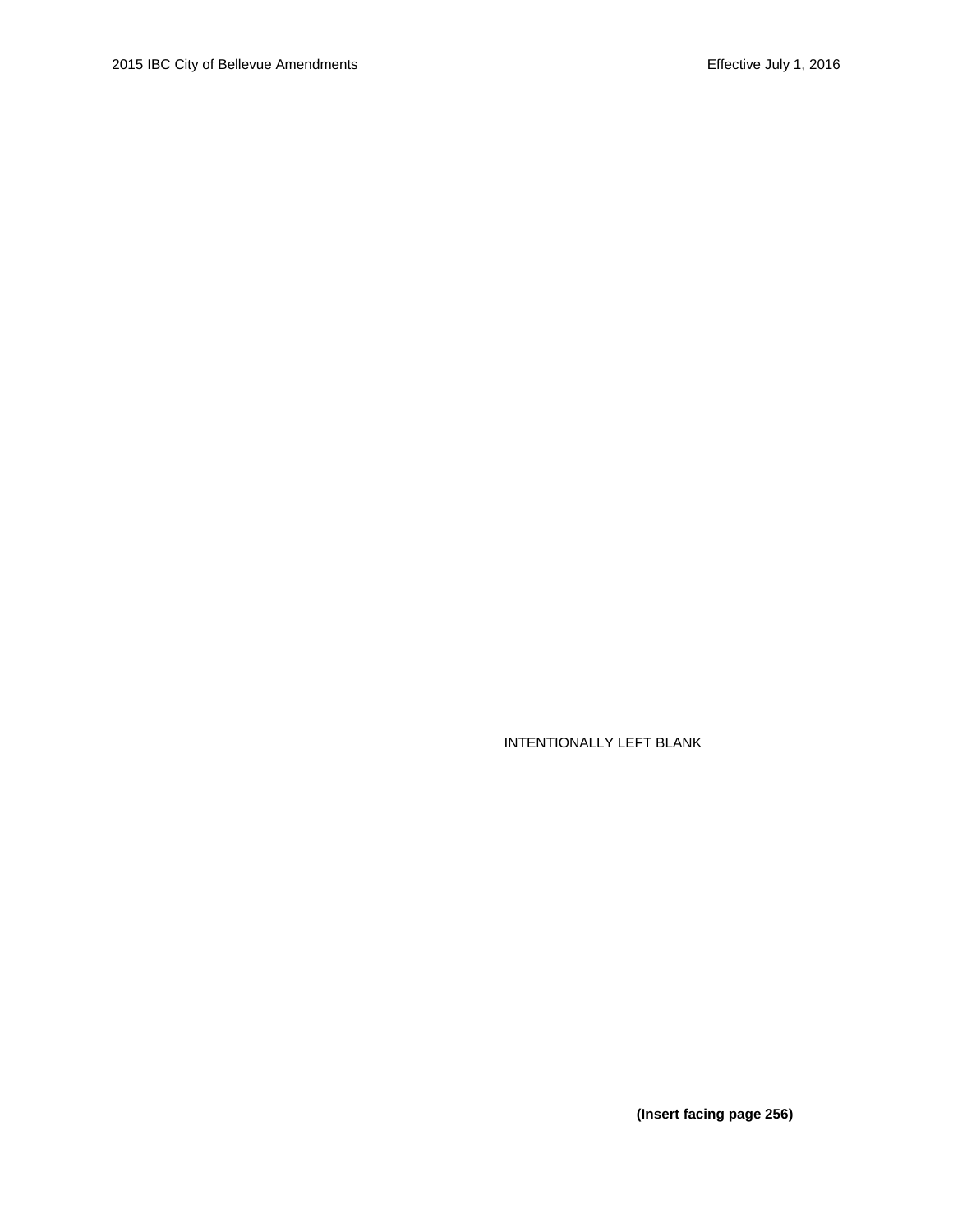**1008.3.4 Duration.** The emergency power system shall provide power for a duration of not less than 90 minutes, or such time as stipulated by Section 2702 when applicable for high-rise or underground buildings, and shall consist of storage batteries, unit equipment or an on-site generator. The installation of the emergency power system shall be in accordance with Section 2702.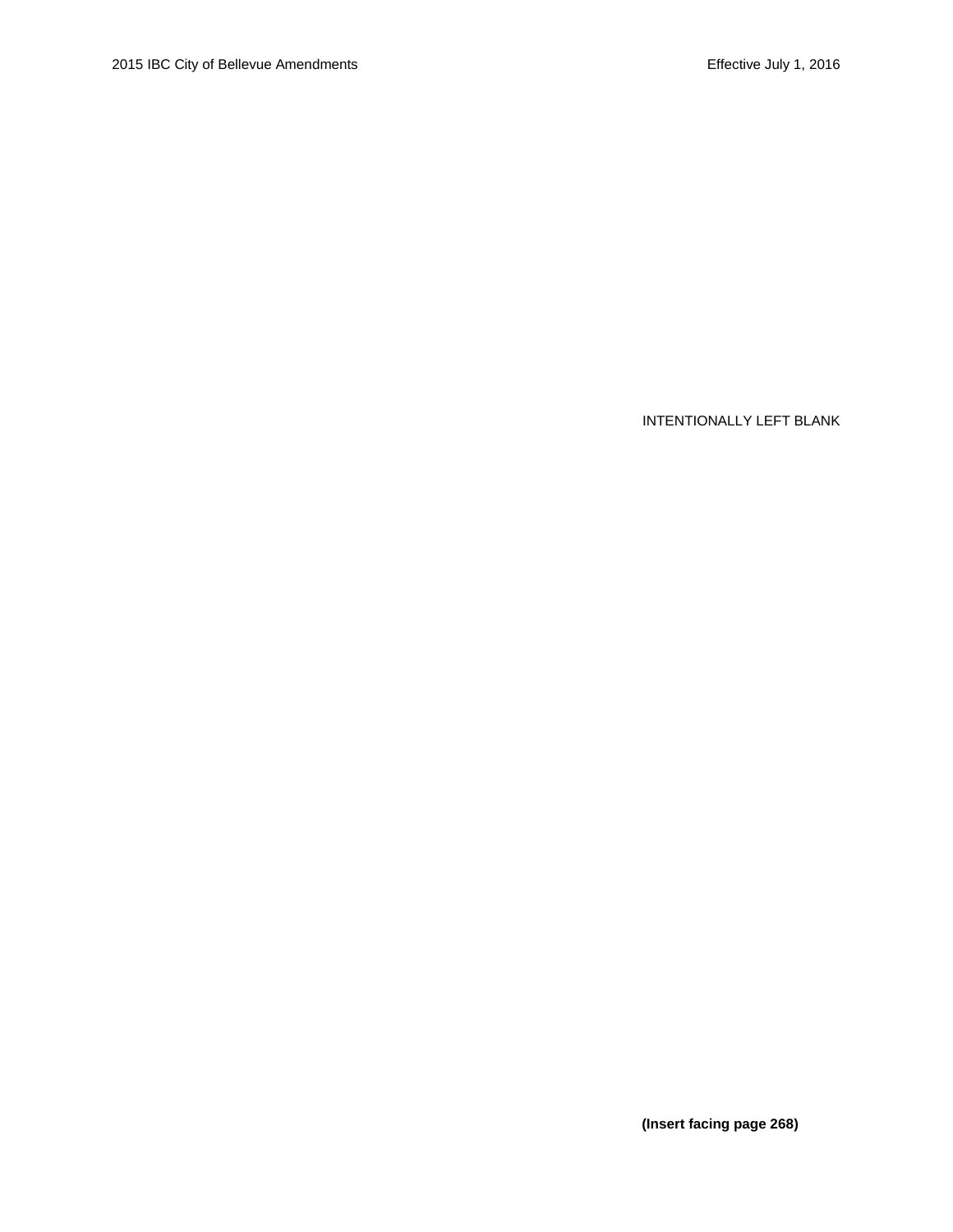**1011.7 Stairway construction.** *Stairways* shall be built of materials consistent with the types permitted for the type of construction of the building, except that wood *handrails* shall be permitted for all types of construction.

#### **Exception:**

In buildings with a 3-hour horizontal assembly used to establish two separate buildings in accordance with Section 510, a stairway constructed of combustible materials may extend below the 3-hour horizontal assembly if it is enclosed within a 3-hour *fire-resistance rated* shaft enclosure in accordance with Section 713, extending from the 3-hour horizontal assembly through the lowest basement level.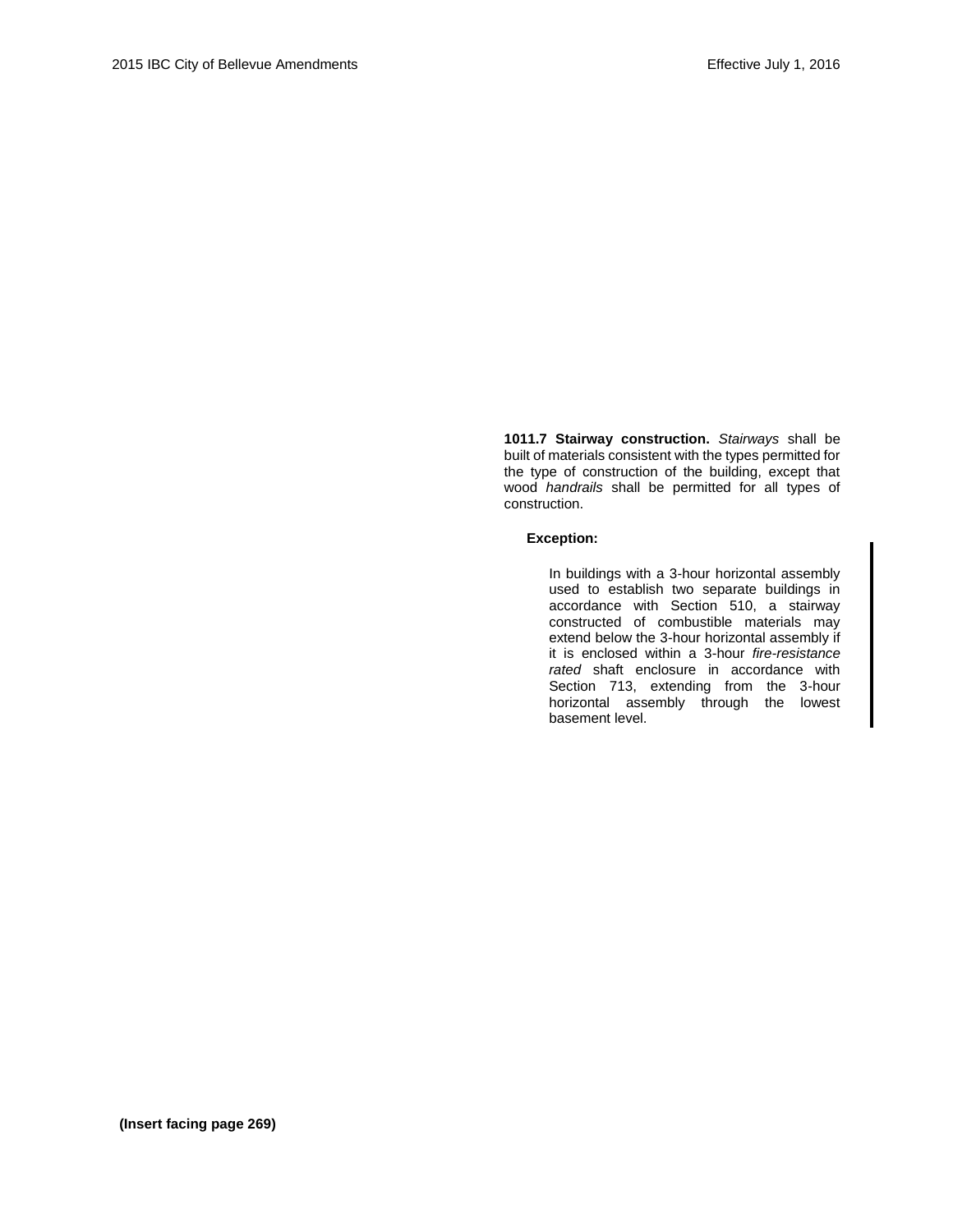**1011.12.2 Roof access.** Where a stairway is provided to a roof, access to the roof shall be provided through a penthouse complying with Section 1510.2.

#### **Exception:**

In buildings without an occupied roof, access to the roof shall be permitted to be a roof hatch or trap door not less than 16 square feet in area and having a minimum dimension of 3 feet.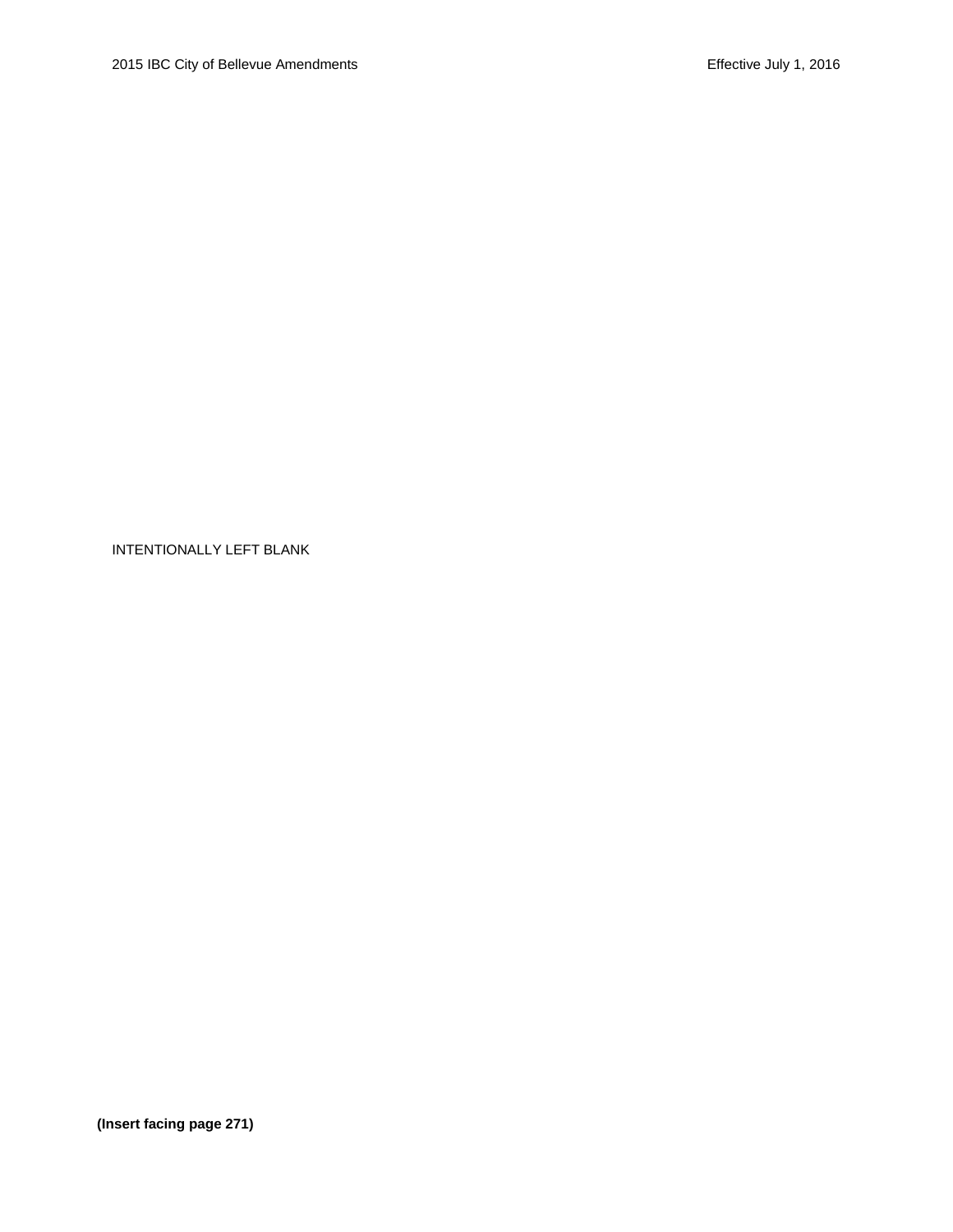**1612.3 Establishment of flood hazard areas.** To establish *flood hazard areas*, the applicable governing authority shall adopt a flood hazard map and supporting data. The flood hazard map shall include, at a minimum, areas of special flood hazard as identified by the Federal Emergency Management Agency in an engineering report entitled "The Flood Insurance Study for King County," dated May 16, 1995, as amended or revised with the accompanying Flood Insurance Rate Map (FIRM) and Flood Boundary and Floodway Map (FBFM) and related supporting data along with any revisions thereto. The adopted flood hazard map and supporting data are hereby adopted by reference and declared to be part of this section.

**1612.3.1 Design flood elevations.** Where design flood elevations are not included in the flood hazard areas established in Section 1612.3, or where floodways are not designated, the building official is authorized to require the applicant to:

1. Obtain and reasonably utilize any design flood elevation and floodway data available from a federal, state or other source; or

2. Determine the design flood elevation and/or floodway in accordance with the City of Bellevue LUC 20.25H.175A and Engineering<br>Standards. Section D4-04.5, Standards, Section "Floodplain/Floodway Analysis" to define special flood hazard areas. Determinations shall be undertaken by a *registered design professional* who shall document that the technical methods used reflect currently accepted engineering practice.

**(Insert facing page 380)**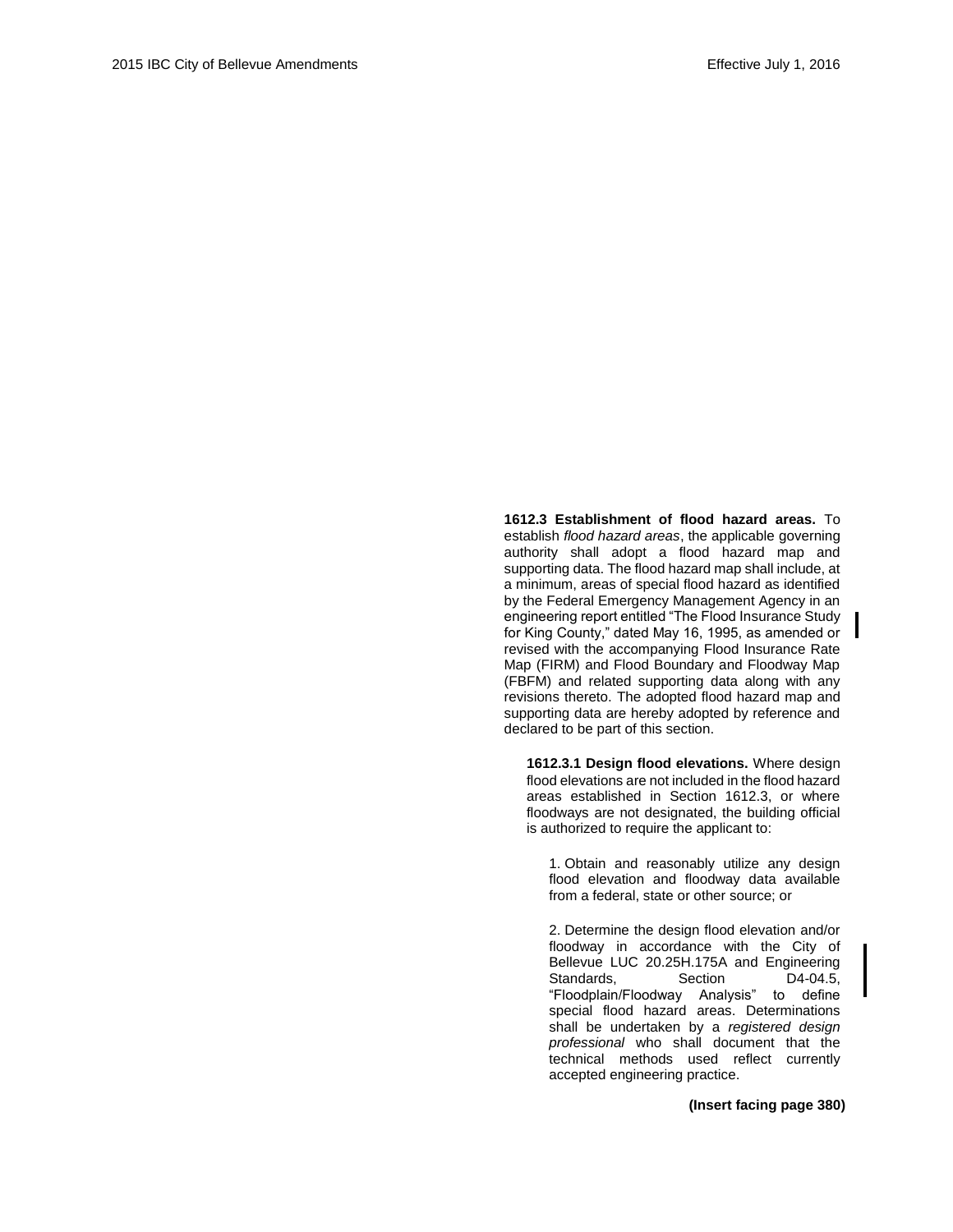**(Insert facing page 381)**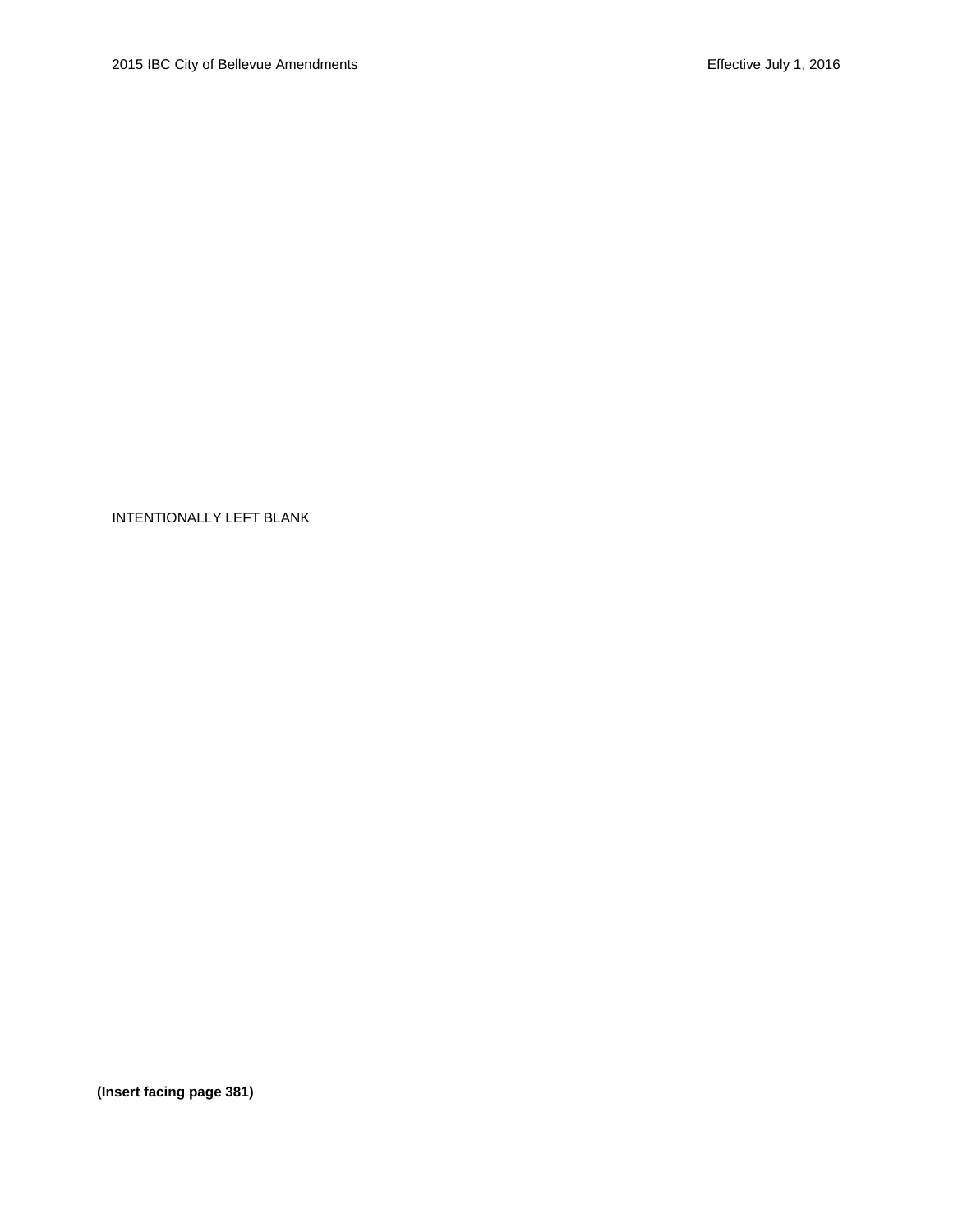**1612.3.2 Determination of impacts.** In riverine *flood hazard areas* where design flood elevations are specified but floodways have not been designated, the applicant shall provide a floodway analysis that demonstrates that the proposed work will meet the City of Bellevue Engineering Standards, Section D4-04.5, "Floodplain/Floodway Analysis."

**1612.4 Design and construction.** The design and construction of buildings and structures located in *flood hazard areas*, including flood hazard areas subject to high-velocity wave action, shall be in accordance with Chapter 5 of ASCE 7 ASCE 24 and with BCC Sectio[n 20.25H.175.](http://www.codepublishing.com/wa/bellevue/LUC/BellevueLUC2025H.html#20.25H.175)

**1613.1 Scope.** Every structure, and portion thereof, including nonstructural components that are permanently attached to structures and their supports and attachments, shall be designed and constructed to resist the effects of earthquake motions in accordance with ASCE 7, excluding Chapter 14 and Appendix 11A. The *seismic design category* for a structure is permitted to be determined in accordance with Section 1613 or ASCE 7.

#### **Exceptions:**

1. Detached one- and two-family dwellings, assigned to *Seismic Design Category* A, B, or C, or located where the mapped short-period spectral response acceleration, S<sub>s</sub>, is less than  $0.4 g.$ 

2. The seismic force-resisting system of woodframe buildings that conform to the provisions of Section 2308 are not required to be analyzed as specified in this section.

3. Agricultural storage structures intended only for incidental human occupancy.

4. Structures that require special consideration of their response characteristics and environment that are not addressed by this code or ASCE 7 and for which other regulations provide seismic criteria, such as vehicular bridges, electrical transmission towers, hydraulic structures, buried utility lines and their appurtenances and nuclear reactors.

5. Seismic design of automatic sprinkler systems when hanging, bracing, and restraint is designed and installed in accordance with the 2013 edition of NFPA 13 and the coefficient Cp for seismic bracing design calculations in accordance with NFPA 13 is either a value of 0.70, or a value based on site specific USGS data.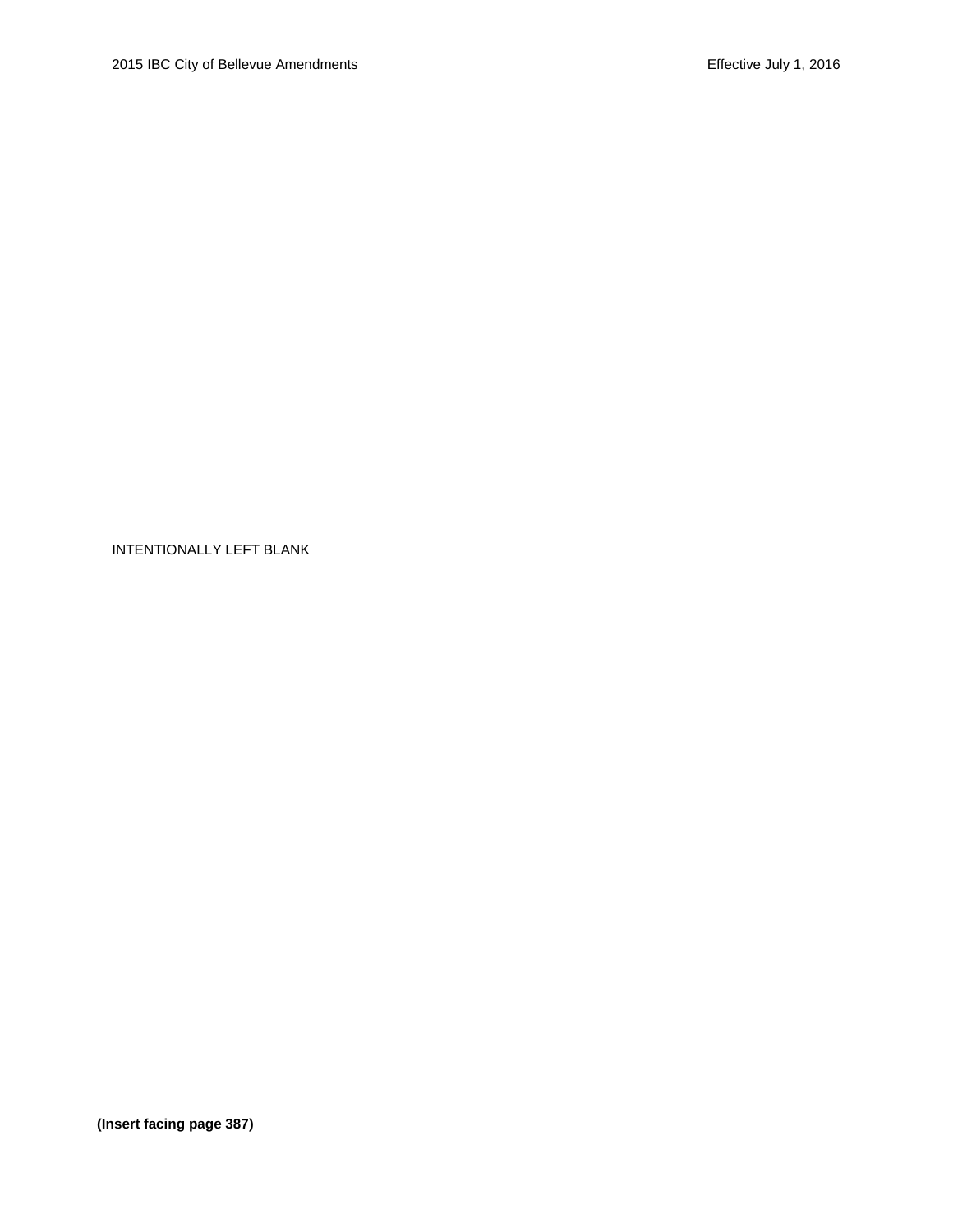

# **[BF] 1705.17 Fire-resistant penetrations and**

**joints**. Section 1705.17 is hereby deleted.

**(Insert facing page 414)**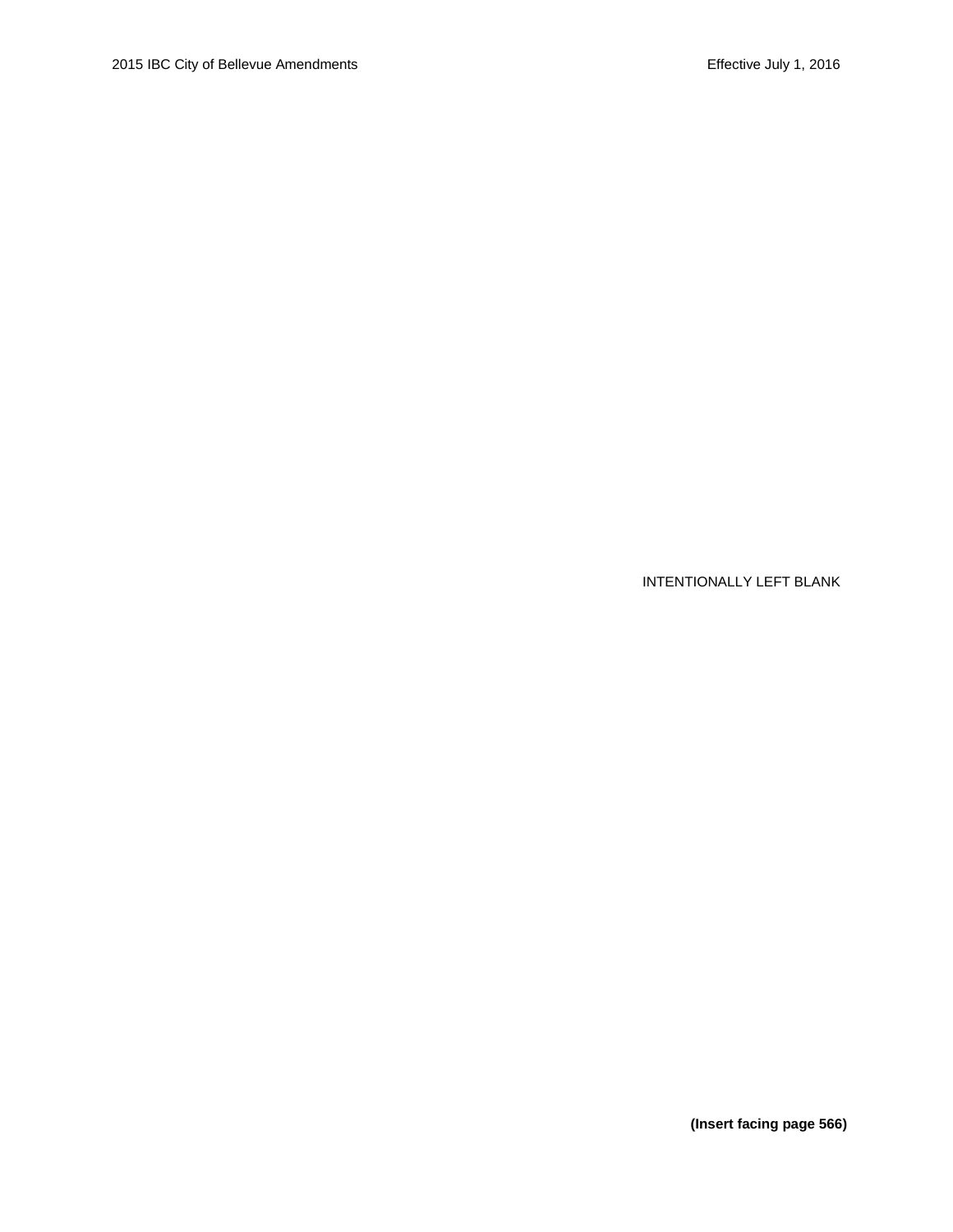**2701.1 Scope.** This chapter governs the electrical components, equipment and systems used in buildings and structures covered by this code. Electrical components, equipment and systems shall be designed and constructed in accordance with the provisions of the *Washington Cities Electrical Code*.

#### **SECTION 2702 EMERGENCY AND LEGALLY REQUIRED STANDBY POWER SYSTEMS**

**[F] 2702.1 Installation.** Emergency power systems and legally required standby power systems shall comply with Sections 2702.1.1 through 2702.1.7 and Table 2702.

**[F] 2702.1.1 Stationary generators.** Stationary emergency and legally required standby power generators required by this code shall be *listed* in accordance with UL 2200.

**[F] 2702.1.2 Electrical.** Emergency power systems and legally required standby power systems required by this code or the *International Fire Code*  shall be installed in accordance with the *International Fire Code*, the *Washington Cities Electrical Code*, NFPA 110 and NFPA 111.

**[F] 2702.1.3 Load transfer.** Emergency power systems shall automatically provide secondary power within 10 seconds after primary power is lost, unless specified otherwise in this code. Legally required standby power systems shall automatically provide secondary power within 60 seconds after primary power is lost, unless specified otherwise in this code. Transfer to full emergency or legally required standby power shall take place within the maximum time to energize loads specified in Table 2702.

**[F] 2702.1.4 Load duration.** Emergency power systems and legally required standby power systems shall be designed to provide the required power for a minimum duration of 8 hours for fire pumps serving high-rise buildings in accordance with NFPA 20, and 2 hours for other systems without being refueled or recharged, unless specified otherwise in this code.

**[F] 2702.1.5 Uninterruptable power source.** An uninterrupted source of power shall be provided for equipment when required by the manufacturer's instructions, the listing, this code or applicable referenced standards.

**[F] 2702.1.6 Interchangeability.** Emergency power systems shall be an acceptable alternative for installations that require standby power systems.

**[F] 2702.1.7 Group I-2 occupancies.** In Group I-2 occupancies, in new construction or where the building is substantially damaged, where an essential electrical system is located in flood hazard areas established in Section 1612.3, the system shall be located and installed in accordance with ASCE 24.

# \*\*

**[F] 2702.1.8 Equipment room.** If a legally required standby or emergency power system includes a generator set inside or serving a building, the generator set shall be located in a separate room enclosed with 2-hour *fire barriers* constructed in accordance with Section 707 or *horizontal assemblies* constructed in accordance with Section 711, or both, to separate it from the remainder of the building, the transfer switches, and from the normal power source including transformers and distribution equipment. The transfer switches shall also be located in a separate room enclosed with 2-hour fire barriers constructed in accordance with Section 707 or horizontal assemblies constructed in accordance with Section 711, or both, to separate it from the remainder of the building. Power distribution from the emergency source to the emergency transfer switch shall be by an independent route from the normal power source. System supervision with manual start and transfer features shall be provided at the *fire command center* or an *approved* location when a fire command center is not required. Such equipment rooms shall be ventilated directly to the exterior for generator combustion air and radiator cooling air. Any ducts required for such ventilation shall not be dampered, and shall be *fire-resistance rated* to the same level of protection as that required for the equipment room. The requirements of this subsection 2702.1.8 do not apply to optional tenant-owned or landlord-owned generator sets.

#### **Exception:**

Legally required standby or emergency power system generator sets inside a building other than a high-rise building in accordance with Section 403 and other than an underground building space in accordance with Section 405, may be located in equipment rooms with a 1-hour *fire-resistance rating*.

**[F] 2702.1.9 Routing of legally required standby and emergency power.** Equipment and systems requiring legally required standby or emergency power shall be supplied with two sources of power. Primary power shall be from the normal building power system. Legally required standby power or emergency power shall be from an *approved* source complying with the Washington Cities Electrical Code. The legally required standby power or emergency power source and its transfer **(Page 567a)**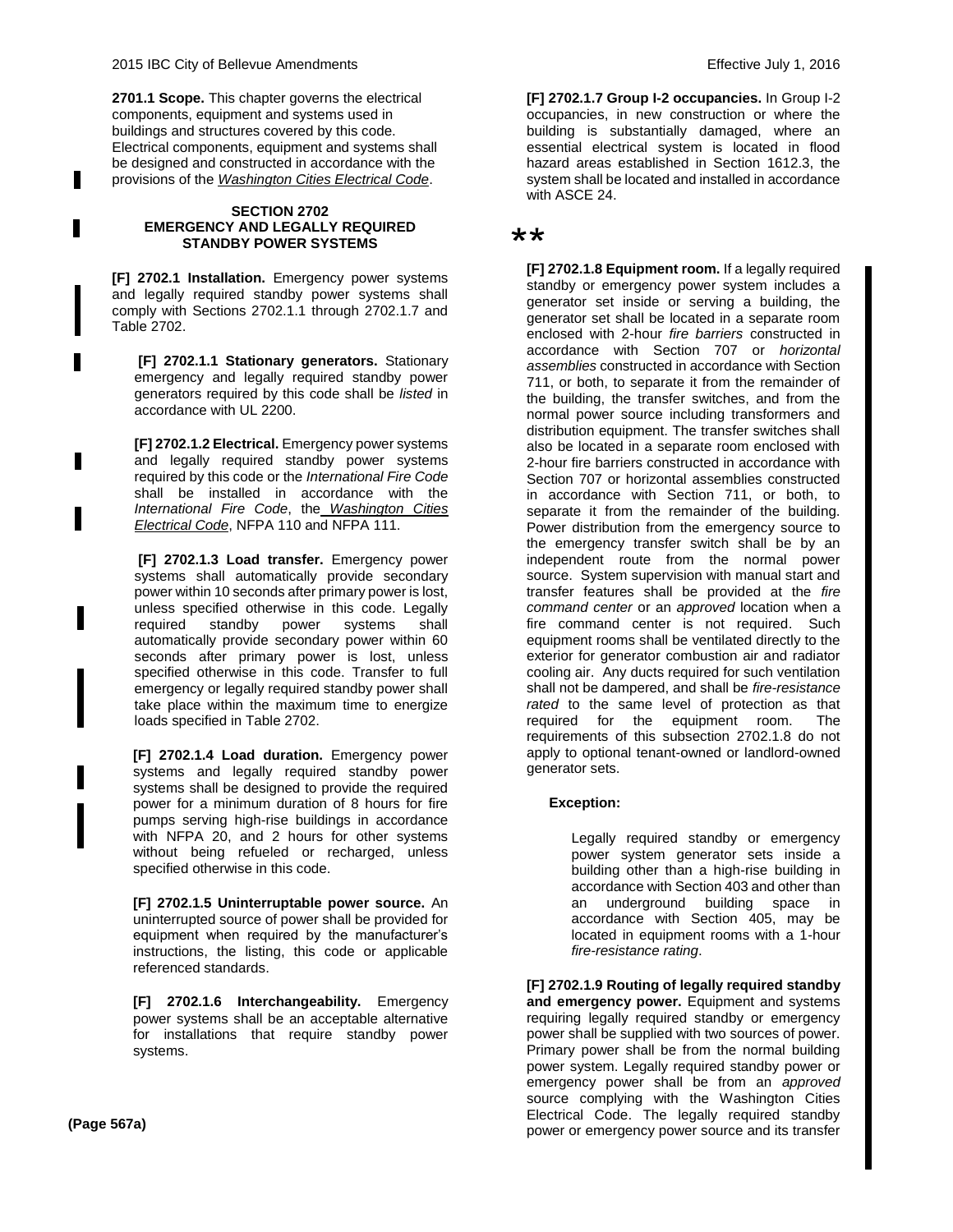switches shall be in separate rooms from the normal power transformers and switch gears, and ventilated directly to and from the exterior. The room shall be completely enclosed in not less than 1-hour fire barriers constructed in accordance with Section 707, or 1-hour horizontal assemblies constructed in accordance with Section 711, or both, except 2-hour fire-resistance construction shall be required for high-rise and underground buildings per Sections 403 and 405 respectively. Power distribution from the two sources shall be by independent routes to the room containing the automatic transfer switch(s). Independent routes shall mean either a minimum 1-hour fire-resistance separation, or a physical distance of not less than 50 feet. Transfer to full emergency power shall be automatic and shall take place within the maximum time to energize loads. The systems shall comply with the *Washington Cities Electrical Code*.**[F] 2702.1.10 Fuel-fired generator sets and fuel storage location.** Fuel-fired generator sets and associated fuel storage, including optional landlordowned or tenant-owned generator sets, located more than 75 feet above the lowest level of Fire Department vehicle access, or located at a floor level more than 30 feet below the lowest level of exit discharge, require the approval of the fire code official.

**[F] 2702.2 Where required.** Emergency and legally required standby power systems shall be provided where required by Sections 2702.2.1 through 2702.2.16 and other sections of this code.

**[F] 2702.2.1 Emergency alarm systems.** Emergency power shall be provided for emergency alarm systems as required by Section 415.5.

**[F] 2702.2.2 Elevators and platform lifts.** Legally required standby power shall be provided for elevators and platform lifts used as accessible means of egress as required in Sections 1009.4 and 1009.5. Emergency power shall be provided for elevators in high-rise buildings as required in Section 403.4.8.4.

**[F] 2702.2.3 Emergency responder radio coverage systems.** Standby power shall be provided for emergency responder radio coverage systems required in Section 915 and the *International Fire Code*. The standby power supply shall be capable of operating the emergency responder radio coverage system for a duration of not less than 24 hours.

**[F] 2702.2.4 Emergency voice/alarm communication systems.** Emergency power shall be provided for emergency voice/alarm communication systems as required in Section 907.5.2.2.5. The system shall be capable of powering the required load for a duration of not less than 24 hours, as required in NFPA 72.

**[F] 2702.2.5 Exit signs.** Emergency power shall be provided for exit signs as required in Section 1013.6.3. The system shall be capable of powering the required load for a duration of not less than 90 minutes.

**[F] 2702.2.6 Group I-2 occupancies.** Essential electrical systems for Group I-2 occupancies shall be in accordance with Section 407.10.

**[F] 2702.2.7 Group I-3 occupancies.** Emergency power shall be provided for power-operated doors and locks in Group I-3 occupancies as required in Section 408.4.2.

**[F] 2702.2.8 Hazardous materials.** Emergency or legally required standby power shall be provided in occupancies with hazardous materials where required by the *International Fire Code*.

**[F] 2702.2.9 High-rise buildings.** Emergency power shall be provided in high-rise buildings as required in Section 403.4.8.

**[F] 2702.2.10 Horizontal sliding doors.** Legally required standby power shall be provided for horizontal sliding doors as required in Section 1010.1.4.3. The standby power supply shall have a capacity to operate not fewer than 50 closing cycles of the door.

**[F] 2702.2.11 Means of egress illumination.**  Emergency power shall be provided for means of egress illumination as required in Section 1008.3. The system shall be capable of powering the required load for a duration of not less than 90 minutes.

**[F] 2702.2.12 Membrane structures.** Legally required standby power shall be provided for auxiliary inflation systems in permanent membrane structures as required in Section 3102.8.2. Legally required standby power shall be provided for a duration of not less than 4 hours. Auxiliary inflation systems in temporary air-supported and air-inflated membrane structures shall be provided in accordance with Section 3103.10.4 of the *International Fire Code.*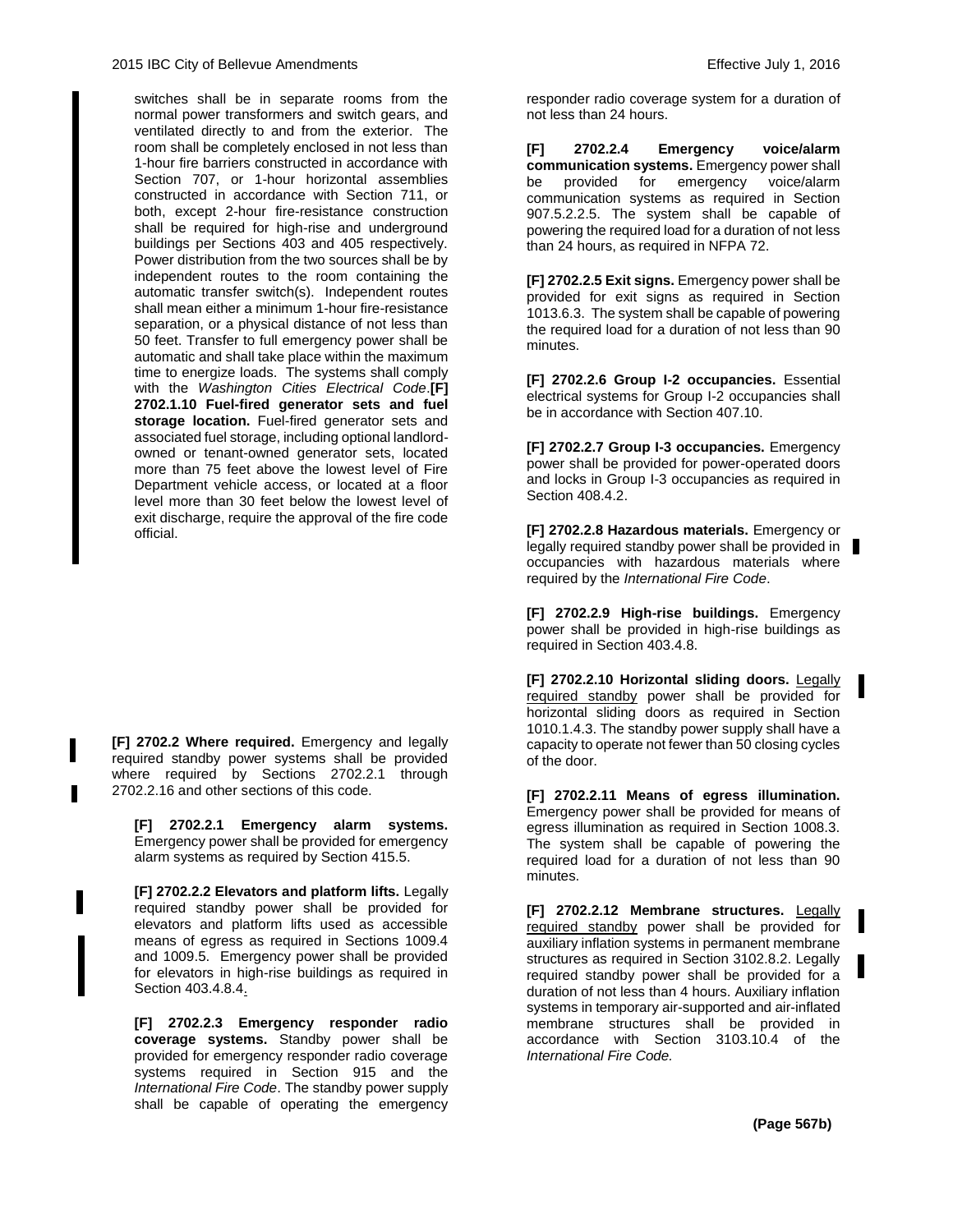**(Insert Facing Page 567)**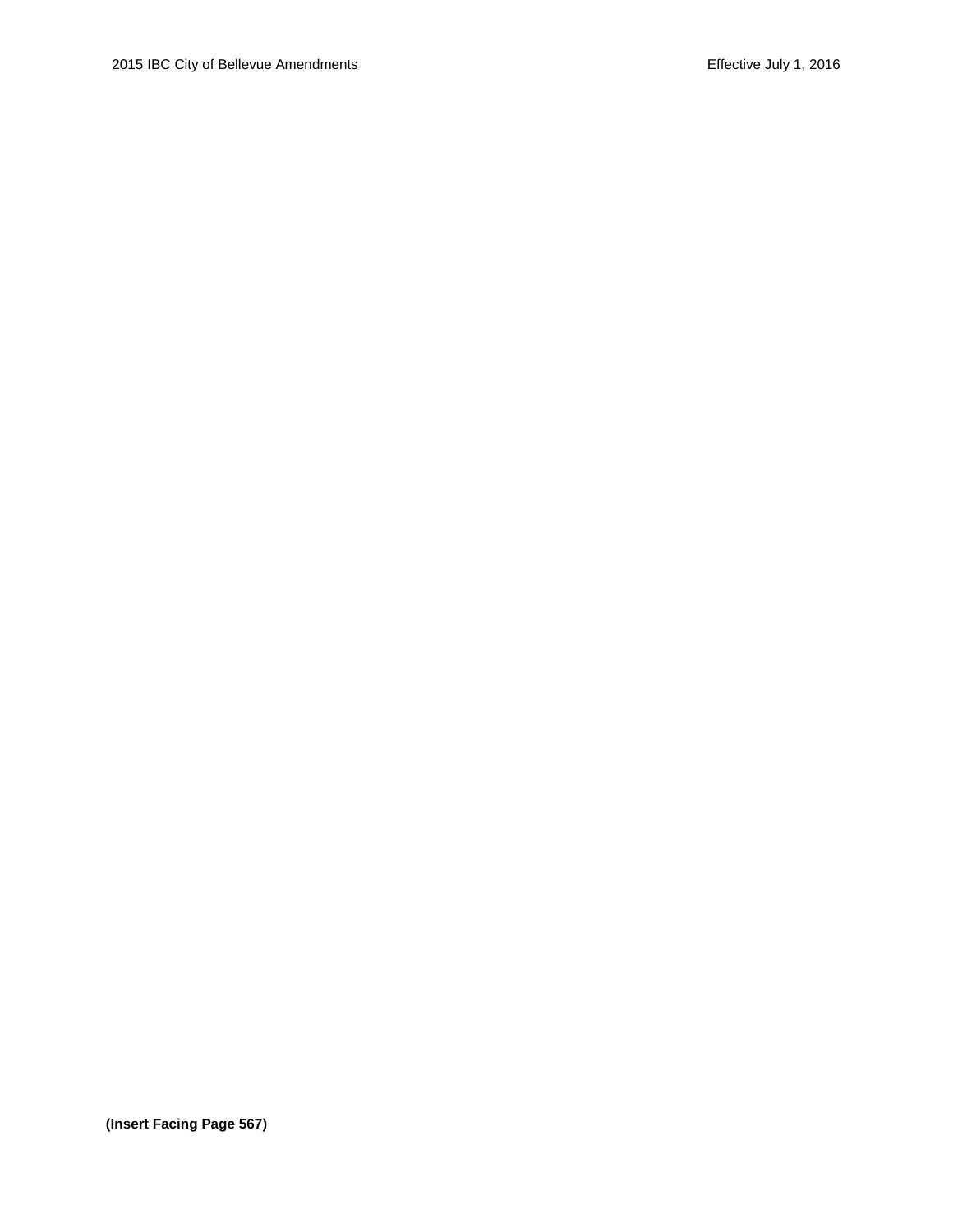**[F] 2702.2.13 Pyrophoric materials.** Emergency power shall be provided for occupancies with silane gas in accordance with the *International Fire Code.*

**[F] 2702.2.14 Semiconductor fabrication facilities.** Emergency power shall be provided for semiconductor fabrication facilities as required in Section 415.11.10.

**[F] 2702.2.15 Smoke control systems.**  Emergency power shall be provided for smoke control systems as required in Sections 404.7, 909.11, 909.20.5.7, 909.20.6.2 and 909.21.5. Legally required standby power systems shall be provided for pressurization systems in low-rise buildings in accordance with Washington State Building Code Section 504.4.1 and Section 909.20.6.

п

**[F] 2702.2.16 Underground buildings.** Emergency power shall be provided in underground buildings as required in Section 405.

**[F] 2702.3 Critical circuits.** Cables used for survivability of required critical circuits shall be listed in accordance with UL 2196. Electrical circuit protective systems shall be installed in accordance with their listing requirements.

**[F] 2702.4 Maintenance.** Emergency and standby power systems shall be maintained and tested in accordance with the *International Fire Code*.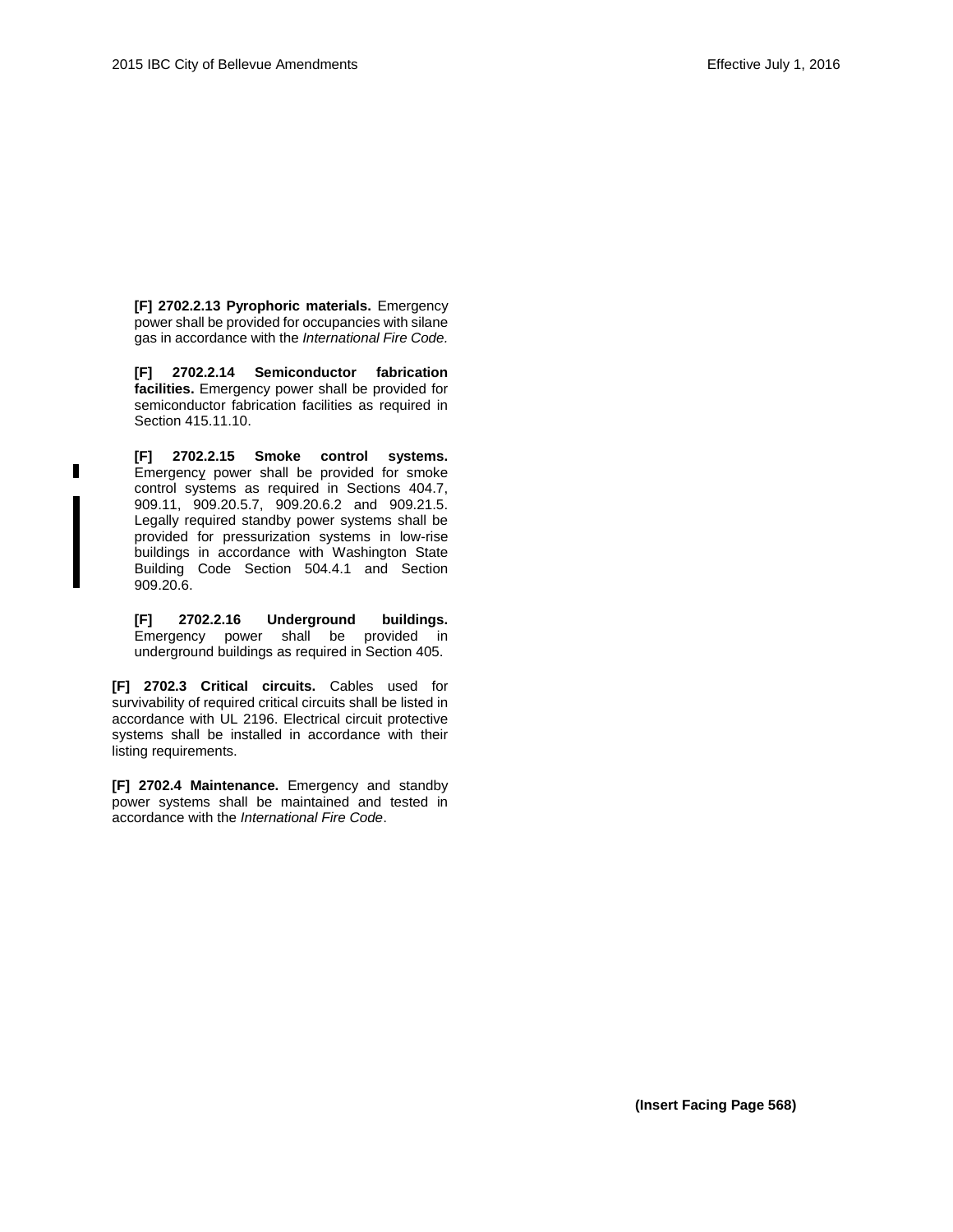# $**$

# TABLE 2702 LEGALLY REQUIRED STANDBY AND EMERGENCY POWER

| <b>Type of Equipment</b>                                                                                                            | <b>Maximum</b><br><b>Time to</b><br><b>Energize</b><br><b>Loads</b> | <b>Minimum</b><br><b>Run Time</b><br>(Duration) | <b>IBC Section</b>                                              | <b>IFC or NFPA</b><br><b>Section</b>                                     |
|-------------------------------------------------------------------------------------------------------------------------------------|---------------------------------------------------------------------|-------------------------------------------------|-----------------------------------------------------------------|--------------------------------------------------------------------------|
| <b>Emergency Power Systems<sup>1</sup></b>                                                                                          |                                                                     |                                                 |                                                                 |                                                                          |
| Exit signs                                                                                                                          | 10 seconds                                                          | 2 hours                                         | 1013.6.3                                                        | 604.2.9 High rises                                                       |
|                                                                                                                                     |                                                                     |                                                 |                                                                 | 604.2.16Underground<br>buildings                                         |
|                                                                                                                                     |                                                                     |                                                 |                                                                 | 1013.6.3 Exit signs                                                      |
|                                                                                                                                     |                                                                     |                                                 |                                                                 | 604.2.13 Temporary<br>tents, canopies,<br>membrane structures<br>NFPA 70 |
| Exit illumination                                                                                                                   | 10 seconds                                                          | 2 hours                                         | 1008.3                                                          | 1008.3                                                                   |
|                                                                                                                                     |                                                                     |                                                 |                                                                 | 604.2.9 High rises                                                       |
|                                                                                                                                     |                                                                     |                                                 |                                                                 | 604.2.16 Underground<br>buildings                                        |
| Any emergency voice/alarm<br>communication including area of<br>refuge communication systems<br>(barrier-free and horizontal exits) | NFPA <sub>72</sub>                                                  | 24 hours<br>(battery) 4 hours<br>(generator)    | 402.7.3, 402.7.4,<br>and 907.5.2.2<br>Covered mall<br>buildings | 907.2.20 Covered mall<br>building                                        |
|                                                                                                                                     |                                                                     |                                                 | 403.4.8 and<br>907.5.2.2 High<br>rises                          | 604.2.9 High rises                                                       |
|                                                                                                                                     |                                                                     |                                                 | 405.8, , and<br>907.5.2.2<br>Underground<br>buildings           | 604.2.16 Underground<br>buildings                                        |
|                                                                                                                                     |                                                                     |                                                 | 907.2.1, and<br>907.5.2.2<br>Assembly<br>occupancies            | 907.2.1.1 Assembly<br>occupancies<br>NFPA <sub>72</sub>                  |
| Fire detection and fire alarms                                                                                                      | NFPA 72                                                             | 24 hours<br>(battery) 4 hours<br>(generator)    | 403.4.8 High<br>rises                                           | 604.2.9 High rises                                                       |
|                                                                                                                                     |                                                                     |                                                 | 405.8<br>Underground<br>buildings                               | 604.2.16 Underground<br>buildings                                        |
|                                                                                                                                     |                                                                     |                                                 | 909.20.6.2<br>Smokeproof<br>enclosures                          | 907.6.2                                                                  |
|                                                                                                                                     |                                                                     |                                                 | 907                                                             | NFPA 72                                                                  |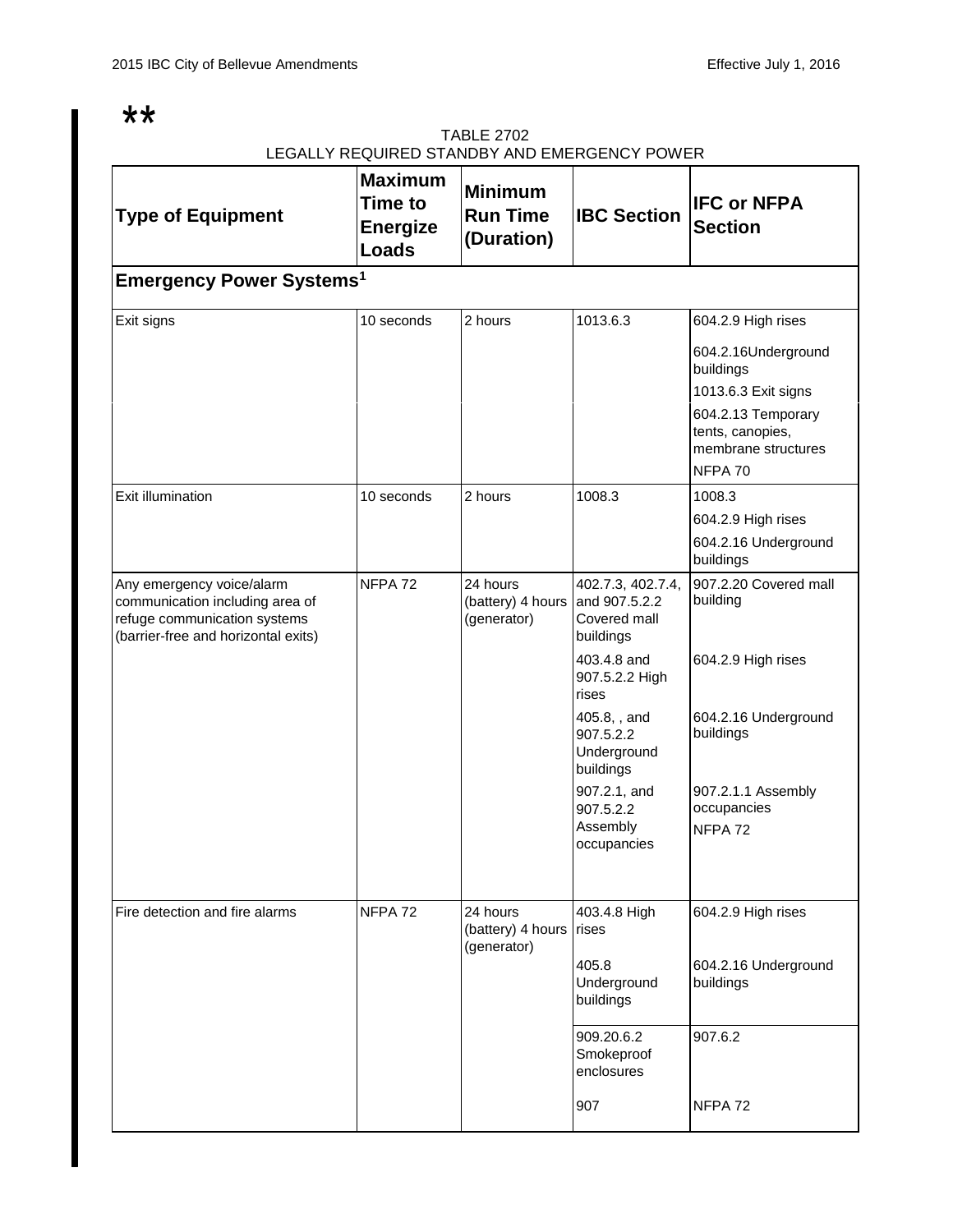| Smoke control systems in high-rise<br>buildings, underground buildings and<br>covered mall buildings including<br>energy management systems if used<br>for smoke control or smoke removal                                              | 60 seconds                       | 2 hours              | 403.4.8 High<br>rises<br>404.7 Atriums<br>405.8<br>Underground<br>buildings<br>909.11 Smoke<br>control | 909.11                                                                                         |
|----------------------------------------------------------------------------------------------------------------------------------------------------------------------------------------------------------------------------------------|----------------------------------|----------------------|--------------------------------------------------------------------------------------------------------|------------------------------------------------------------------------------------------------|
| Fire pumps in high-rise buildings and<br>underground buildings                                                                                                                                                                         | 10 seconds                       | 8 hours (NFPA<br>20) | 403.4.8 High<br>rises<br>405.8<br>Underground<br>buildings                                             | 604.2.9 High rises and<br>NFPA 20<br>604.2.16 Underground<br>buildings<br>913.2 All Fire Pumps |
| Smokeproof enclosures and elevator<br>shaft pressurization                                                                                                                                                                             | 60 seconds for<br>pressurization | 4 hours              | 403.4.8 High<br>rises<br>909 and<br>909.20.6.2                                                         |                                                                                                |
| Any shaft exhaust fans required to run 60 seconds<br>continuously in lieu of dampers                                                                                                                                                   |                                  | 4 hours              | 717.5.3                                                                                                |                                                                                                |
| Fire service or occupant evacuation<br>elevator car operation in high-rise and<br>underground buildings (including<br>control system, motor controller,<br>operation control, signal equipment,<br>machine room cooling/heating, etc.) | 60 seconds                       | 4 hours              | 3003, 3007, and<br>3008                                                                                | 604.2.9 High rises<br>604.2.16 Underground<br>buildings                                        |
| Elevator car lighting and<br>communications in high-rise and<br>underground buildings                                                                                                                                                  | 10 seconds                       | 4 hours              | 3003, 3007, and<br>3008                                                                                | 604.2.9 High rises<br>604.2.16 Underground<br>buildings<br>604.2.1 Elevators                   |
| Lights, heating, and cooling for<br>building fire command center and<br>mechanical equipment rooms serving<br>the fire command center                                                                                                  | 60 seconds                       | 24 hours             |                                                                                                        | 604.2.9 High rises                                                                             |
| Power (other than lights, heating and<br>cooling) for building fire command<br>center                                                                                                                                                  | 60 seconds                       | 4 hours              |                                                                                                        |                                                                                                |
| Mechanical and electrical systems<br>required by IFC 27 (hazardous<br>materials including UPS rooms)                                                                                                                                   | 60 seconds                       | 4 hours              |                                                                                                        | Chapter 27                                                                                     |
| Legally Required Standby <sup>1</sup> (Cont. next page)                                                                                                                                                                                |                                  |                      |                                                                                                        |                                                                                                |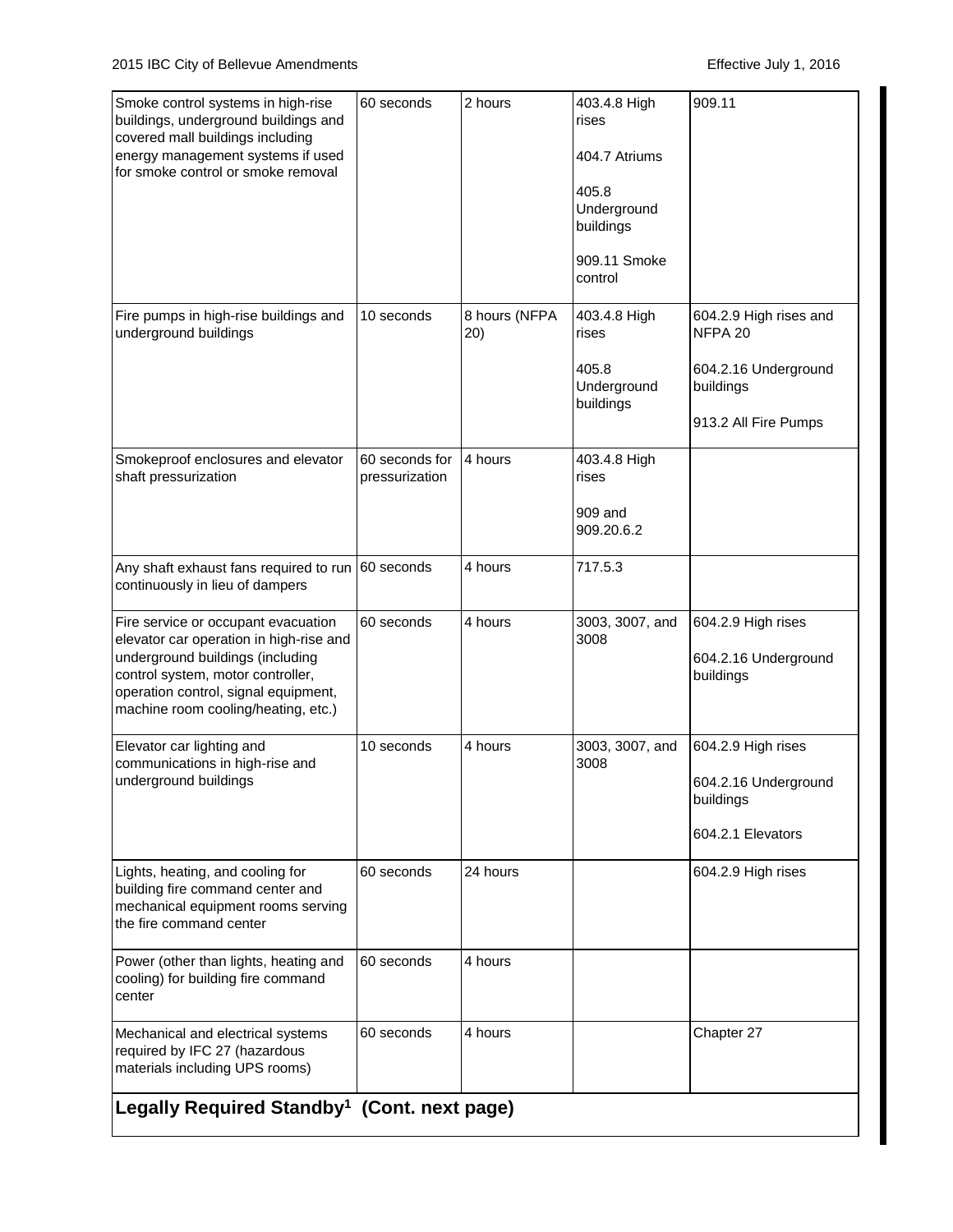| Exhaust fans for any loading dock<br>located interior to a building                       | 60 seconds | 4 hours  |         |  |
|-------------------------------------------------------------------------------------------|------------|----------|---------|--|
| Transformer vault ventilation<br>equipment                                                | 60 seconds | 4 hours  |         |  |
| Heat tape for sprinkler lines and<br>heating in sprinkler riser rooms                     | 60 seconds | 24 hours |         |  |
| Fuel pump system for any legally<br>required system                                       | 60 seconds | 4 hours  |         |  |
| Elevators in high rise or underground<br>buildings used for accessible means<br>of egress | 60 seconds | 2 hours  |         |  |
| Any shaft exhaust fans required to run 60 seconds<br>continuously in lieu of dampers      |            | 4 hours  | 717.5.3 |  |

### **TABLE 2702 FOOTNOTE:**

1. The fuel pump and associated systems for the emergency or legally required generator shall be provided with power from the generator to maintain fuel supply.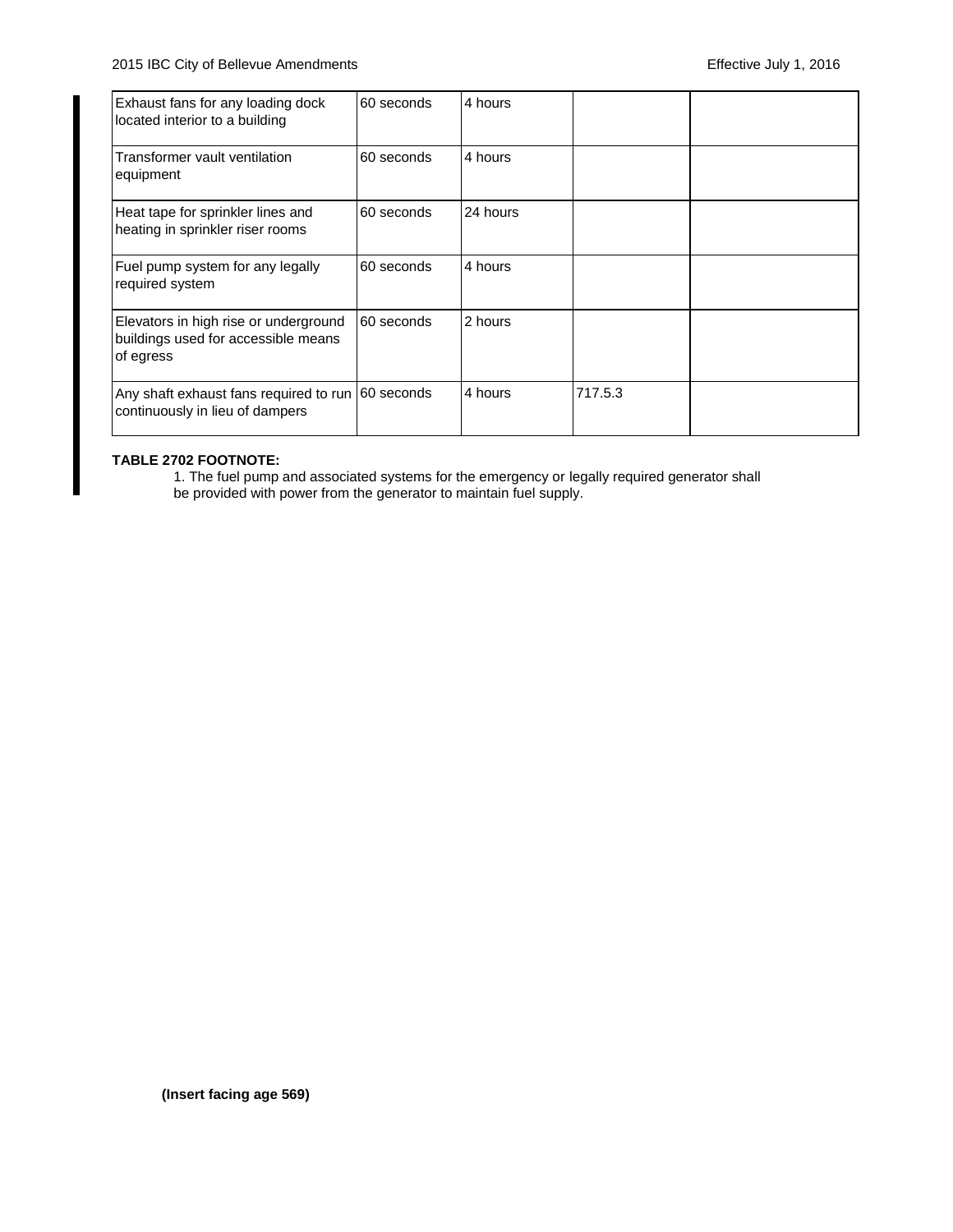**3007.1 General.** Where required by Section 403.6.1, every floor of the building shall be served by fire service access elevators complying with Sections 3007.1 through 3007.9. Except as modified in this section, fire service access elevators shall be installed in accordance with this chapter and ASME A17.1/CSA B44.

#### **Exceptions:**

- 1. When below grade portions of high rise buildings are served by elevators not serving above grade portions extending more than 75 feet above the lowest Fire department access and such elevators do not serve levels more than 80 feet below grade plane.
- 2. Elevators serving mezzanines located below the 7<sup>th</sup> story.

**3007.6.2 Lobby enclosure.** The fire service access elevator lobby shall be enclosed with a *smoke barrier* having a *fire-resistance rating* of not less than 1 hour, except that lobby doorways shall comply with Section 3007.6.3.

#### **Exceptions:**

1. Enclosed fire service access elevator lobbies are not required at the *levels of exit discharge*.

2. Enclosed fire service access elevator lobbies are not required for elevators with pressurized hoistways.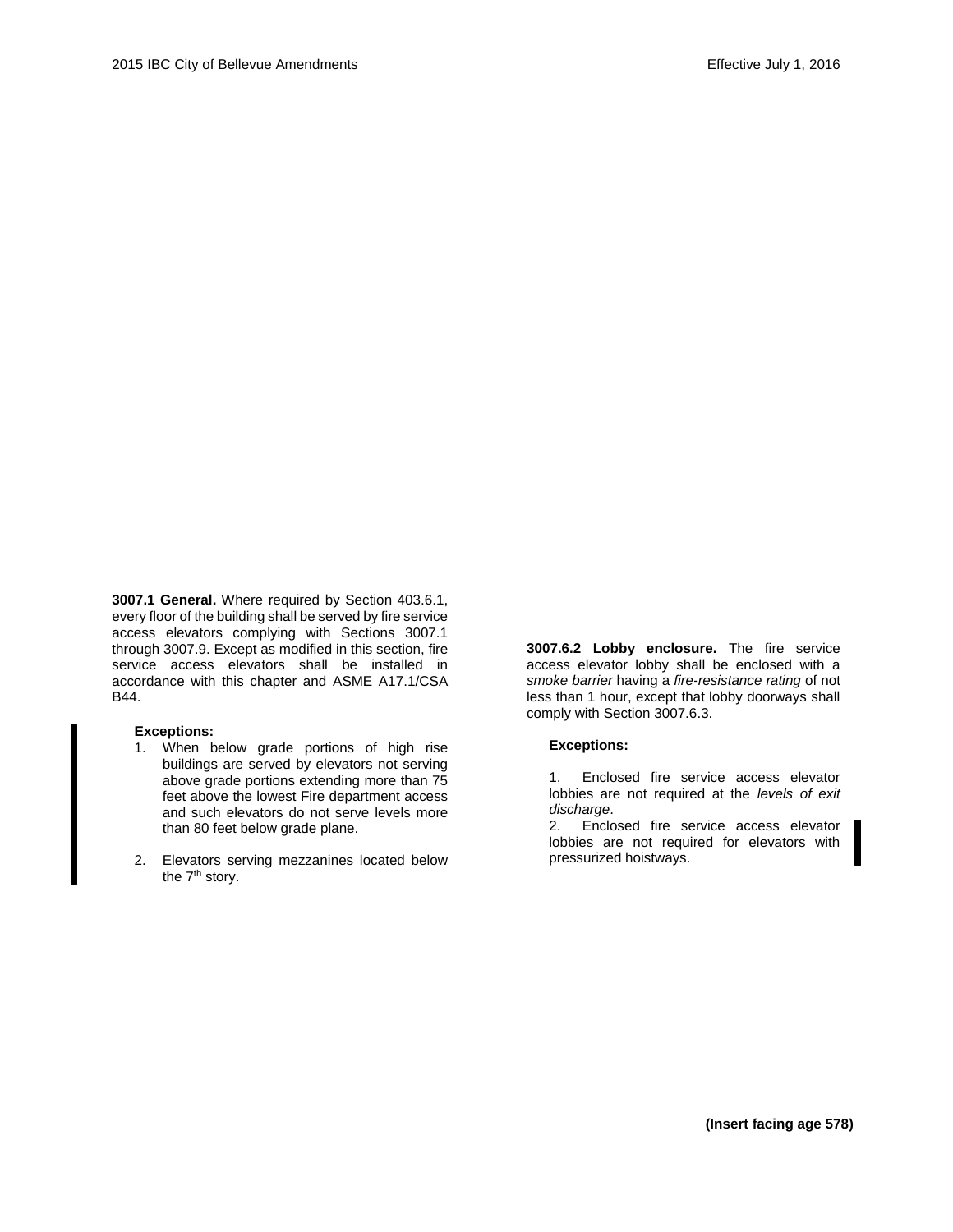**3007.10 Phase I Emergency recall operation.** Actuation of any building fire alarm-initiating device shall initiate Phase I emergency recall operation on all fire service access elevators in accordance with the requirements in ASME A17.1/CSA B44 with a 5 minute delay except for smoke detectors located in associated elevator lobbies, hoistways or elevator machine rooms. All other elevators shall remain in normal service unless Phase I emergency recall operation is manually initiated by a separate, required three-position, keyoperated "Fire Recall" switch or automatically initiated by the associated elevator lobby, hoistway or elevator machine room smoke detectors. In addition, if the building also contains occupant evacuation elevators in accordance with Section 3008, an independent, three-position, key-operated "Fire Recall" switch conforming to the applicable requirements in ASME A17.1/CSA B44 shall be provided at the designated level for each fire service access elevator.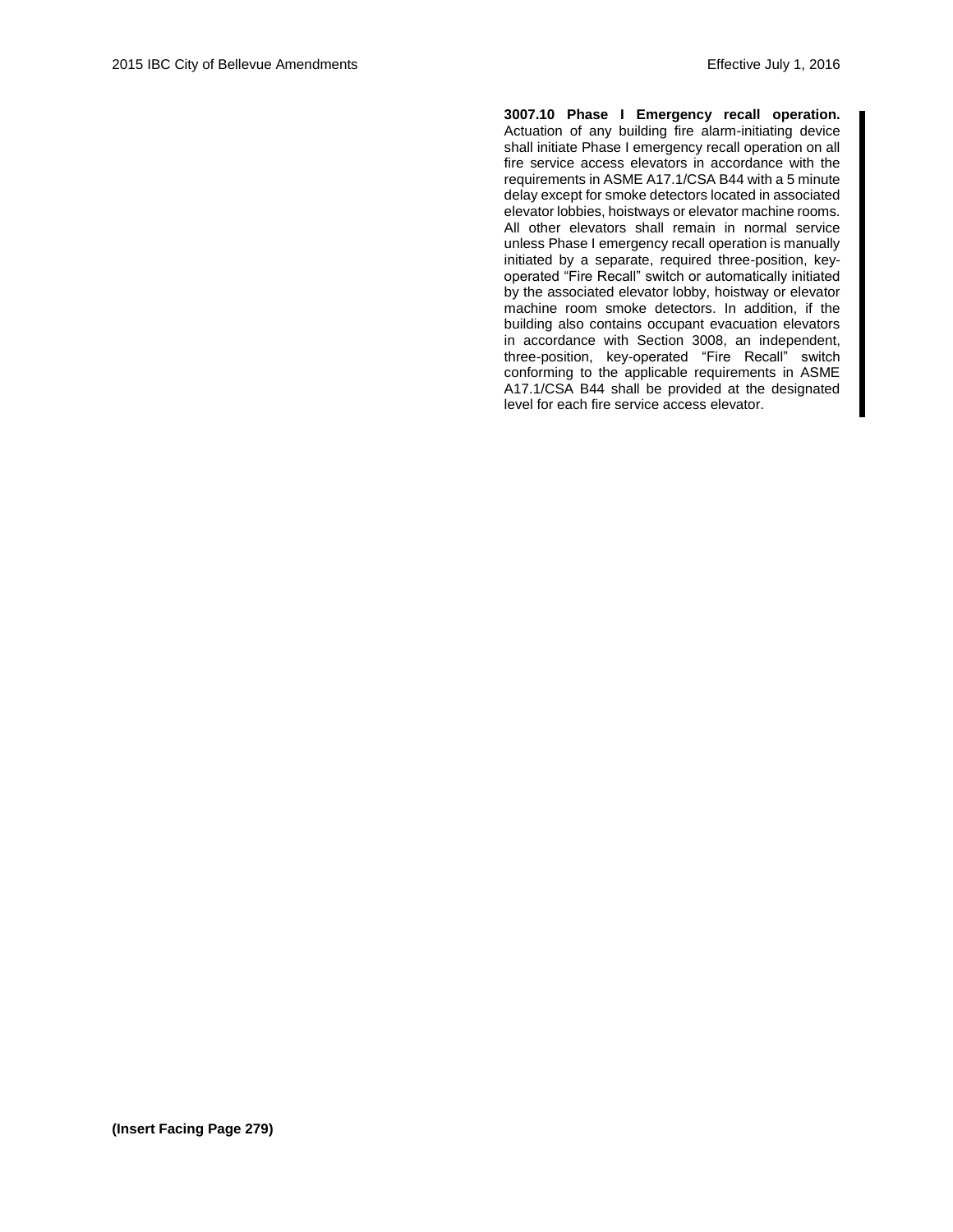**3008.6.7 Lobby status indicator.** Each occupant evacuation elevator lobby shall be equipped with a status indicator arranged to display all of the following information:

1. An illuminated green light and the message, "Elevators available for occupant evacuation," when the elevators are operating in normal service and the fire alarm system is indicating an alarm in the building.

2. An illuminated red light and the message, "Elevators out of service, use exit stairs" when the elevators are in Phase I emergency recall operation in accordance with the requirements in ASME A17.1/CSA B44.

3. No illuminated light or message when the elevators are operating in normal service.

**3008.6.7.1 Location of lobby status indicator.** Visual signals for each elevator group shall be installed on each floor served. They shall be located 84 in. (2,130 mm) to 120 in. (3,000 mm) above the floor and centered above a hall call button. Lettering shall be a minimum of 2 in. (50 mm) high and conform to A117.1 requirement 703.2.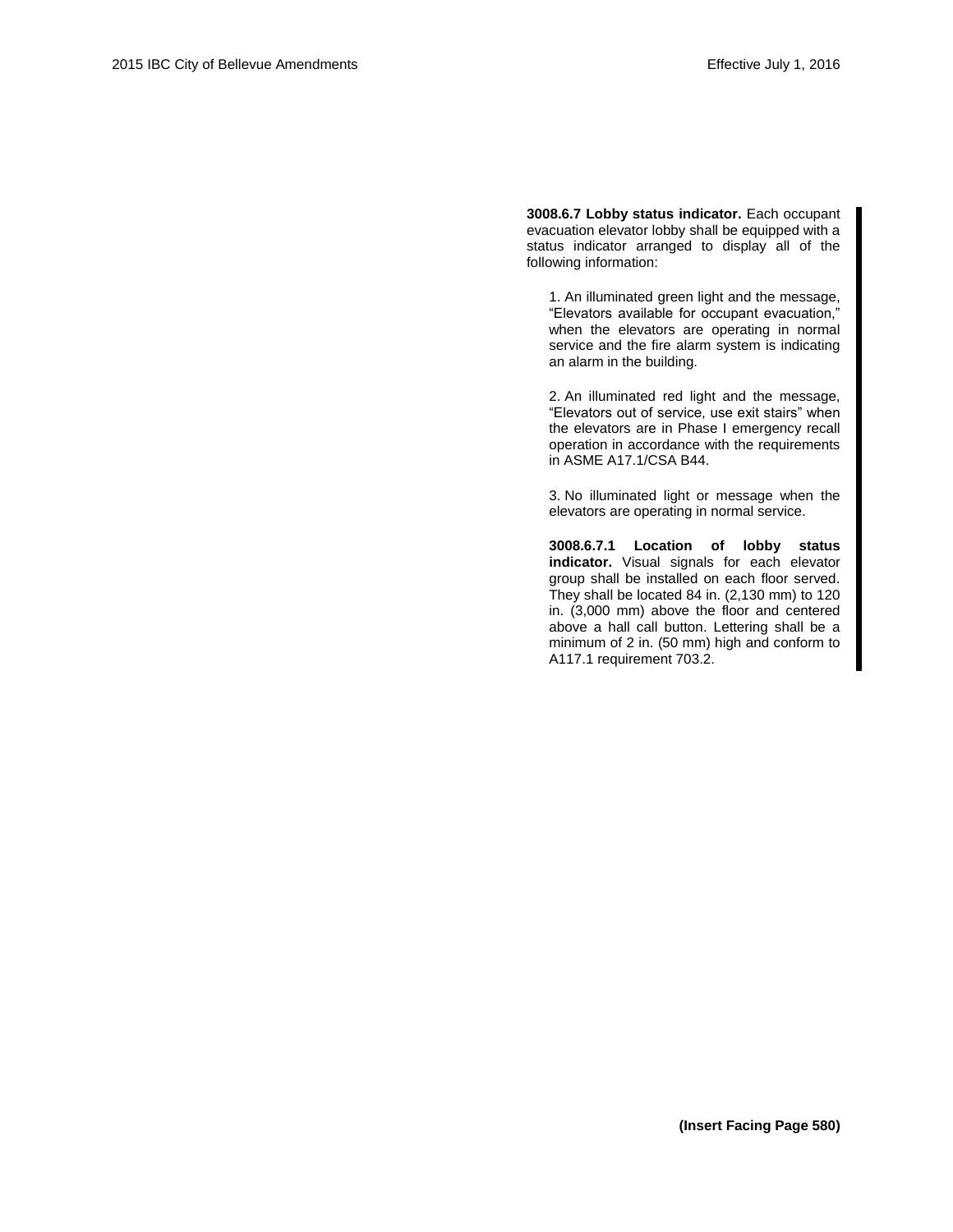INTENTIONALLY LEFT BLANK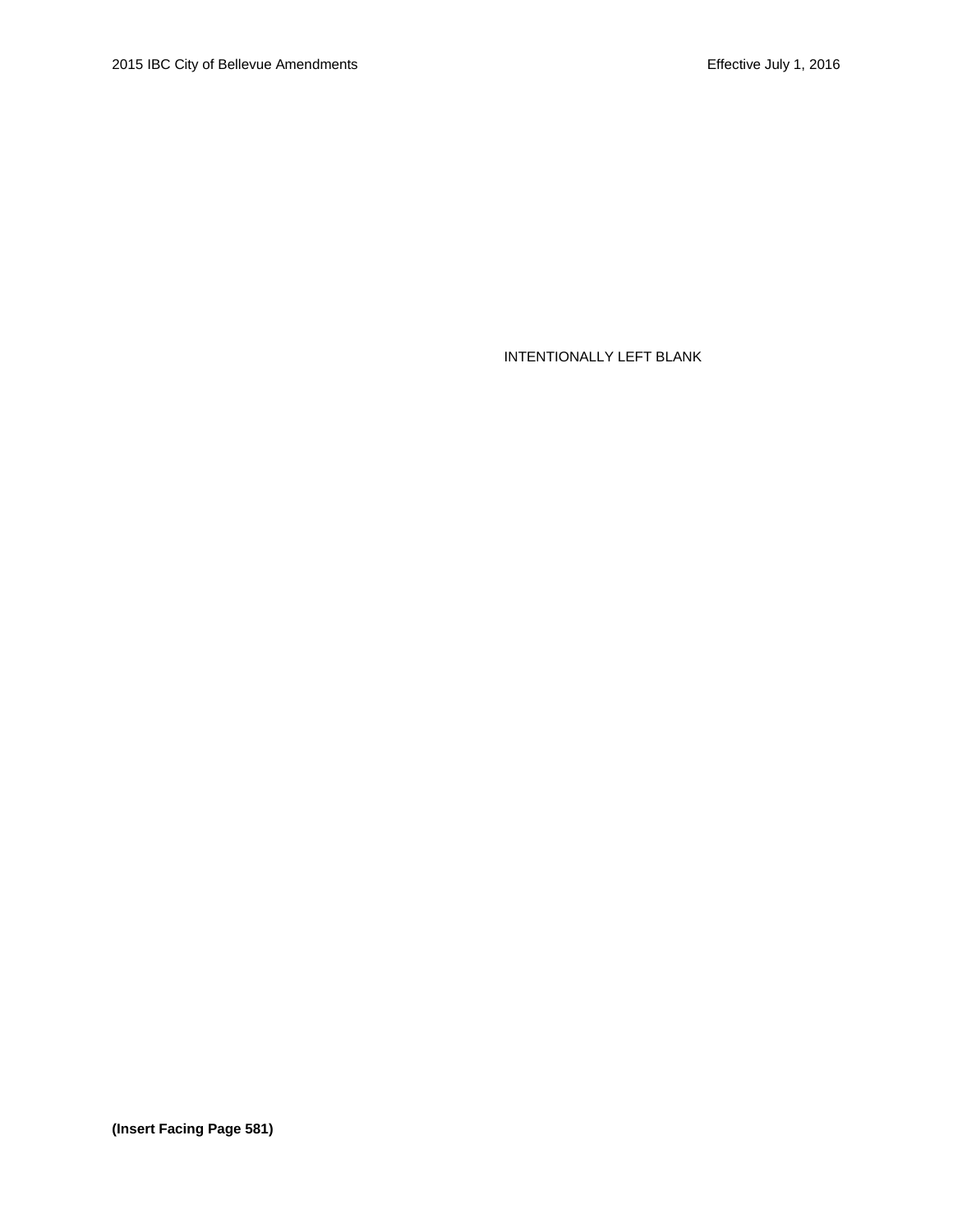**3304.1.5. Excavation and shoring near improved public places.** No person, firm or corporation shall excavate and/or install shoring in excess of four feet, measured vertically, on private property within any area between the vertical prolongation of the margin of an improved public place and a 100 percent slope plane (45 degrees from a horizontal plane) from the existing elevation of the margin of the traveled surface of an improved public place to the proposed elevation of the private property without first obtaining a permit from the building official to do so, and no work shall commence toward such excavation and shoring until a permit therefor has been issued by the building official. Improved public place means any street, alley, easement for water, sewer or storm drainage, or similar parcel of land which is deeded, dedicated or otherwise permanently made available to the City or public for city or public use.

**3306.2 Walkways.** A walkway shall be provided for pedestrian travel in front of every construction and demolition site unless the applicable governing authority authorizes the sidewalk to be fenced or closed. Walkways shall be of sufficient width to accommodate the pedestrian traffic, but in no case shall they be less than 4 feet (1219 mm) in width. Walkways shall be provided with a durable walking surface. Walkways shall be *accessible* in accordance with Chapter 11 and shall be designed to support all imposed loads and in no case shall the design live load be less than 150 pounds per square foot (psf) (7.2 kN/m<sup>2</sup> ). Where a sidewalk or walkway passes into or through, or adjacent to, an area under construction or

demolition, the building official is authorized to require protection as indicated in this chapter and Table 3306.1.

# **TABLE 3306.1 PROTECTION OF PEDESTRIANS**

| <b>HEIGHT OF</b><br><b>CONSTRUCTION</b> | DISTANCE FROM CONSTRUCTION TO SIDEWALK,<br><b>WALKWAY, OR LOT LINE</b>            | <b>TYPE OF PROTECTION</b>      |
|-----------------------------------------|-----------------------------------------------------------------------------------|--------------------------------|
| 8 feet or less                          | Less than 5 feet                                                                  | Construction railings          |
|                                         | 5 feet or more                                                                    | None                           |
| More than 8 feet                        | Less than 5 feet                                                                  | Barrier and covered<br>walkway |
|                                         | 5 feet or more, but not more than one-fourth the height of<br>construction        | Barrier and covered<br>walkway |
|                                         | 5 feet or more, but between one-fourth and one-half the height<br>of construction | <b>Barrier</b>                 |
|                                         | 5 feet or more, but exceeding one-half the height of<br>construction              | None                           |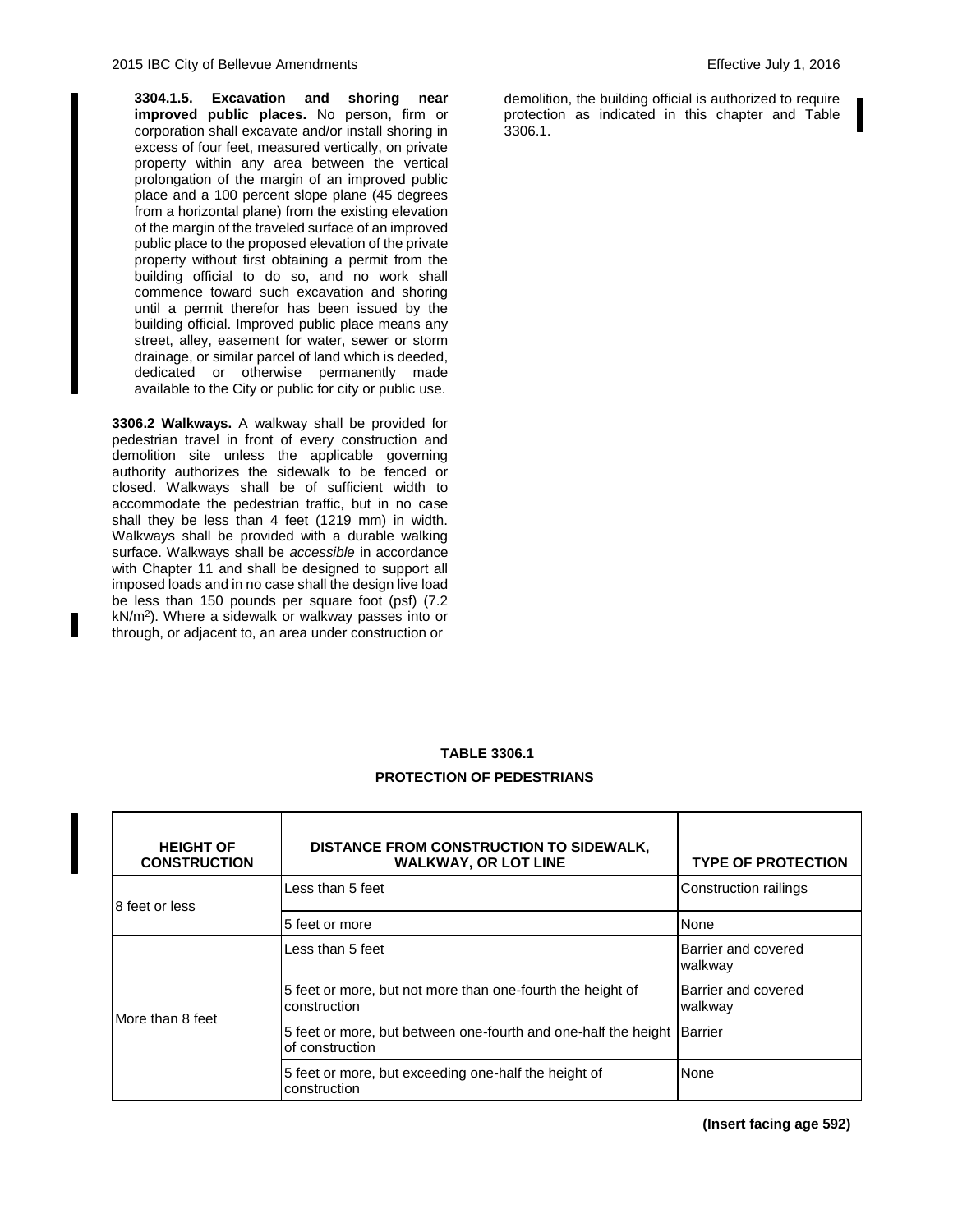INTENTIONALLY LEFT BLANK